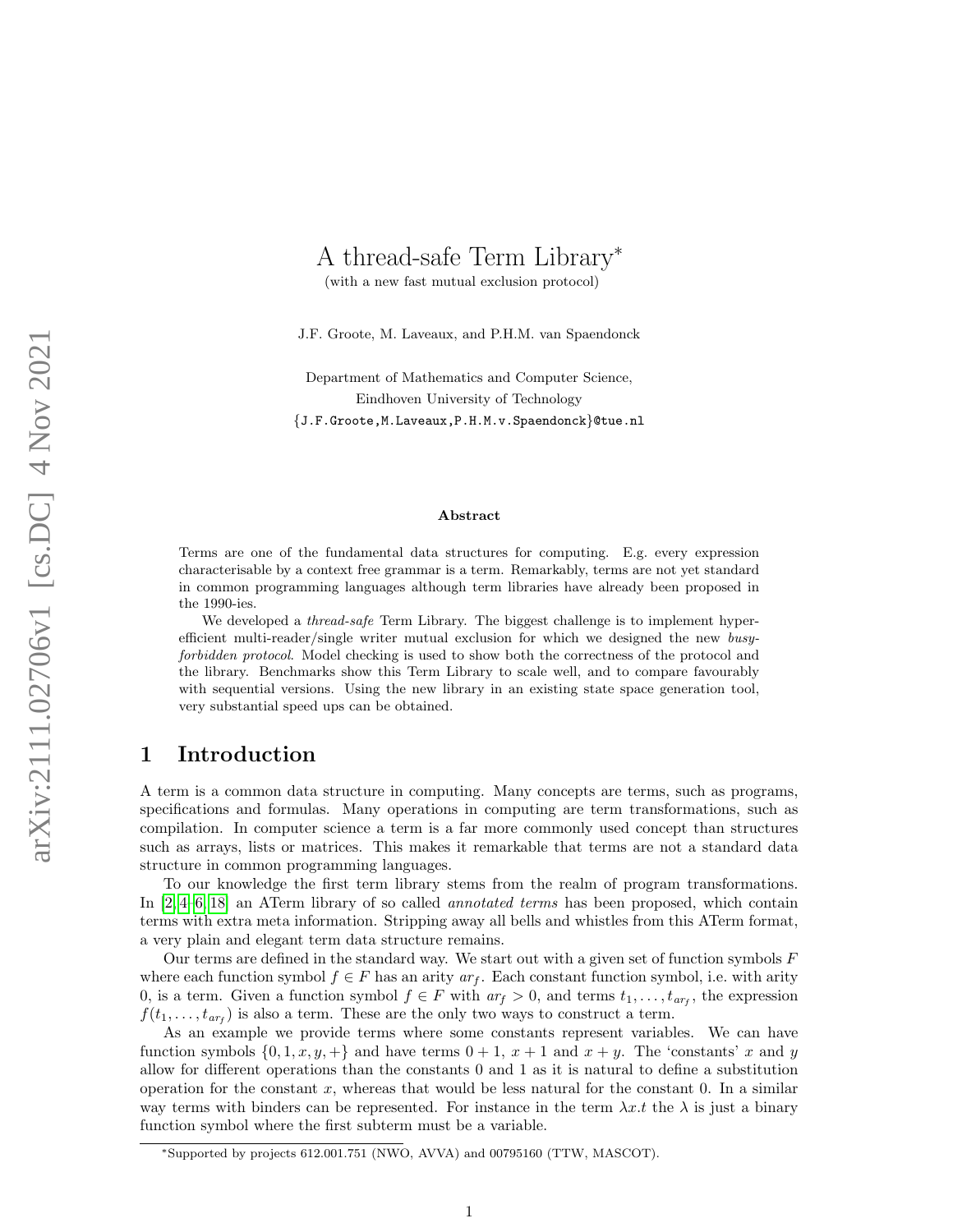As in the ATerm library, terms are stored in a maximally shared way and once created, terms are stable structures in memory, until they are garbage collected. This leads to a smaller memory footprint, because equal terms are only stored once. Comparing terms is also easy, because two terms are equal iff they occupy the same address in memory. Also note that handing a term over to for instance another thread is also cheap, as only the address of the root needs to be transferred. This avoids serialising and deserialising terms as done in [\[3\]](#page-12-2). A disadvantage is that subterms cannot be replaced directly, as these subterms may be shared by other terms.

With a steadily increasing number of computational cores in computers, it is desirable to have a parallel implementation of a term library. As terms have a tree-like structure, one would expect concurrent tree algorithms, as provided by the EXCESS project [\[24\]](#page-14-0) or the PAM library [\[22\]](#page-14-1), to be a useful solution. However, these tree libraries concentrate on manipulating the trees themselves, by adding and removing nodes, and rebalancing when required. This makes these trees very different from terms, which are static structures in memory.

Early attempts to create a thread-safe term library led to intriguing wait-free algorithms [\[8,](#page-13-2) [9,](#page-13-3) [15\]](#page-13-4). The assumption was that thread synchronisation was the root cause of performance issues, and this is avoided when algorithms are wait-free. But this did not turn out to be true. Synchronisation is fine, as long as it is fast. As the operations to create, inspect and destroy terms, are computationally very cheap, even a small overhead required for thread-safe operations on terms can increase the time of these operations with an order of magnitude. This instantly renders thread-safe terms useless, as quite a number of processors are required to match the speed of the sequential implementation. The introduction of mutex variables surrounding construction, inspection and deletion of terms, instantly has this effect.

Although the need and advantages of having terms that can be accessed by multiple threads have already been stressed in the original publications, it turns out to be hard to make a thread-safe Term Library that is competitive with sequential implementations. This is most likely the reason that no thread-safe Term Library exists, except for a non-published Java implementation [\[16\]](#page-13-5).

In this article we present a thread-safe Term Library that is competitive with sequential term libraries. We first observe that with some minor adaptations, i.e. essentially introducing a Treiber stack in a hash table, inspection and construction can happen concurrently. Secondly, we note that garbage collection and construction of terms must be mutual exclusive, and construction happens far more often than garbage collection.

Therefore, we require a mutual exclusion algorithm with behaviour of a readers-writer lock [\[21\]](#page-13-6), where construction of terms can happen simultaneously (=readers), and garbage collection (=writer) must be done in isolation. However, a readers-writer lock is too expensive. We designed a new busy-forbidden protocol which is essentially a readers-writer lock that employs this asymmetric access pattern as well as the cache structure of modern processors. Obtaining access to construct a term only requires access to two bits, virtually always available in the local cache of the current processor. Besides this, we developed thread-safe term protection mechanisms, either using atomic operations for reference counting, or by employing explicit thread-local protection sets.

Experiments show that the new term library scales well and for practical tasks is already beneficial when only two processors are available. The solution with a readers-writer lock and especially the Java implementation are substantially slower than our implementation with the busy-forbidden protocol.

The correctness of thread-safe implementations is subtle. Therefore, we used the mCRL2 model checking toolset [\[13\]](#page-13-7) to design both the busy-forbidden protocol and the term library, and prove their correctness properties, before and during implementation. This turned out to be very effective, as we did not have to struggle with obscure faults due to parallel behaviour in the algorithm. It is intended that the new thread-safe Term Library will form the heart of the new release of the mCRL2 toolset. The currently existing early prototype already achieves speed ups of a factor 12 on 16 processors for a computationally intensive task, namely state space generation, which is more than just promising.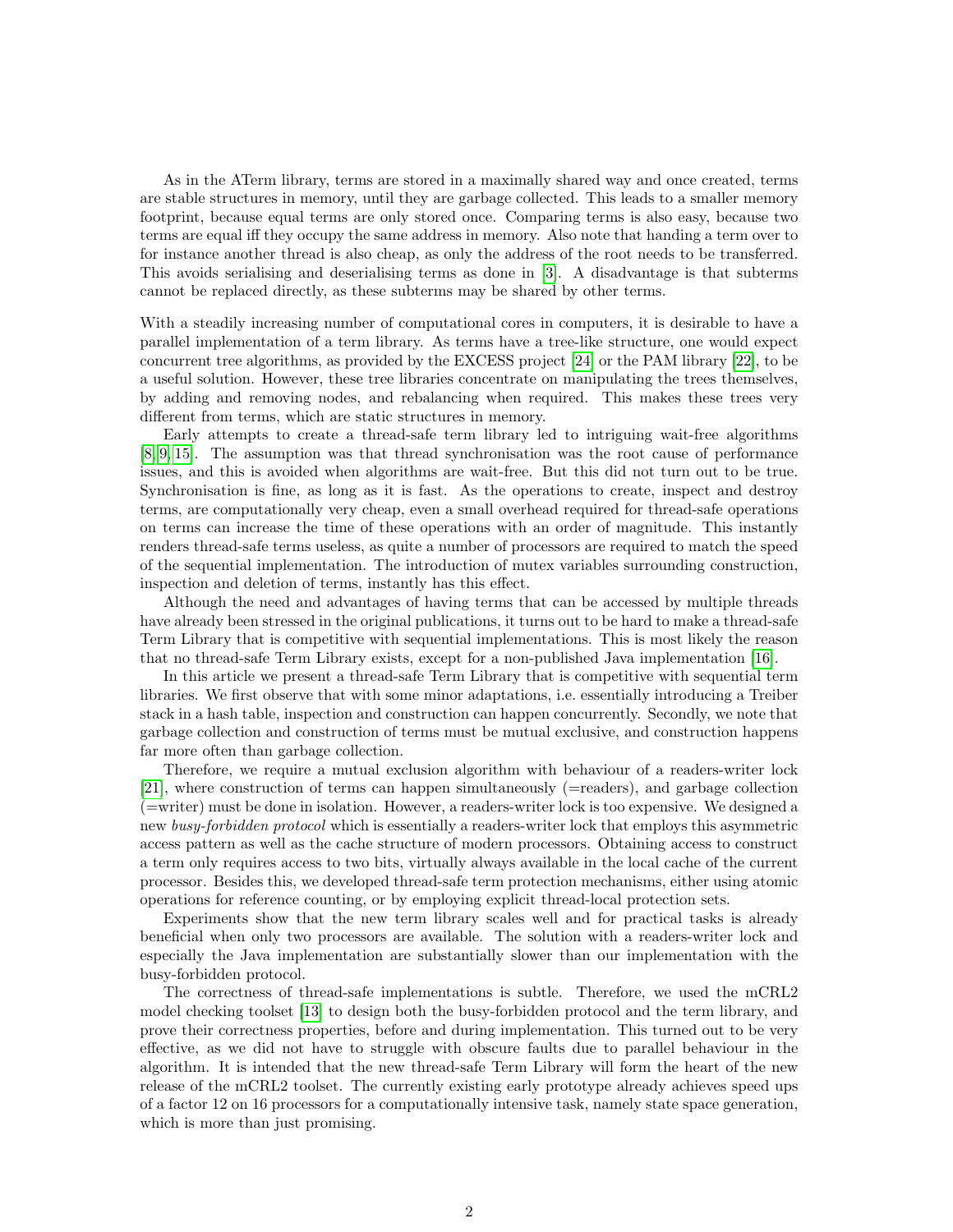### 2 The term data structure

In [\[4,](#page-12-1) [5\]](#page-12-3) a term library has been proposed. A term is a very frequently used concept within computer science. The original motivation for terms as a basic data structure came from research in software transformation [\[6,](#page-13-0) [18\]](#page-13-1). The model checking toolset mCRL2 uses terms to represent all internal concepts, such as modal formulas, transition systems and process specifications [\[13\]](#page-13-7).

#### <span id="page-2-2"></span>2.1 The external behaviour of the Term Library

Terms are constructed out of functions symbols, or for short functions, from some given set F. Each function  $f \in F$  has a number of arguments  $ar_f$ , generally called the *arity* of f. A function symbol with arity 0 is called a *constant*.

<span id="page-2-1"></span>**Definition 2.1.** Let F be a set of function symbols. The set of terms  $T_F$  over F is inductively defined as follows:

if 
$$
f \in F
$$
, f has arity  $ar_f$  and  $t_1, \ldots, t_{ar_f} \in T_F$ , then  $f(t_1, \ldots, t_{ar_f}) \in T_F$ .

An example of terms are simple numeric expressions. The function symbols are  $0, 1, 2, 3, +, *$ where  $0, 1, 2, 3$  are constants and  $+$  and  $*$  have arity 2. An example of a term as a tree structure is given in Figure [1.](#page-2-0)

The term library in [\[4,](#page-12-1) [5\]](#page-12-3) allows to annotate terms, hence the name ATerm, but we do not use this feature. This original ATerm proposal also supported special terms representing numbers, strings, lists and even 'blobs' containing arbitrary data. We made our own implementation of a term library where besides terms as defined in Definition [2.1,](#page-2-1) there are also facilities for lists and 64-bit machine numbers. As these are in many respects the same as terms constructed out of function symbols, we ignore lists and numbers in this exposition.

<span id="page-2-0"></span>

Figure 1: The tree

representation of the shared tree structures in memory. This means that if two (sub)terms are  $\frac{1}{2}$  and  $\frac{1}{2}$   $\frac{1}{2}$   $\frac{1}{2}$   $\frac{1}{2}$   $\frac{1}{2}$   $\frac{1}{2}$   $\frac{1}{2}$   $\frac{1}{2}$   $\frac{1}{2}$   $\frac{1}{2}$   $\frac{1}{2}$   $\frac{1}{2}$   $\frac{1}{2}$   $\frac{1$ From the perspective of a programmer terms are immutable maximally represented by the same object in memory. The term library provides essentially the following limited set of operations on terms:

**Create.** Given a function symbol f and terms  $t_1, \ldots, t_{\text{arf}}$  construct a term  $f(t_1, \ldots, t_{\text{arf}})$ . This operation can fail when there is not enough memory.

Destroy. Indicate that a term t will not be accessed anymore by this thread. Terms that are not accessed by any thread must ultimately be garbage collected.

**Argument.** Obtain the *i*-th subterm  $t_i$  of a term  $f(t_1, \ldots, t_{\textit{ar}_f})$ .

**Function.** Obtain the function symbol f of a term  $f(t_1, \ldots, t_{\textit{arf}})$ .

**Equality.** For terms t and u determine whether t and u are equal. Note that due to maximal sharing this operation only requires constant time.

Due to the immutable nature of terms in memory it is not possible to simply replace a subterm of a term. If a subterm must be changed, the whole surrounding term must be copied. On the other hand terms are very suitable for parallel programming. Threads can safely traverse protected terms in memory as they can be sure that they will not change.

By storing terms as maximally shared trees, the only non trivial operations on terms are the creation of a new term and the destruction of an existing term. Given a function symbol f and subterms  $t_1, \ldots, t_{ar_f}$  it must be determined whether the term  $f(t_1, \ldots, t_{ar_f})$  already exists. This is done using a hash table. If the term already exists, this term is returned. If not, a new term node labelled with f pointing to the subterms  $t_1, \ldots, t_{\text{arr}}$  must be made.

The typical usage pattern of terms is that they are visited very often obtaining arguments or function symbols. Creation of a term is also a very frequent operation, where in the majority of cases a term is created that already appears to exist. Only rarely a garbage collect is taking place.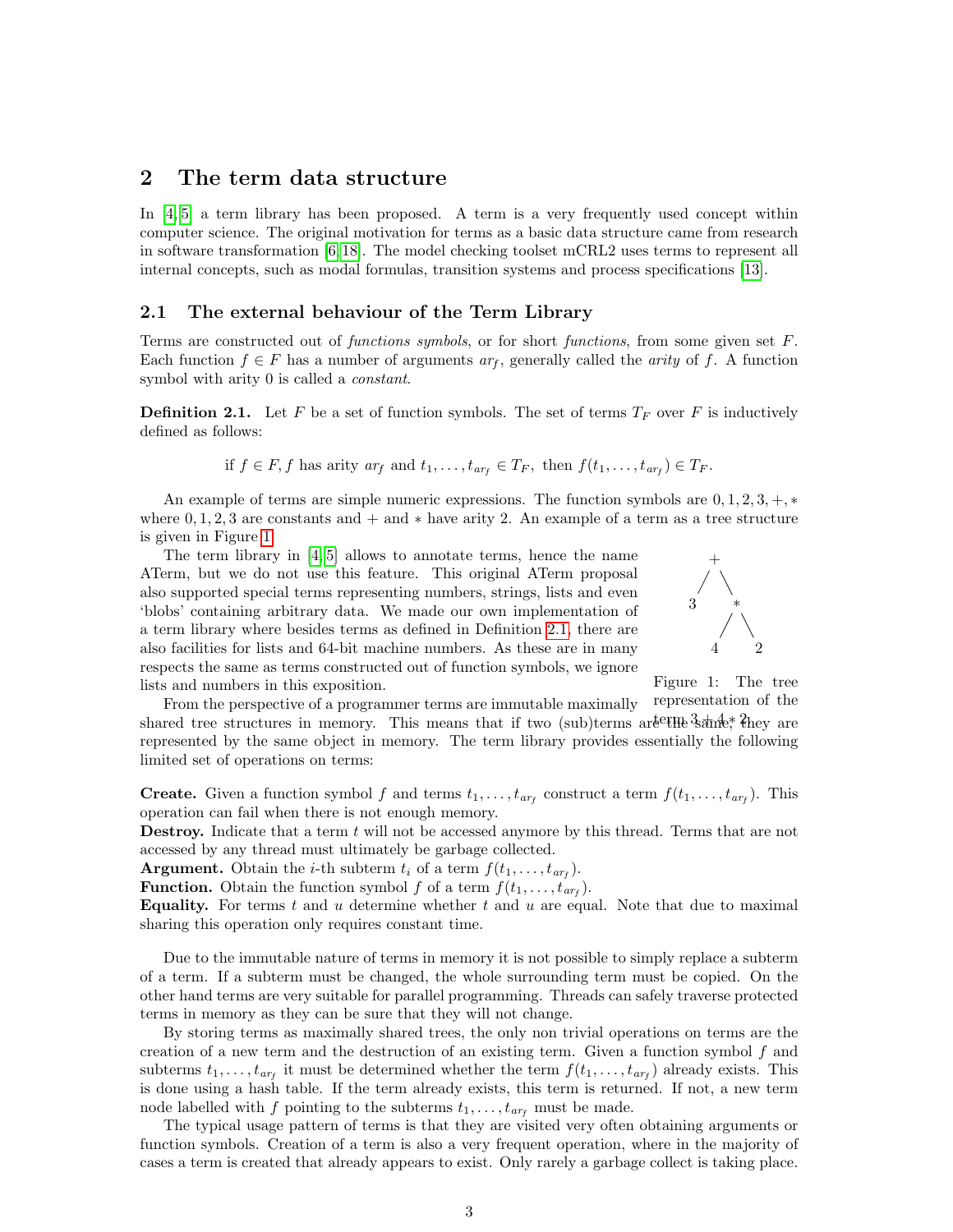#### <span id="page-3-1"></span>2.2 Behavioural properties of the Term Library

The Term Library guarantees the following properties, checked using model checking, see Section [5.2.](#page-9-0)

- <span id="page-3-2"></span>1. A term and all its subterms remain in existence at exactly the same address, with unchanged function symbol and arguments, as long as it is not destroyed.
- <span id="page-3-3"></span>2. Two stored terms  $t_1$  and  $t_2$  always have the same non-null address iff they are equal.
- <span id="page-3-4"></span>3. Any thread that is not busy creating or destroying a term, can always initiate the construction of a new term or the destruction of an owned term.
- <span id="page-3-0"></span>4. Any thread that started creating a term or destroying a term, will eventually successfully finish this task provided there is enough memory to store one more term than those that are in use. But it is required that other threads behave fairly, in the sense that they will not continually create and destroy terms or stall other threads by busy waiting.

Note that the properties above imply some notion of garbage collection in the sense that if a thread makes and destroys terms, and these are not garbage collected, at some point no new terms can be created due to a lack of memory and in that case property [4](#page-3-0) above would be violated.

#### 2.3 The implementation of the thread-safe Term Library

Terms are implemented in the Term Library by storing them in a hash table. Whenever a term with function symbol f and arguments  $t_1, \ldots, t_{ar_f}$  is created, the hash table is used to find out whether  $f(t_1,\ldots,t_{a r_f})$  already exists. If yes, its current address is returned. If no, a new term  $f(t_1,\ldots,t_{\textit{arf}})$ , inserted in the hash table and its address is returned.

Another possible solution would be to use a CTrie [\[20\]](#page-13-8) instead of the hash table. However CTries main advantage, memory conservation, over performance, makes it less suitable for our Term Library, which must be suitable to deal with huge numbers of term manipulations in short time spans.

Terms that are in use must be protected. There are essentially two ways to achieve this. The first one is to keep a reference count in each created term, counting how many references there are to the term. When the term is created or copied, the reference count is incremented. When a term is destroyed, the reference count is decremented. If the term has reference count 0, its address can be reused to store another term.

The other way to protect terms is to maintain a set of addresses where terms are being stored. By using mark&sweep garbage collection only those terms that are not a subterm of some term at a protected memory address are freed up.

Terms in our Term Library can be constructed and accessed in parallel. When a thread creates a term, this term and all its subterms are immutable and stored at fixed addresses in memory, and this means that any term can be accessed safely by all threads that have not destroyed the term.

If we only create terms, this can be done in parallel as well. We use a dedicated hash table with a bucket list in the form of a linked list to check whether a term already exists. If the term does not exist, it is added using a compare and swap operation to the bucket list of the appropriate entry of the hash table. If in the mean time another thread creates the same term, the compare and swap fails, informing the thread that it has to inspect the hash table again to find out whether the term came into existence. This is Treiber's stack [\[23\]](#page-14-2), and it works because terms are not simultaneously deleted from the bucket lists. Deletion only occurs during garbage collection, and during garbage collection no new terms are allowed to be constructed.

Accessing terms during garbage collection and rehashing is perfectly safe. But it is not allowed to create or copy terms while garbage collection or rehashing is going on. This requires a mutual exclusion protocol where either multiple threads can create and copy terms simultaneously, which we call the *shared* tasks, or one thread can be involved in garbage collection or rehashing, which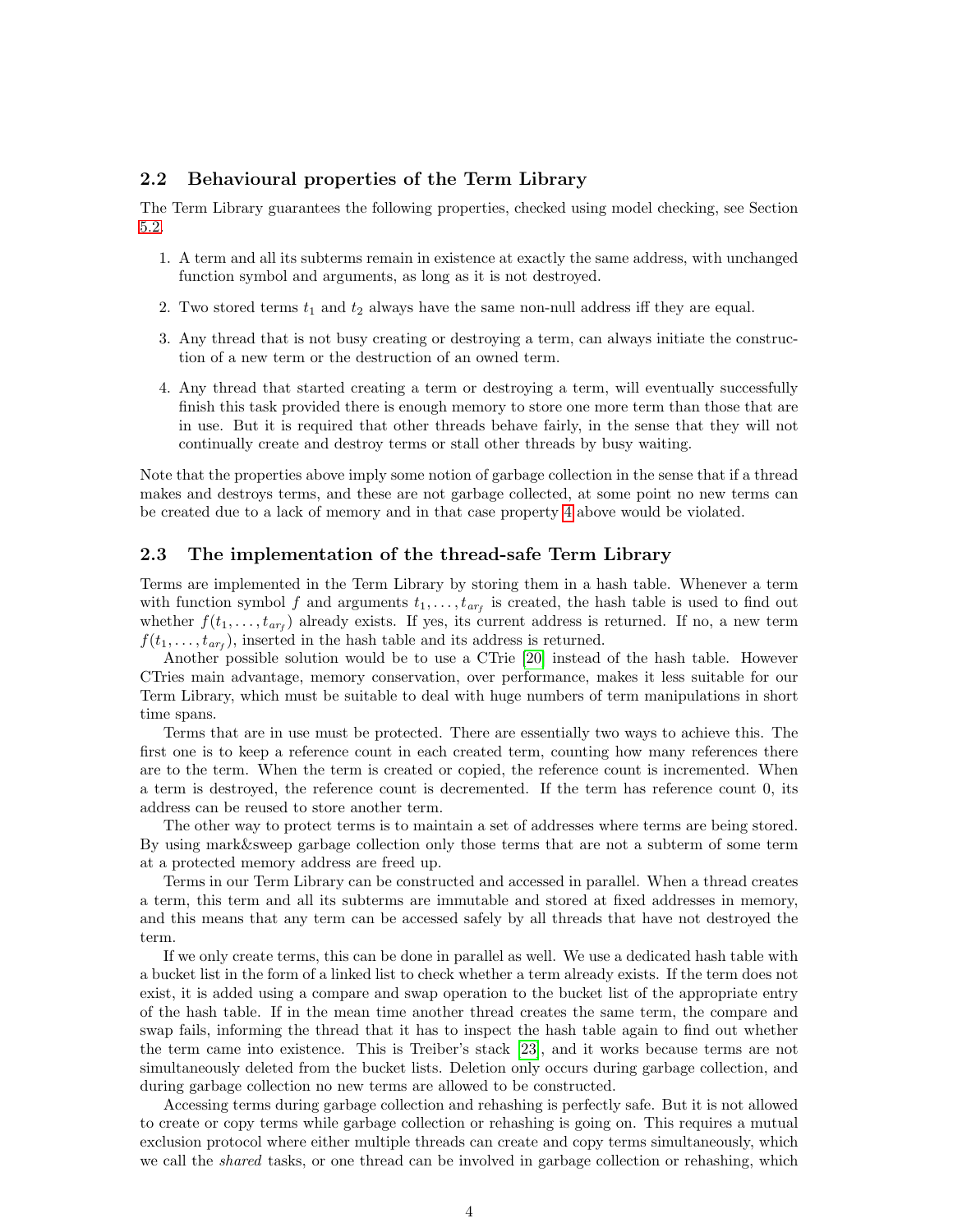is called the exclusive task. This is equal to a readers-writer lock [\[21\]](#page-13-6) where multiple readers or at most one writer can access a shared resource. Reading is the shared task, and writing is exclusive. As we observed that creating and copying terms is done very frequently, shared access must be very cheap and exclusive access can be expensive. Standard solutions for the reader-writer lock require at least one access to a common mutex variable for shared access which is far too costly for our purpose. We developed a completely new protocol, called the *busy-forbidden* protocol serving our needs, which is described in the next section.

<span id="page-4-0"></span>

| $\mathbf{1}$   | create(thread p, symbol f, subterms $t_1, \ldots, t_n$ ) | destroy( <i>thread</i> p, term t) |
|----------------|----------------------------------------------------------|-----------------------------------|
| $\overline{2}$ |                                                          |                                   |
| 3              | $enter\_shared(p);$                                      | unprotect $(p)$ ;                 |
| $\overline{4}$ | $hash := h(f, t_1, \ldots, t_n);$                        | possibly do $GC(p)$               |
| 5              | $bucket := buckets[hash];$                               |                                   |
| 6              | $t :=$ insert( <i>bucket</i> , $f, t_1, \ldots, t_n$ );  |                                   |
| $\overline{7}$ | $\texttt{protect}(p, t);$                                | GC(thread p)                      |
| 8              | leave_shared $(p)$ ;                                     |                                   |
| 9              | return $t$ ;                                             | $enter\_exclusive(p);$            |
| 10             |                                                          | forall $t \in hash\_table$        |
| 11             |                                                          |                                   |
| 12             | insert(bucket b, symbol f, subterms $t_1, \ldots, t_n$ ) | if not protected $(t)$            |
| 13             |                                                          | remove $t$ ;                      |
| 14             | $old\_head, node := b,top;$                              |                                   |
| 15             | do                                                       | leave_exclusive $(p)$ ;           |
| 16             |                                                          | $\}$                              |
| 17             | if node.head represents $f(t_1, \ldots, t_n)$            |                                   |
| 18             | return node.head;                                        |                                   |
| 19             | $node := node.tail$                                      |                                   |
| 20             |                                                          |                                   |
| 21             | while $(node \neq \text{NULL});$                         |                                   |
| 22             | $t := \text{construct } f(t_1, \ldots, t_n);$            |                                   |
| 23             | if not cmpswap(b.top, old_head, $Node(t, old\_head))$ )  |                                   |
| 24             |                                                          |                                   |
| 25             | destruct $t$ ;                                           |                                   |
| 26             | return insert $(b, f, t_1, \ldots, t_n);$                |                                   |
| 27             |                                                          |                                   |
| 28             | return $t$ ;                                             |                                   |
| 29             |                                                          |                                   |

Table 1: Pseudocode description of the thread-safe Term Library.

Using the busy-forbidden protocol, a compare and swap to insert terms in bucket lists for the hash table, the implementation of thread-safe Term Library is pretty straightforward but delicate. Table [1](#page-4-0) contains the code for creating and destroying terms. In this code enter\_shared, leave shared, enter exclusive and leave exclusive are part of the busy-forbidden protocol described in the next section. The function h is a hash function that takes a function symbol f, and subterms  $t_1, \ldots, t_n$ , and calculates a possibly non-unique hash. The functions protect, unprotect and protected refer to the protection mechanisms described in Section [4,](#page-8-0) in which protected(t) will return true if and only if the term t is protected by some thread. Besides this, each bucket  $b$  in the hash table contains an atomic pointer  $b \text{.top}$  that allows atomic loads and an atomic compare-and-swap operation cmpswap, which returns true if and only if successful. The function  $GC(p)$  stands for a garbage collect and/or rehashing by thread p.

Using an mCRL2 model of the behaviour of the Term Library, the behavioural properties mentioned in Section [2.2](#page-3-1) have been model checked. This is described in Section [5.2.](#page-9-0)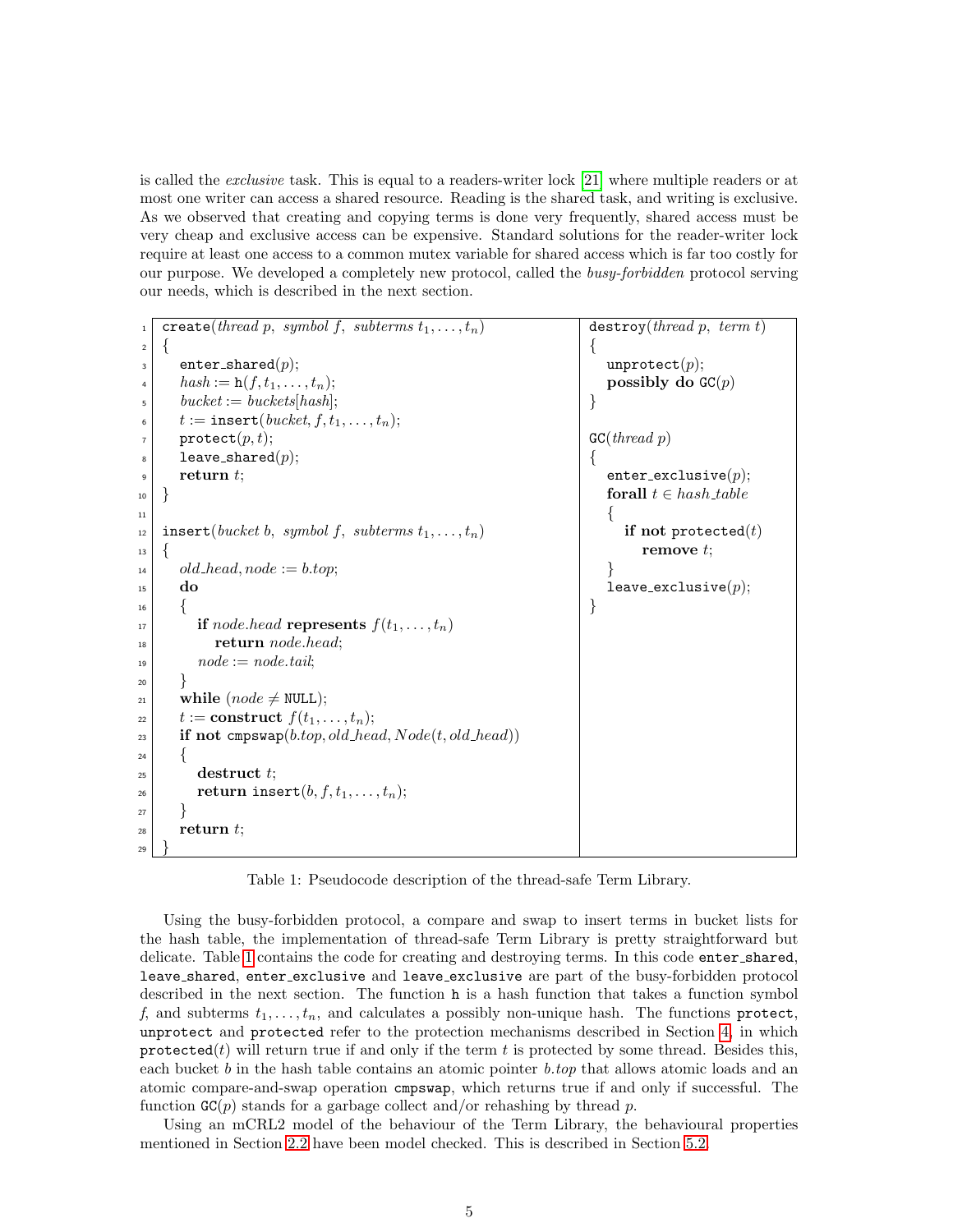<span id="page-5-0"></span>

Figure 2: The external behaviour of the busy-forbidden protocol.

# 3 The busy-forbidden protocol

The busy-forbidden protocol is of independent interest. This protocol guarantees that at most one thread can be in state Exclusive and if a thread is in state Exclusive, no thread is in state Shared, and vice versa, if there are threads in state Shared, then there is no thread in the state Exclusive. It behaves in a similar way as a readers-writer lock [\[21\]](#page-13-6), called a shared mutex in  $C++$ .

The busy-forbidden protocol is designed for the situation where shared access is frequent whereas exclusive access is infrequent.

### 3.1 The external behaviour of the busy-forbidden protocol

We first look at the external behaviour of this protocol. As indicated above, threads can request for shared or exclusive access by calling one of the two functions enter\_shared and enter\_exclusive. The functions starting with leave are used to indicate that access is no longer required.

We make the external behaviour more precise by modelling it as a state automaton, actually obtained by the specification in mCRL2 used for verification. From the perspective of a single thread, the behaviour is depicted in Figure [2.](#page-5-0) The calls are modelled by actions Enter/Leave shared/exclusive call. Returning from the function is modelled by actions ending in return.

The centre state, marked Free, indicates that the thread is not involved in the protocol. It is outside the shared and exclusive sections. Following the arrows in a clockwise fashion, a thread obtains access. In the state  $EnterS$  the thread requested shared access, and it will get it when there are no threads in the states LOS or Exclusive. From the figure it is quite easy to see that the protocol indeed satisfies the mutual exclusion constraints mentioned above.

We went to great length to ensure that the behaviour of Figure [2](#page-5-0) for multiple threads is divergence-preserving branching bisimilar to the implementation below [\[10,](#page-13-9) [11\]](#page-13-10). The reason is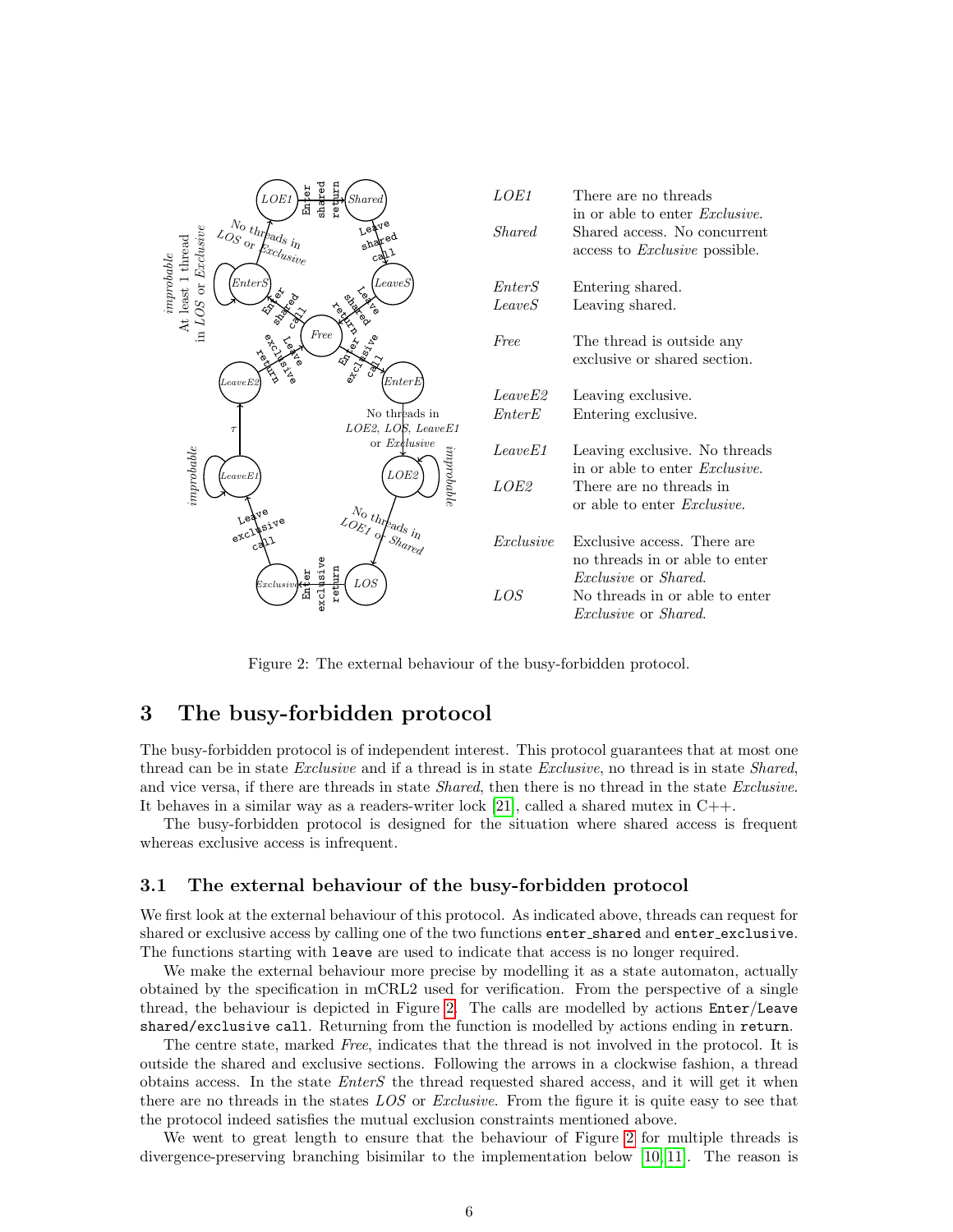<span id="page-6-0"></span>

| $\mathbf{1}$            | enter_shared $(thread p)$<br>$\mathbf{1}$  | $enter\_exclusive(thread p)$  |
|-------------------------|--------------------------------------------|-------------------------------|
| $\overline{\mathbf{c}}$ | ₹<br>2                                     |                               |
| 3                       | $p.busy := true;$<br>3                     | mutex. lock();                |
| 4                       | while $p.forbidden$<br>4                   | while exists thread $q$ with  |
| 5                       | 5                                          | $\neg q. for bidden$          |
| 6                       | $p.busy := false;$<br>6                    | ┤                             |
| $\overline{7}$          | if $mutex.timed\_lock()$<br>$\overline{7}$ | select thread r               |
| 8                       | 8                                          | $r.forbidden := true;$        |
| 9                       | mutex. unlock();<br>9                      | if $r.busy$ or sometimes      |
| 10                      | 10                                         |                               |
| 11                      | $p.busy := true;$<br>11                    | $r.forbidden := false;$       |
| 12                      | 12                                         |                               |
| 13                      | 13                                         |                               |
| 14                      | 14                                         |                               |
| 1                       | leave_shared $(thread\ p)$<br>$1\,$        | leave_exclusive $(thread\ p)$ |
| $\overline{\mathbf{c}}$ | 2                                          |                               |
| 3                       | $p.busy := false;$<br>3                    | while exists thread $q$ with  |
| 4                       | }<br>4                                     | q. for bidden                 |
| 5                       | 5                                          | ₹                             |
| 6                       | 6                                          | select thread r               |
| $\overline{7}$          | $\overline{7}$                             | usually do                    |
| 8                       | 8                                          | $r.forbidden := false;$       |
| 9                       | q                                          | sometimes do                  |
| 10                      | 10                                         | $r. for bidden := true$       |
| 11                      | 11                                         |                               |
| 12                      | 12                                         | mutex. unlock();              |
|                         | 13                                         |                               |

Table 2: Pseudocode description of the busy-forbidden protocol.

that this equivalence preserves not only safety but also most liveness properties, and allows us to use this specification to verify the Term Library.

Divergence preserving branching bisimulation does not remove  $\tau$ -loops, i.e. loops of internal actions. The loop at *EnterS* occurs typically when another thread is in state *Exclusive* for a lengthy period. The loops at LOE2 occurs when another thread is in *Shared* and refuses to leave. The loop in  $LeaveE1$  is required to obtain a concise equivalent external behaviour. When the busy protocol is used as intended, i.e. threads only use common accesses for a short time, and the implementation uses the right internal scheduling, these loops rarely occur. They are therefore marked improbable.

#### <span id="page-6-1"></span>3.2 The implementation of the busy-forbidden protocol

The code for entering and leaving the exclusive sections is described in Table [2.](#page-6-0) The busy-forbidden protocol is implemented by assigning to each thread two atomic flags, called busy and forbidden. The flag busy indicates that the current thread is in its shared section and can only be written to by this thread. The flag forbidden indicates that some thread is having exclusive access.

Besides the flags there is one generic mutual exclusion variable, called mutex. The variable mutex can not only be locked and unlocked, but also provides a timed lock operation timed lock(). It tries to lock the mutex, and if that fails after a certain time, it returns false without locking it. The timed lock is only important for performance, and can be replaced by a wait instruction or even omitted altogether.

When entering the shared section, a thread generally only accesses its own busy and forbidden flags as *forbidden* is almost always false. These flags are only rarely accessed by other threads and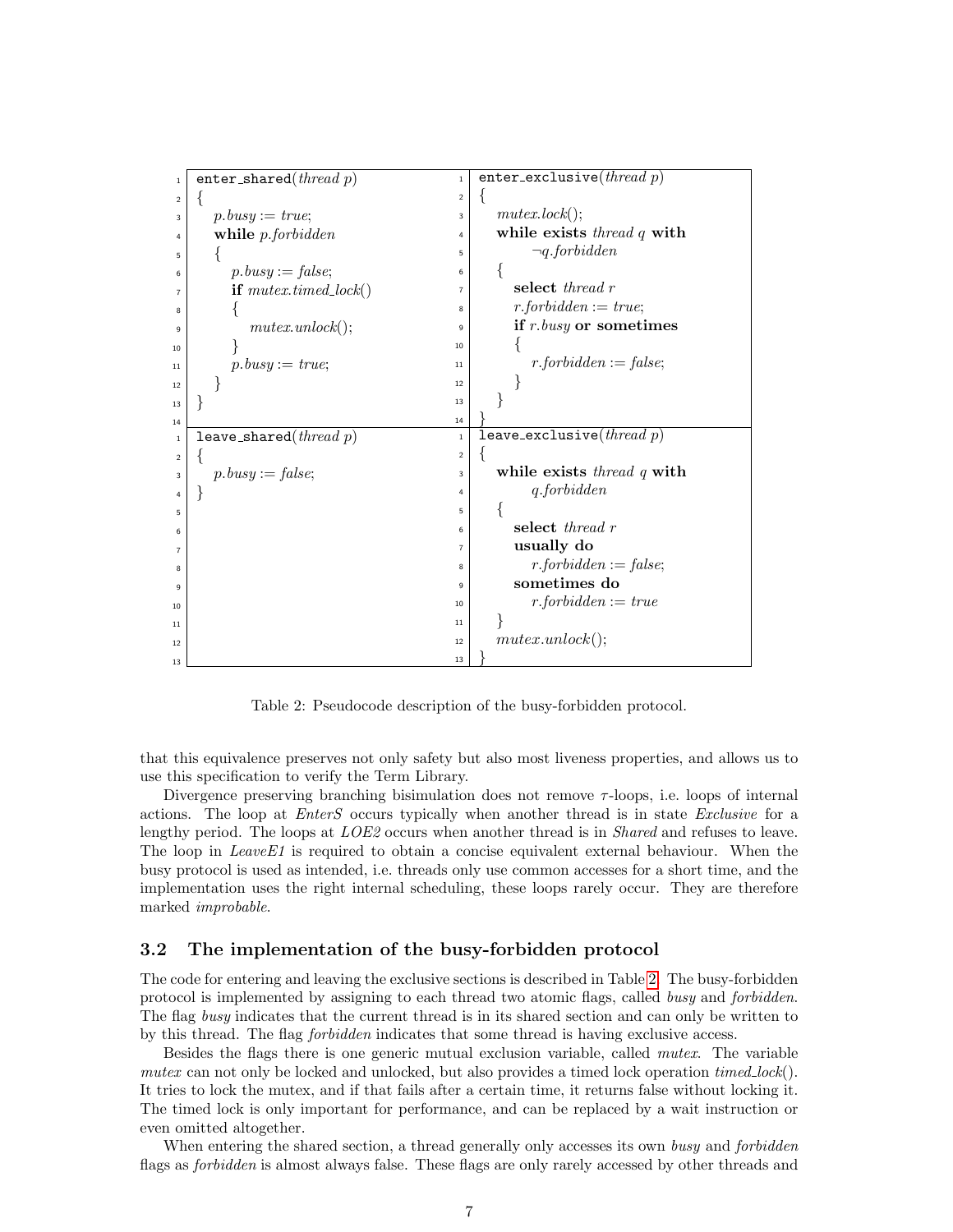therefore virtually always available in the local cache of the processor executing the thread. In the rare case when the *forbidden* flag is set, this thread backs off using *mutex* to try again later. In principle the while-loop can be iterated indefinitely, giving rise to the internal loop in state  $Enters$ in the specification. Leaving the shared section consists of only setting the busy flag of the thread to false.

Accessing the exclusive section is far more expensive. By using mutex, mutual access to the exclusive section is obtained. Subsequently, the *forbidden* flag for each thread  $p$  is set to true, unless the busy flag of thread  $p$  is set, as in this case the *forbidden* flag must be set to false again. There is a non immediately obvious scenario where one thread refuses to leave the shared section, and two other threads  $p_2$  and  $p_3$  want to access the shared, respectively, exclusive section. Thread  $p_3$  cannot obtain exclusive access, but hence should not indefinitely block shared access for  $p_2$ . Hence,  $p_3$  must set the *forbidden* flag of  $p_2$  to false if busy of  $p_1$  is true. Without the **sometimes** part the implementation is not divergence preserving bisimilar to the specification, as reading  $r.busy = false$  in line 9 leads to a state without an internal loop, which does not occur in the specification, if all forbidden flags are set. Without the **sometimes** part, a matching specification would become substantially more complex exhibiting exactly when which *forbidden* flag is set, rendering the specification far less abstract and hence making it less useful.

When leaving the exclusive section a thread resets all *forbidden* flags of the other threads. If this is done in a predetermined sequence the divergence preserving branching bisimilar external behaviour becomes very complex, as this sequence has an influence on the precise sequence other threads can enter the shared section. By resetting and sometimes even setting the forbidden flag, a comprehensible provably equal external behaviour is obtained, although it leads to another loop of internal actions in the specification. Practically, re-resetting the flag is hardly ever needed, certainly not for the Term Library. However, it is interesting to further investigate the optimal use of the timing of *mutex* in enter shared, as well as the optimal rate of occurrence of the sometimes instructions for generic uses of the busy-forbidden protocol.

We modelled the specification and implementation of the busy-forbidden protocol in mCRL2 (see Section [5.1\)](#page-9-1) and proved them divergence preserving branching bisimilar.

#### <span id="page-7-4"></span>3.3 Behavioural properties of the busy-forbidden protocol

As an extra check we also formulate a number of natural requirements that should hold for this protocol. These requirements have been verified by formulating them as modal properties.

- <span id="page-7-5"></span>1. There should never be more than one thread present in the exclusive section.
- <span id="page-7-3"></span>2. There should never be a thread present in the exclusive section while one or more threads are present in the shared section.
- <span id="page-7-0"></span>3. When a thread requests to enter the shared section, it will be granted access within a bounded number of steps, unless there is another thread in the exclusive section.
- <span id="page-7-1"></span>4. When a thread requests to enter the exclusive section, it will be granted access within a bounded number of steps, unless there is another thread in the shared or in the exclusive section.
- <span id="page-7-2"></span>5. When a thread requests to leave the exclusive/shared section, it will leave it within a bounded number of steps.
- <span id="page-7-6"></span>6. A thread not in the exclusive or shared section can instantly start to enter the exclusive or shared section.

For properties [3,](#page-7-0) [4,](#page-7-1) and [5](#page-7-2) granting access and leaving can be indefinitely postponed if other threads are entering and leaving exclusive and shared sections, or when other threads are in the while loops, continuously writing forbidden and busy flags. This means that the algorithm relies on fair scheduling of threads.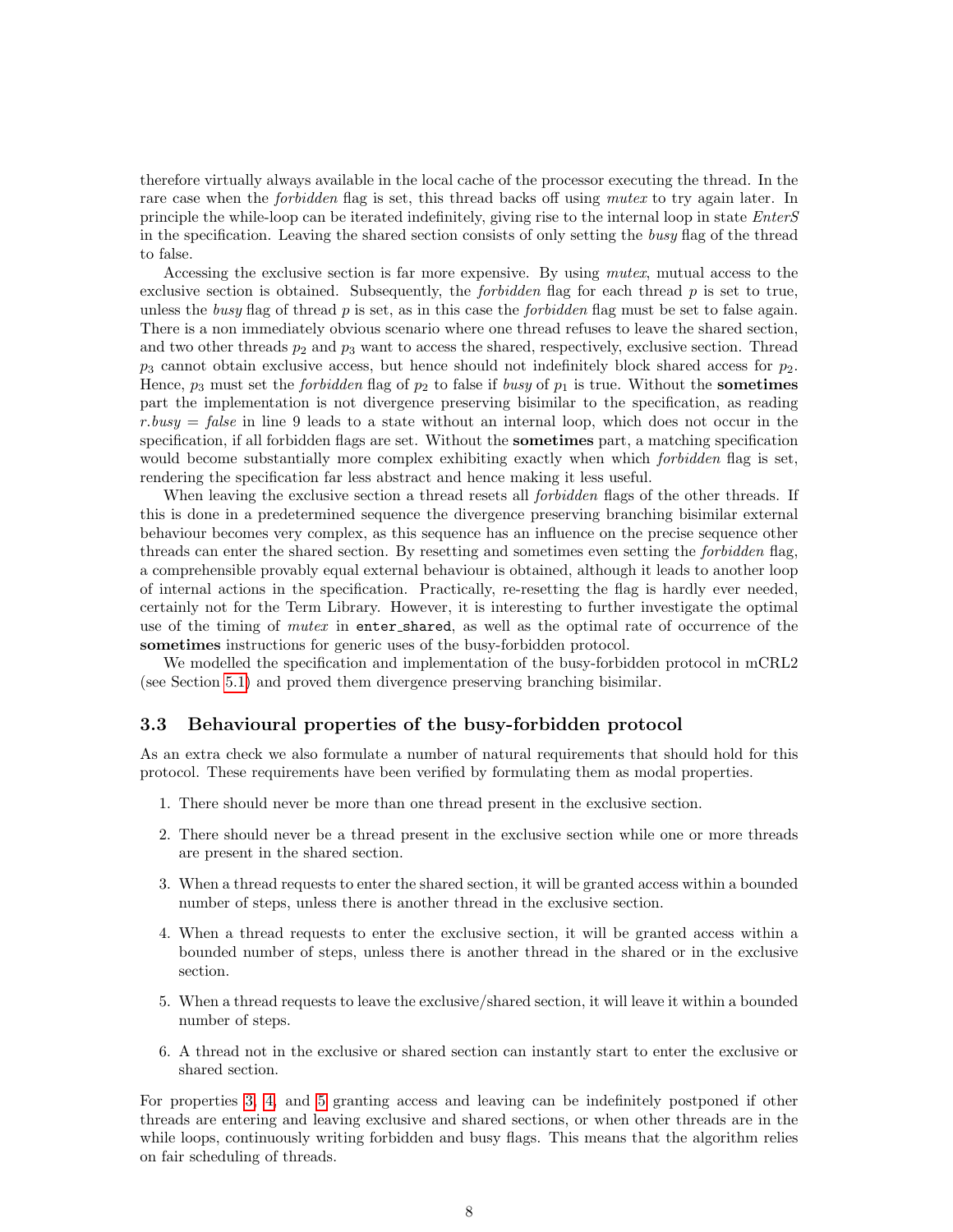## <span id="page-8-0"></span>4 Garbage Collection

We have two ways to implement garbage collection in the thread-safe Term Library, namely reference counting and the use of protection sets. Garbage collection is performed by a single thread. Note that mark-and-sweep algorithms exist where creation and destruction can be done simultaneously [\[9\]](#page-13-3) but these are very complex. As garbage collection is relatively fast, such advanced algorithms are not effective. Terms can be made by various threads, and they can be copied and shared, this latter being shown in Figure [3.](#page-8-1) Therefore, it is possible that terms have multiple 'owners'.

<span id="page-8-1"></span>

Figure 3: The tree representation of  $f(c, f(c, c))$ .

In reference counting each term has a reference count that is incremented by one whenever a term is created or copied, and decremented by one if a thread drops a reference to the term. Terms that are not in use anymore have a reference count of zero and can be garbage collected. This can easily be performed by visiting all terms, which are stored in traversable structures.

An alternative is to use term protection sets. Whenever a term is stored at some address, this address is stored in a protection set maintained by each thread. When the address is not used anymore for a term, it is removed from the set. As every address can only be stored once, a simple hash table suffices to implement the protection set. Garbage collection consists of marking all terms reachable via some protection set, and removing all others.

In the parallel setting changing reference counts or inserting/deleting addresses in protection sets must be sequentially consistent meaning that they cannot be rearranged in the programs. Changing reference counts must be atomic and can lead to cache contention as the reference counts are accessible by all threads. Operations on the protection sets are far more complex than changing a reference count, but they are always local in a thread, and depending on the style of programming need to be executed far less often than changing a reference count. From the benchmarks we derive that protection sets are preferable.

## 5 Modelling and verifying the algorithms

As parallel algorithms are hard to get correct, we made models of the busy-forbidden protocol and the thread-safe Term Library in the process modelling language mCRL2 and verified the properties by formulating them in the modal mu-calculus [\[13\]](#page-13-7). The resulting models are a direct reflection of the pseudocode in Table [1](#page-4-0) and [2.](#page-6-0) The formulas are a one to one translation of the requirements listed in this article. For this reason, and for the reason of space, the models and formulas, except one, are not included in this article<sup>[1](#page-8-2)</sup>.

Due to the nature of model checking, we only verify the models for finite instances. We repeatedly found that when protocols or distributed systems are erroneous, the problems already reveal themselves in small instances [\[12\]](#page-13-11). Furthermore, model checking is so efficient that it can effectively be used within the workflow of constructing software. The busy-forbidden protocol was modelled and proven, before implementation commenced, and we did not run into any problem with it.

The protocol and library have not been proven in general for any number of threads and terms. Proving the specification and implementation of the busy-forbidden protocol equal is conceivable using a variant of the Cones and Foci method [\[7,](#page-13-12)[14\]](#page-13-13), but this will be tedious and time consuming. Unfortunately, we do not know of any effective method to prove modal formulas on models with a complexity such as ours, either automatically or manually, for any number of threads and terms, and consider this an important direction of research.

<span id="page-8-2"></span><sup>&</sup>lt;sup>1</sup>All models and formulas can be found in [A](#page-15-0)ppendices A and [B,](#page-24-0) respectively.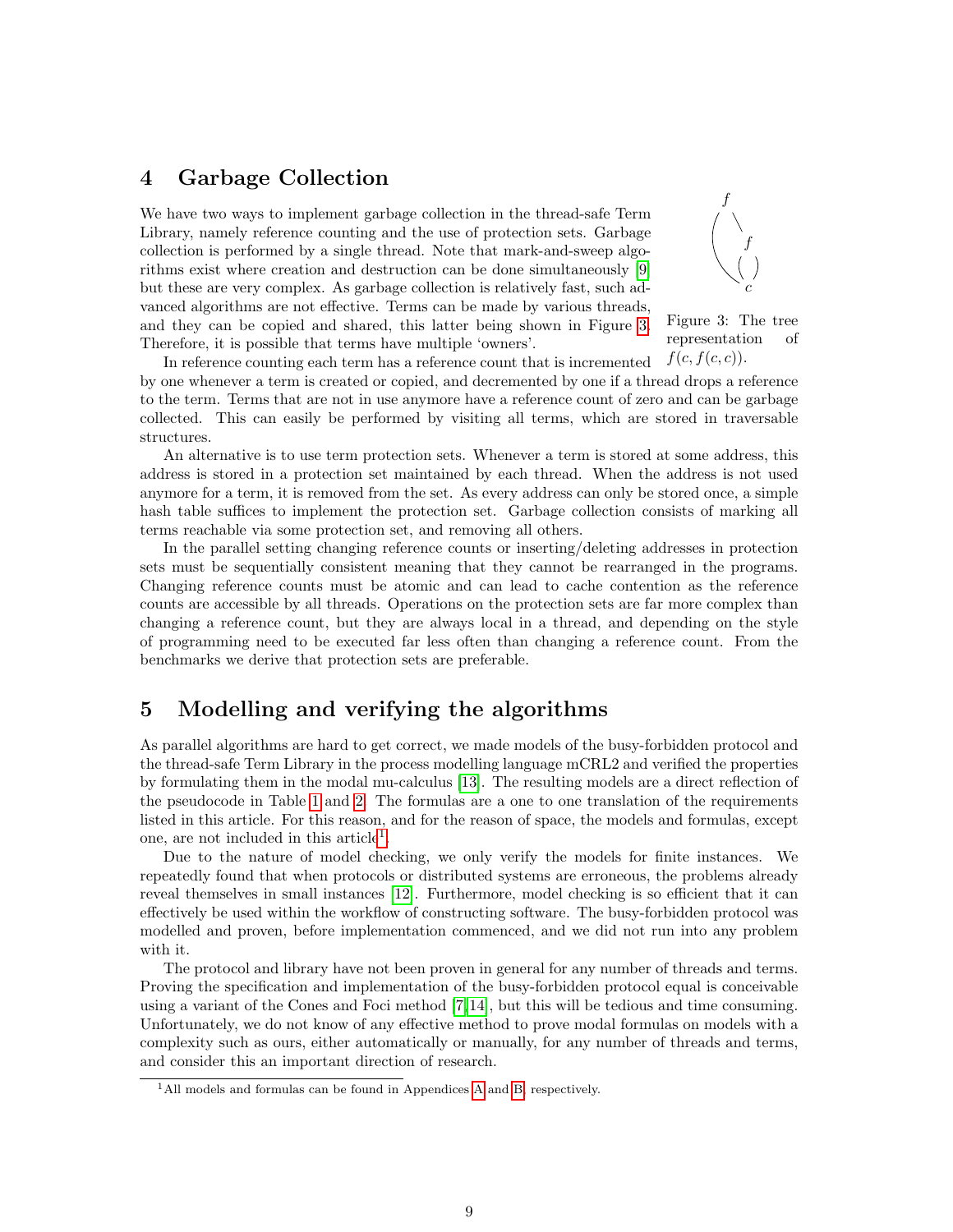<span id="page-9-2"></span>

Table 3: The modal formula for Property [2](#page-7-3) from Section [3.3.](#page-7-4)

#### <span id="page-9-1"></span>5.1 Modelling and verification of the busy-forbidden protocol

Both the implementation and the specification of the busy-forbidden protocol are described in the process algebraic language mCRL2. The external behaviour as is shown in Figure [2](#page-5-0) exactly matches model of the specification and the model of the implementation follows exactly the pseudocode shown in Table [2.](#page-6-0)

Both models use the eight externally observable actions mentioned earlier, such as enter shared call and enter shared return. We did not model the  $\textit{mutex.time}$  lock() statement as it is only important for performance. The specification and implementation are proven to be divergence preserving branching bisimulation equivalent.

We transformed the six requirements discussed in Section [3.3](#page-7-4) into modal logic formulas, and verified them both on the specification and implementation, although this was not really necessary due to their equivalency. We only discuss property [2](#page-7-3) as an illustration of what such formulas look like. This modal formula can be found in Table [3.](#page-9-2)

As the property is a safety property, it is a maximal fixed point. In the modal logic of mCRL2, fixed points can have parameters. In this case we use two, namely  $n_{shared}$  and  $n_{exclusive}$ , both initially 0. The argument  $n_{shared}$  indicates the number of threads present in the shared section, and  $n_{exclusive}$  the number in the exclusive section. On line 2 through 5, we keep track of the amount of threads present in each section, updating the variables after each respective action. On line 6 through 11, we say that our variables stay the same, after any action that is not one of the four aforementioned actions. Finally, on line 12, we say that threads are only allowed to be present in exclusive, if the amount of threads in shared equals 0.

The equivalence and properties were verified for up to 7 threads. We uncovered a number of issues and obtained various insights while doing the verification for 2 and 3 threads. The verification with more threads, although increasingly time consuming, did not lead to any additional insight.

#### <span id="page-9-0"></span>5.2 Modelling and verification of the Term Library

We also modelled the core of the implementation of the thread-safe Term Library also strictly following the the pseudocode shown in Table [1.](#page-4-0)

The model uses four externally observable actions, such as create\_call and create\_return, to represent calling and returning from either the create or the destroy functions, specified in Section [2.1.](#page-2-2) The action create return(t, a, p) represents a create(t) call by thread p returning the address  $a$  where  $t$  is stored.

To save on complexity, the model does not include buckets or a hashing function. Instead the hash table is modelled as a simple associative array, with atomic *contains* and *insert* operations. The model is primarily concerned with the thread-safe creation and garbage collection of terms,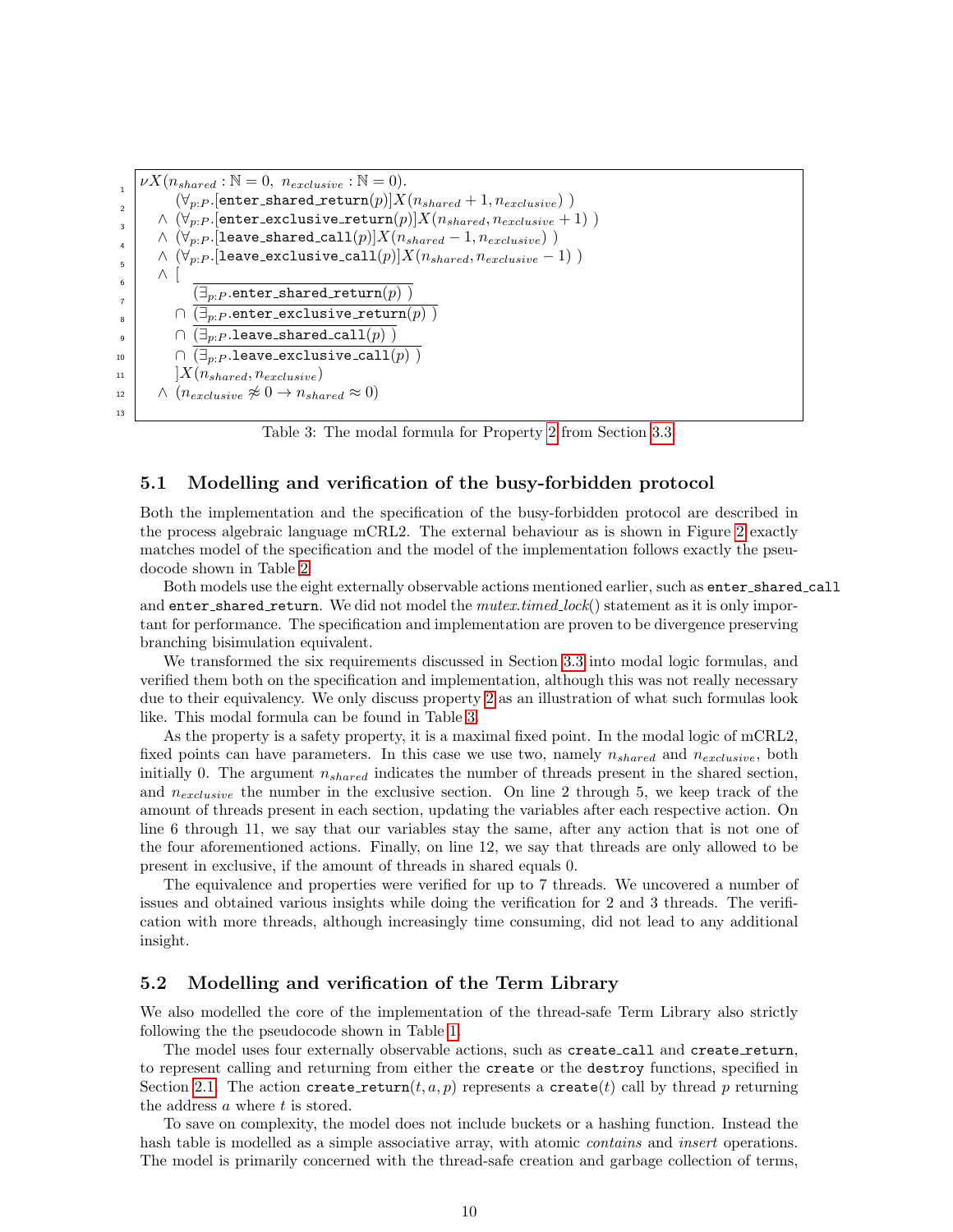and therefore the typical term structure, where terms contain subterms, is also not part of the model. In the model terms are just constants. We use the specification of the busy-forbidden protocol in this model, as the use of the implementation leads to a far larger state space.

The four properties discussed in Section [2.2](#page-3-1) are also translated into modal logic and verified. We have verified these properties for up to 3 threads, using 3 different terms and 4 possible addresses, giving us reasonable certainty that the thread-safe Term Library works as intended. We were unable to verify our properties on larger state spaces as they became too big to work with. For example the state space of the aforementioned setup with 4 threads instead of 3 has 129 billion states.

### 6 Performance evaluation

We have implemented a sequential and a parallel version of the Term Library. Both of these implementations are almost identical except for the synchronisation primitives added to the parallel version where necessary, including the busy-forbidden protocol. Furthermore, we have implemented both reference counting and address protection sets as garbage collection strategies in both implementations for comparison. We compare these with the sequential ATerm library as used in the mCRL2 toolset [\[13\]](#page-13-7) and with a thread-safe Java implementation that we found in a git repository [\[16\]](#page-13-5). All reported measurements are the average of five runs with an AMD EPYC 7452 32-Core processor, unless stated otherwise.

The results are listed in the plots in Figures [4](#page-11-0) and [5.](#page-12-4) In these plots the  $y$ -axis indicates the wall clock time in seconds and the x-axis the number of threads ( $\#threads$ ). The triangles are the parallel reference counted implementation and the squares the parallel set protection implementation. For the sequential versions we have circles for the reference counted version, diamonds for the protection set version and plusses for the original implementation. The results for the sequential implementations are extended horizontally for easier comparison. Finally, the dashed line indicates the thread-safe Java implementation and the dotted line is our thread-safe implementation where the busy-forbidden protocol has been replaced by a readers-writer lock. This last implementation uses protection sets.

In Figure [4](#page-11-0) we report three experiments, one per row, designed to obtain insight in how the new thread-safe library performs for specific tasks. In the left column all threads access the same shared term, whereas in the right column each thread operates on its own term, but these distinct terms are stored in common data structures and accessed via the hash table common for all threads.

In Figure [4](#page-11-0) (a) we measure how expensive it is to create a term in parallel. The threads create a term  $t_{400000}$  defined as follows. The term  $t_0$  is equal to a constant c and  $t_i$  is  $f(t_{i-1}, t_{i-1})$  for a function symbol f of arity two, which is the most common arity used in practice. Note that due to sharing, this term consists of 400 001 term nodes. In (b) each thread creates the term  $t_{400\,000/\#threads}$  instead. With each term starting with a unique constant per thread, creating a total of  $400\,000 + \#threads$  term nodes. In Figures [4](#page-11-0) (c) and (d) we measure the time it takes to create  $1000/\#threads$  instances of the terms used in respectively (a) and (b). This measures the time to create terms that are already present in the term library, and this essentially boils down to a hash table lookup. In diagram (d) the Java results are left out as Java consistently requires more than 100 seconds.

In the lower diagrams, i.e. (e) and (f), we measure the time to perform  $1000/\#threads$  breadthfirst traversals on a term  $t_{20}$ , where in (f) these terms are unique per thread. The traversals do not employ the shared structure, hence  $2^{21} - 1$  terms are visited per traversal.

We conclude that our term library completely outperforms the Java implementation. For creating terms, the readers-writer lock is slower. For traversing terms no locking is required, and therefore, no difference is observed. The dotted line is hidden under the line with the boxes<sup>[2](#page-10-0)</sup>. Except for creating new terms, the term library scales very well with the number of threads, and for the more laborious task of creating new terms, scaling goes well when more threads are involved.

<span id="page-10-0"></span><sup>2</sup>All benchmark results are listed in Appendix C.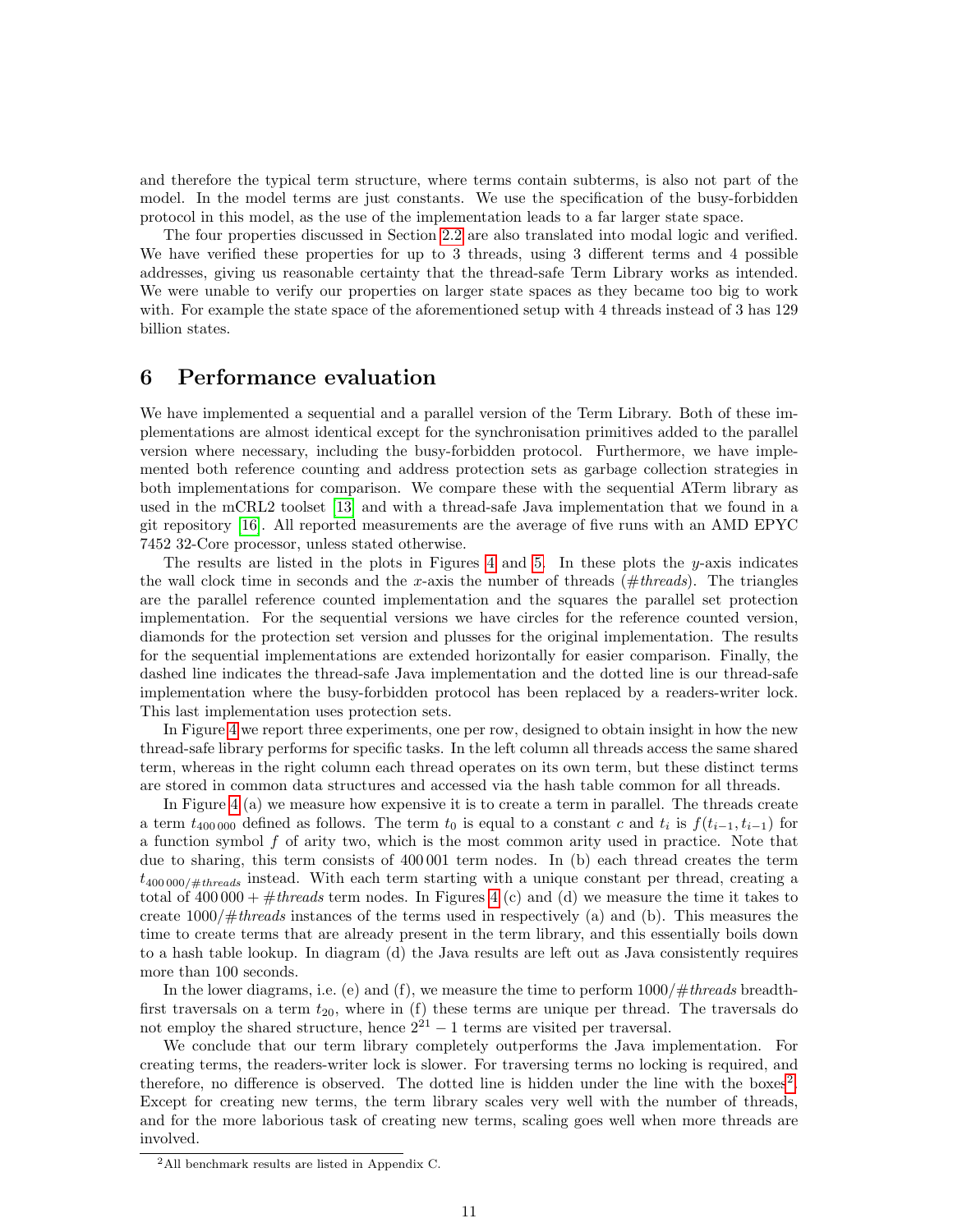<span id="page-11-0"></span>

Figure 4: The experimental results.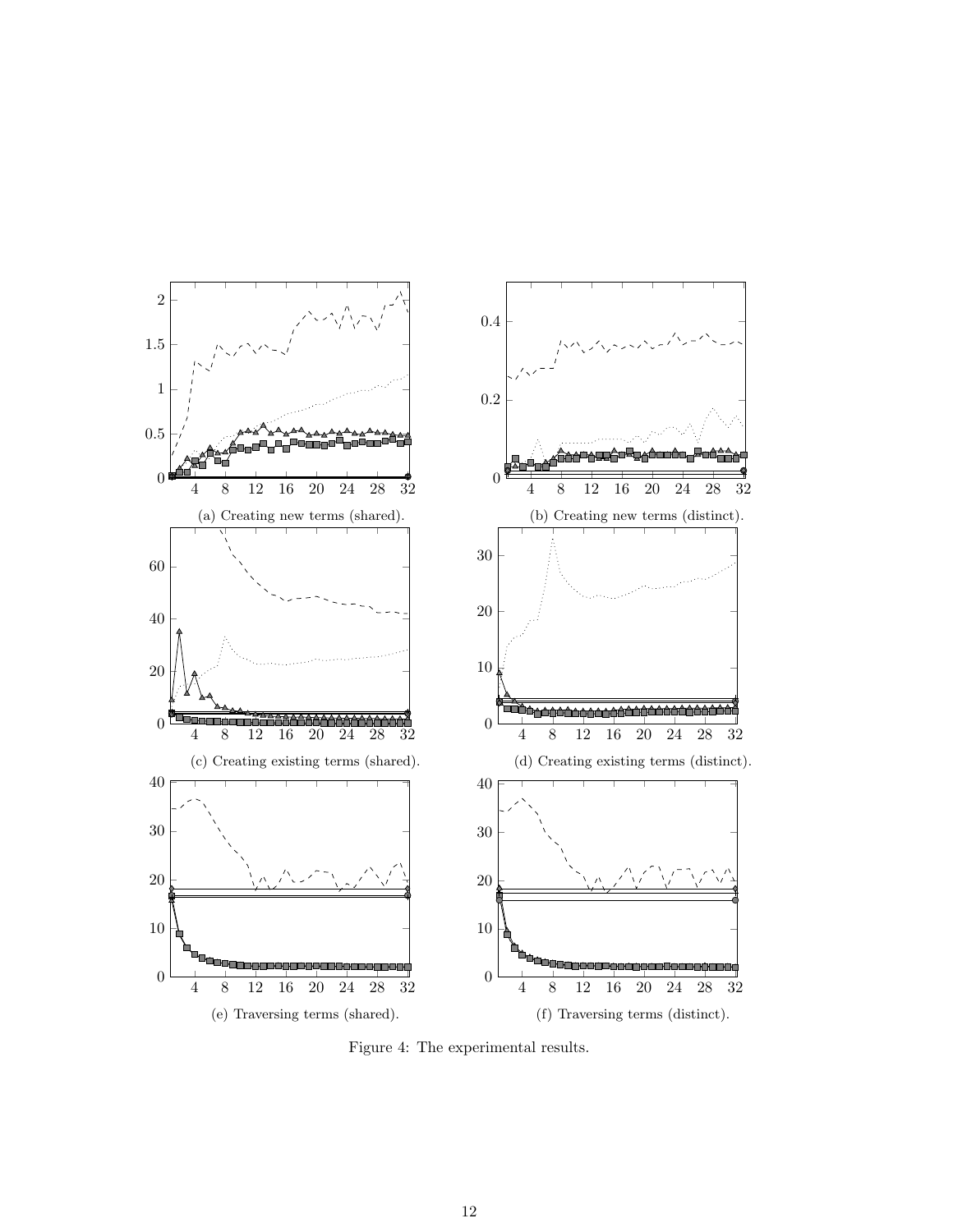<span id="page-12-4"></span>

Figure 5: Additional benchmarks.

We observe in Figure [4](#page-11-0) (c) that the reference counting implementation for a few threads is unexpectedly inefficient. In order to understand this, we retried the experiments on an INTEL i7- 7700HQ processor, reported in Figure [5](#page-12-4) (a). Here, none of the anomalies occur, and notably, Java even outperforms the readers-writer lock implementation with more threads. This is in line with our many other experiments that compiler and processor have a large influence on the benchmark.

The dedicated benchmarks are promising, but in order to get insight in the behaviour of the Term Library in practical situations, we incorporated the Term Library in the mCRL2 toolset and used it to generate the state space of the 1394 firewire protocol [\[17\]](#page-13-14). Essentially each thread picks an unexplored state from a common state buffer, and using term rewriting, generates all states reachable from this state, putting them back in the buffer. With protection sets, two threads are already sufficient to outperform all sequential implementations, and scaling is very good, where with 16 threads, the state space is generated more than 12 times faster. Reference counting is clearly a less viable option, which is most likely due to the fact that often the same terms, such as true and false, are accessed when calculating next states, leading to atomically changing the same reference count often. Note that in this prototype, nothing has been done yet to optimise thread access to the common state buffer, being simply protected by a mutex.

## References

- <span id="page-12-5"></span>[1] Baeten, J., Weijland, W.: Process algebra, Cambridge tracts in theoretical computer science, vol. 18. Cambridge University Press (1990)
- <span id="page-12-0"></span>[2] Bergstra, J., Klint, P.: The TOOLBUS coordination architecture. In: Ciancarini, P., Hankin, C. (eds.) Coordination Languages and Models, First International Conference, COORDINA-TION '96, Cesena, Italy, April 15-17, 1996, Proceedings. Lecture Notes in Computer Science, vol. 1061, pp. 75–88. Springer (1996). https://doi.org/10.1007/3-540-61052-9 40
- <span id="page-12-2"></span>[3] Blom, S., Lisser, B., van de Pol, J., Weber, M.: A database approach to distributed state-space generation. J. Log. Comput. 21(1), 45–62 (2011). https://doi.org/10.1093/logcom/exp004
- <span id="page-12-1"></span>[4] Brand, M., de Jong, H., Klint, P., Olivier, P.: Efficient annotated terms. Software: Practice and Experience 30(3), 259–291 (2000)
- <span id="page-12-3"></span>[5] Brand, M., Klint, P.: ATerms for manipulation and exchange of structured data: It's all about sharing. Information and Software Technology 49(1), 55–64 (2007). https://doi.org/10.1016/j.infsof.2006.08.009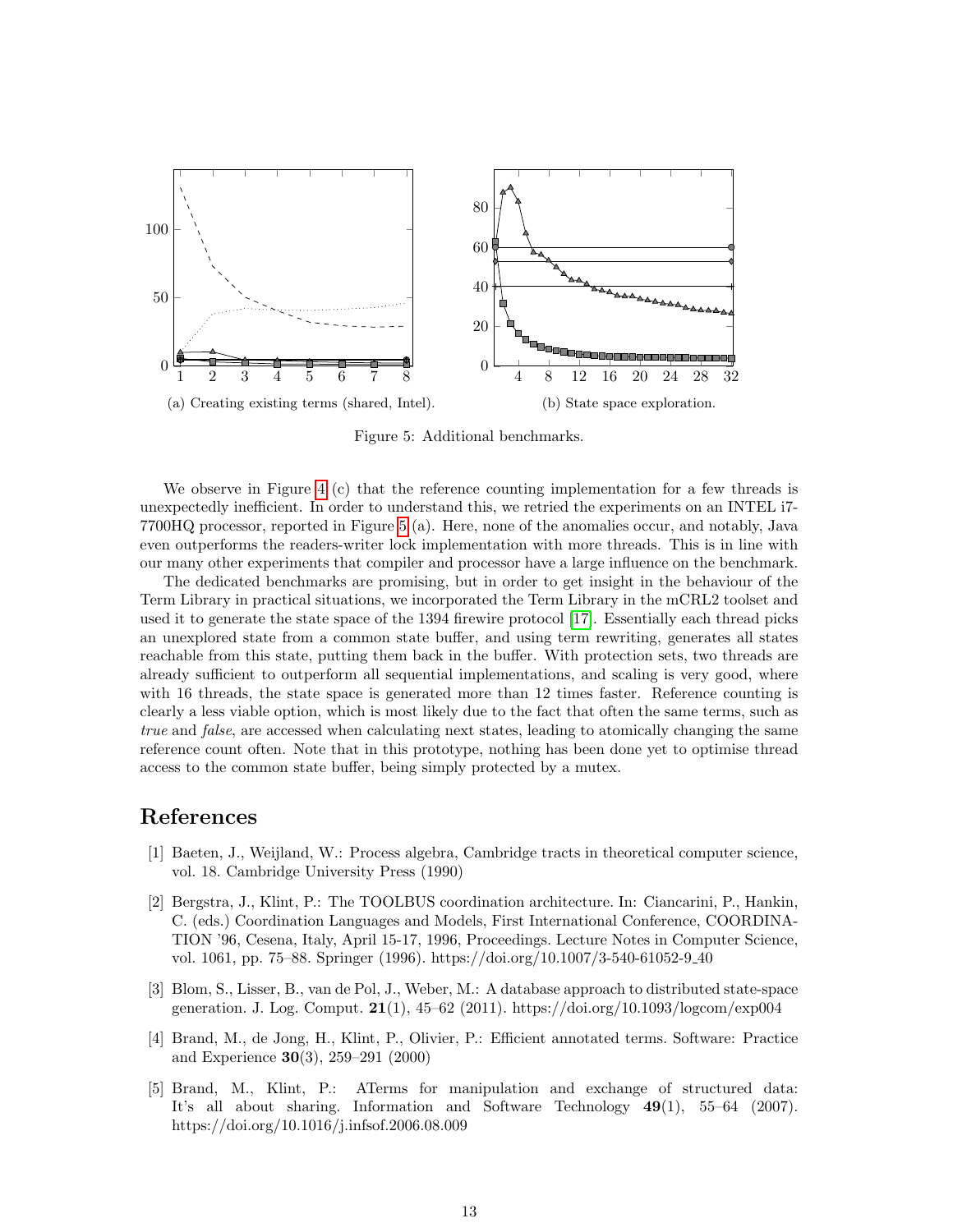- <span id="page-13-0"></span>[6] de Jong, H., Olivier, P.: Generation of abstract programming interfaces from syntax definitions. The Journal of Logic and Algebraic Programming  $59(1)$ ,  $35-61$  (2004). https://doi.org/10.1016/j.jlap.2003.12.002
- <span id="page-13-12"></span>[7] Fokkink, W., Pang, J., Pol, J.: Cones and foci: A mechanical framework for protocol verification. Formal Methods Syst. Des. 29(1), 1–31 (2006). https://doi.org/10.1007/s10703-006- 0004-3
- <span id="page-13-2"></span>[8] Gao, H., Groote, J., Hesselink, W.: Lock-free dynamic hash tables with open addressing. Distributed Comput. 18(1), 21–42 (2005). https://doi.org/10.1007/s00446-004-0115-2
- <span id="page-13-3"></span>[9] Gao, H., Groote, J., Hesselink, W.: Lock-free parallel and concurrent garbage collection by mark&sweep. Sci. Comput. Program. 64(3), 341–374 (2007). https://doi.org/10.1016/j.scico.2006.10.001
- <span id="page-13-9"></span>[10] Glabbeek, R., Luttik, S., Trcka, N.: Branching bisimilarity with explicit divergence. Fundam. Informaticae 93(4), 371–392 (2009). https://doi.org/10.3233/FI-2009-109
- <span id="page-13-10"></span>[11] Glabbeek, R., Weijland, W.: Branching time and abstraction in bisimulation semantics. J. ACM 43(3), 555–600 (1996). https://doi.org/10.1145/233551.233556
- <span id="page-13-11"></span>[12] Groote, J., Keiren, J.: Tutorial: Designing distributed software in mcrl2. In: Peters, K., Willemse, T. (eds.) Formal Techniques for Distributed Objects, Components, and Systems - 41st IFIP WG 6.1 International Conference, FORTE 2021, Held as Part of the 16th International Federated Conference on Distributed Computing Techniques, DisCoTec 2021, Valletta, Malta, June 14-18, 2021, Proceedings. Lecture Notes in Computer Science, vol. 12719, pp. 226–243. Springer (2021). https://doi.org/10.1007/978-3-030-78089-0 15
- <span id="page-13-7"></span>[13] Groote, J., Mousavi, M.: Modeling and analysis of communicating systems. The MIT press (2014)
- <span id="page-13-13"></span>[14] Groote, J., Springintveld, J.: Focus points and convergent process operators: a proof strategy for protocol verification. J. Log. Algebraic Methods Program. 49(1-2), 31–60 (2001). https://doi.org/10.1016/S1567-8326(01)00010-8
- <span id="page-13-4"></span>[15] Hesselink, W., Groote, J.: Wait-free concurrent memory management by create and read until deletion (CaRuD). Distributed Comput. 14(1), 31–39 (2001). https://doi.org/10.1007/PL00008924
- <span id="page-13-5"></span>[16] Lankamp, A.: (Accessed 2021; last changed Dec 16, 2009), [https://github.com/cwi-swat/](https://github.com/cwi-swat/aterms/blob/master/shared-objects/src/shared/SharedObjectFactory.java) [aterms/blob/master/shared-objects/src/shared/SharedObjectFactory.java](https://github.com/cwi-swat/aterms/blob/master/shared-objects/src/shared/SharedObjectFactory.java)
- <span id="page-13-14"></span>[17] Luttik, S.: Description and formal specification of the link layer of P1394. In: Lovrek, I. (ed.) Proceedings of the 2nd International Workshop on Applied Formal Methods in System Design. pp. 43–56. University of Zagreb, Croatia (1997)
- <span id="page-13-1"></span>[18] M.G.J. van den Brand, P.E.M., Vinju, J.: Generator of efficient strongly typed abstract syntax trees in Java. IEE Proceedings - Software 152, 70–78(8) (April 2005)
- <span id="page-13-15"></span>[19] Milner, R.: A Calculus of Communicating Systems, Lecture Notes in Computer Science, vol. 92. Springer (1980). https://doi.org/10.1007/3-540-10235-3
- <span id="page-13-8"></span>[20] Prokopec, A., Bronson, N., Bagwell, P., Odersky, M.: Concurrent tries with efficient non-blocking snapshots. ACM SIGPLAN Notices 47, 151–160 (09 2012). https://doi.org/10.1145/2145816.2145836
- <span id="page-13-6"></span>[21] Raynal, M.: Concurrent Programming - Algorithms, Principles, and Foundations. Springer (2013). https://doi.org/10.1007/978-3-642-32027-9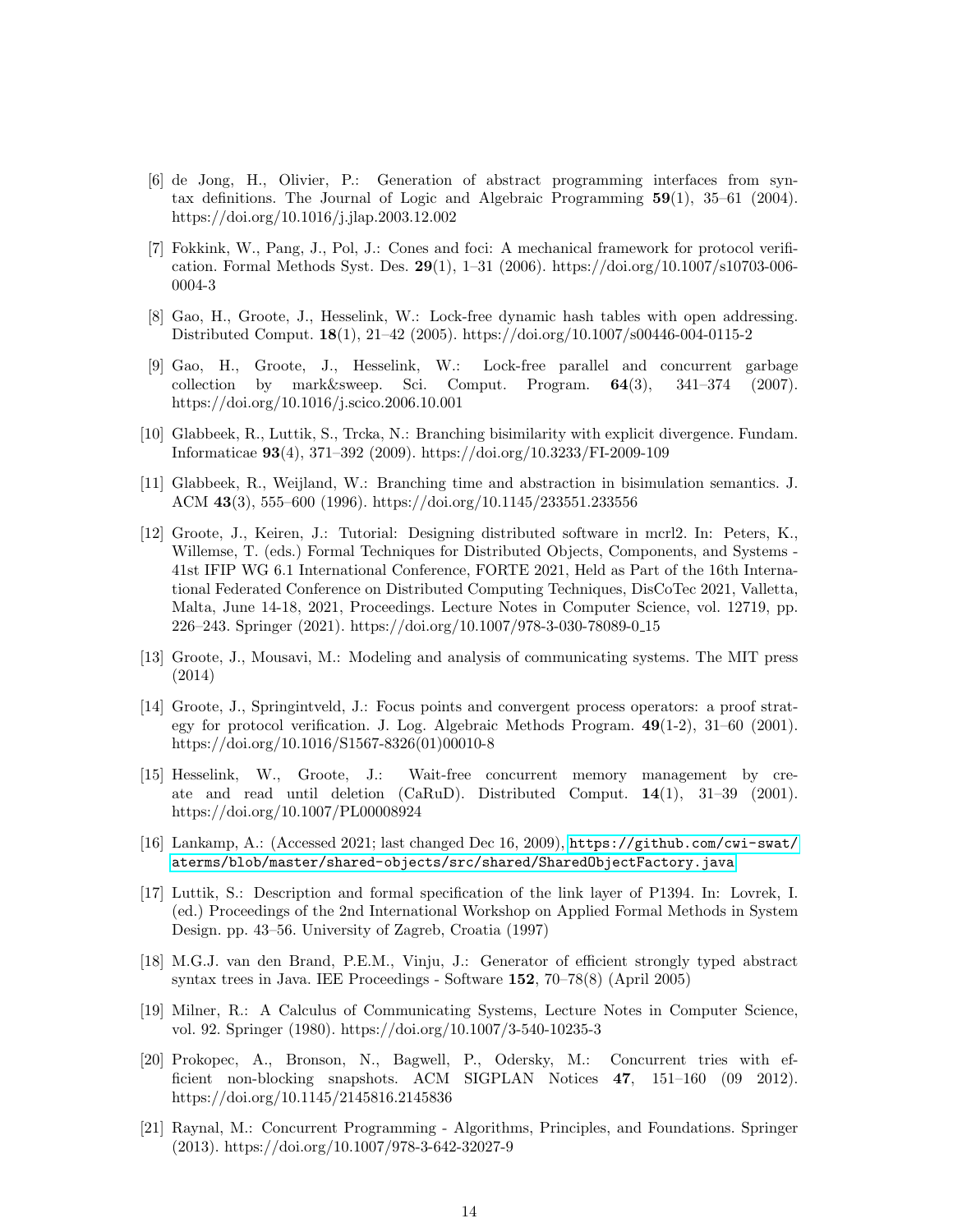- <span id="page-14-1"></span>[22] Sun, Y., Blelloch, G.: Implementing parallel and concurrent tree structures. In: Proceedings of the 24th Symposium on Principles and Practice of Parallel Programming. p. 447–450. PPoPP '19, Association for Computing Machinery, New York, NY, USA (2019). https://doi.org/10.1145/3293883.3302576
- <span id="page-14-2"></span>[23] Treiber, R.: Systems programming: Coping with parallelism. International Business Machines Incorporated, Thomas J. Watson Research (1986)
- <span id="page-14-0"></span>[24] Umar, I., Anshus, O., Ha, P.: Greenbst: Energy-efficient concurrent search tree. In: Dutot, P.F., Trystram, D. (eds.) Euro-Par 2016: Parallel Processing. pp. 502–517. Springer International Publishing, Cham (2016)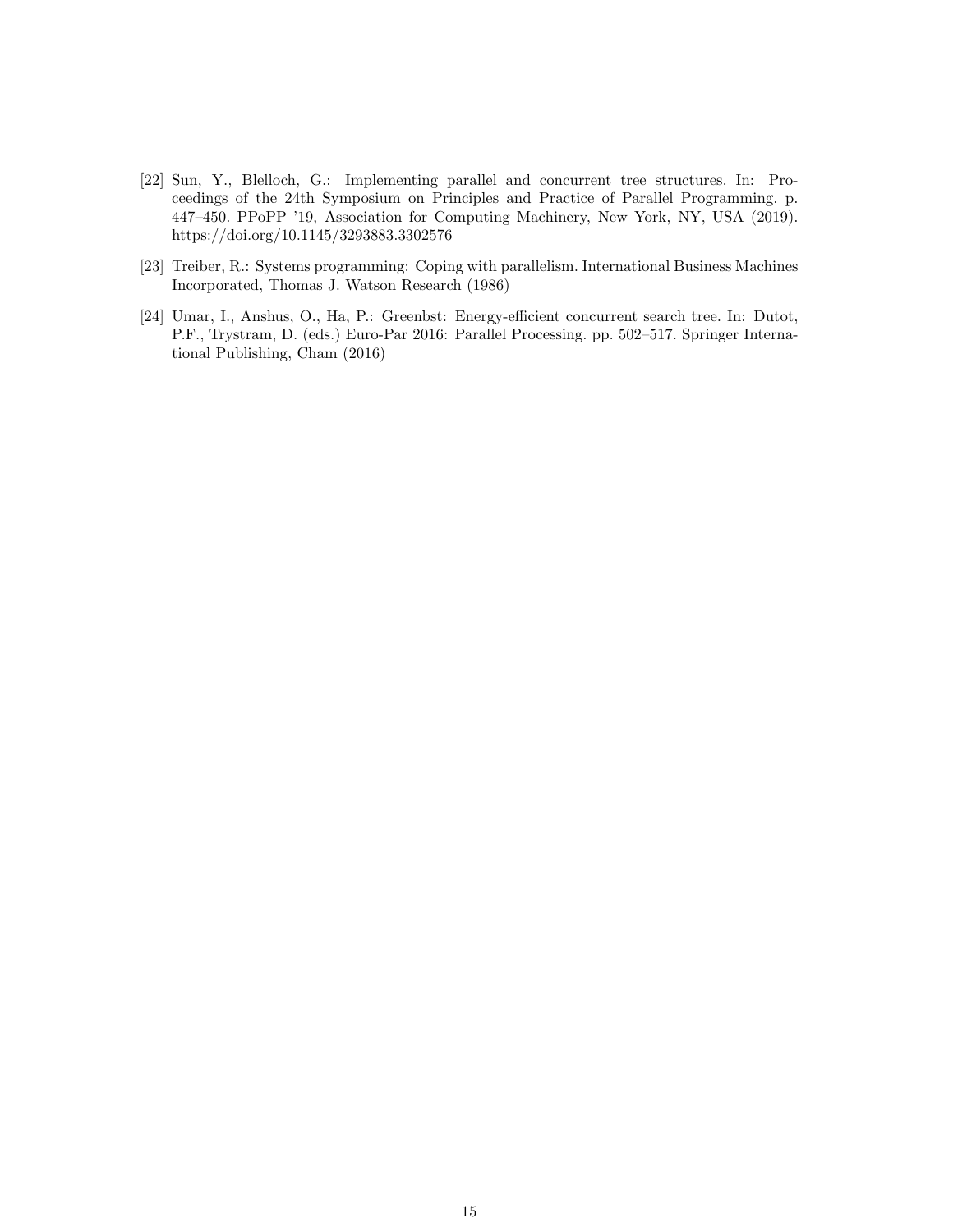### <span id="page-15-0"></span>A Models and formulas for the busy-forbidden protocol

The models are written in mCRL2. This is a modelling language based on CCS (Calculus of Communicating Processes) [\[19\]](#page-13-15) and ACP (Algebra of Communicating Processes) [\[1\]](#page-12-5). It is based on atomic actions. Every occurrence of an atomic action causes a state change. Typically, calling a function, or returning from a function, setting or reading a global variable are modelled by atomic actions. The tau or hidden action  $\tau$  has a special status, as it is an action of which the occurrence cannot be observed directly.

Actions can be sequentially composed using the dot  $(\cdot)$  operator. Alternative composition, where nondeterministically one of the options can be chosen, is denoted using a plus  $(2)$  and parallel composition is denoted by  $\parallel$ . Using the **comm** and **allow** operators, an action can be allowed to communicate and forced into synchronization by only allowing the result of communication to happen. For example, the *store*<sub>p</sub> action can only occur if a *store<sub>f</sub>* action, with the exact same arguments, occurs simultaneously. The if-then-else is written as  $c \rightarrow p \circ q$  where p is executed if  $c$  is true, otherwise the process  $q$  takes place.

Recursive behaviour is denoted using equations, typically of the form  $X = p$ , e.g.  $X = a \cdot X$ is the process that can perform an infinite number of  $a$ 's. The process variables  $X$  can contain data parameters. A counter can be described as  $C(n:\mathbb{N}) = up \cdot X(n+1)$ . An important type of data parameter that we use, is a function, for example the process variable  $Y(m : \mathbb{N} \to \mathbb{B})$  uses a mapping m from natural numbers to booleans. The function update  $m[n \mapsto b]$  specifies that  $m[n \mapsto b](k)$  equals b if  $k \approx n$  and otherwise equals  $m(k)$ .

Formulas consist of conjunctions  $(\wedge)$ , disjunctions  $(\vee)$ , implications  $(\rightarrow)$ , negations  $(\neg)$ , and true and false, each with their usual meaning. Besides this there is a modality  $\langle a \rangle \phi$  that is valid if there exists an action a after which  $\phi$  holds. Similarly the modality  $[a]\phi$  is available and it is valid if after every possible a action  $\phi$  holds. The action a inside these modalities can also consist of possibly multiple actions. This can be done through sequential composition  $(\cdot)$ , choice (∪), intersection (∩) and complement  $(\overline{a})$ . For example: the formula  $\langle a \cdot b \cup \overline{a} \rangle$ *true* only holds if we can either do an  $a$  action followed by a  $b$  action or any action that is not an  $a$  action. The expression *true* in a modality represents the set of all actions. Using Kleene's star on a set of actions, all sequences over the action in this set are expressed. An often occurring pattern is  $[true^*]\phi$  expressing that  $\phi$  must hold in all states reachable via a sequence of actions.

We can also write recursive formulas using the minimal fixed point operator  $\mu X.\phi$  and the maximal fixed point operator  $\nu X.\phi$ . For example the maximal fixed point operator can be used to construct the formula  $\nu X.\langle a \rangle X$ , which expresses that we must be able to perform action a after which the same formula still holds. Thus this formula only holds if we can perform an infinite amount of a actions.

A noteworthy fixed point construction, used in several properties, is the following:

$$
\nu X.\mu Y.([\overline{a \cup b}] Y \wedge [b] X \wedge \langle true^* \cdot a \rangle true).
$$

Here we state that an  $a$  action must always be able to occur within a finite amount of steps, unless a b action continuously occurs. This construction is useful for properties in which we state that something must eventually happen (a will occur) given fair scheduling (the b action does not continuously occur).

The fixed point operators also allow us to pass on parameters in the same way we can do for process variables. This allows us, for example, to keep track of the number of times that a given action has occurred, e.g. given a system with the actions in and out, we can state that each out action needs a corresponding in action using the following fixed point:

$$
\nu X(n:\mathbb{N}=0).[\overline{in \cup out}]X(n) \wedge [in]X(n+1) \wedge [out](n>0 \wedge X(n-1)).
$$

Here n keeps track of the difference between the amount of in and out actions. We use  $n:\mathbb{N} = 0$ to state that n is a natural number and is initially 0. The left-hand side of the conjunction  $(n > 0 \land X(n-1))$  states that an *out* action may only occur if n is greater than 0.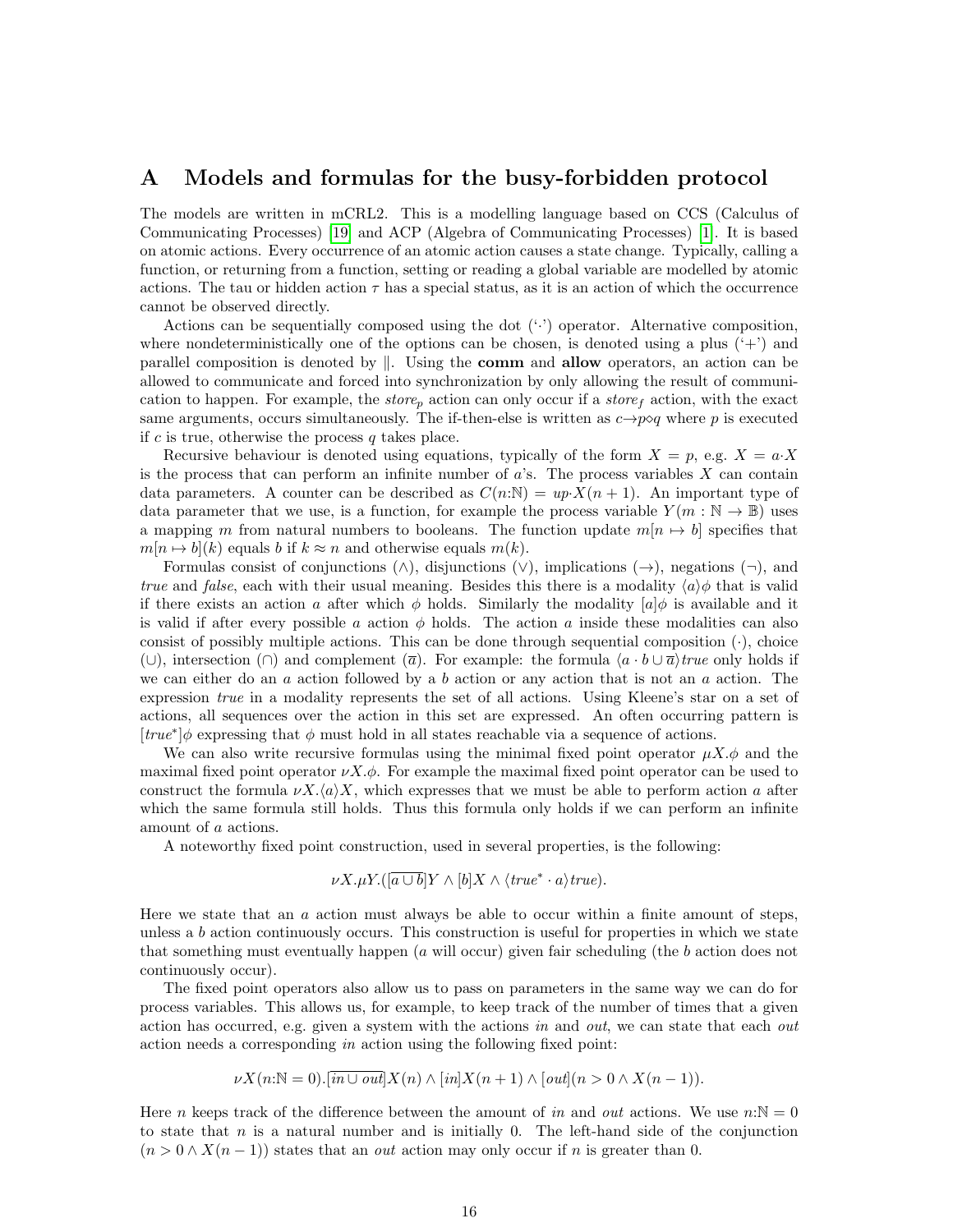### A.1 The model of the specification

Tables [4](#page-16-0) contains the specification of the busy-forbidden protocol. In this model we define P to be the set containing all threads. We also specify  $S$ , the set of states, as described in Figure [2,](#page-5-0) as follows:

 $S = \{$  Free, EnterS, LOE1, Shared, LeaveS,  $EnterE, LOE2, LOS, Exclusive, LeaveE1, LeaveE2$  }.

During evaluation, the process specification BF starts out with  $s(p) = Free$  for all  $p \in P$ . Each condition is the same as the conditions shown in Figure [2.](#page-5-0)

<span id="page-16-0"></span>
$$
BF(s: P \rightarrow S) =
$$
\n
$$
\sum_{p:P} .(s(p) \approx Free)
$$
\n
$$
\rightarrow enter\; shared\;call(p) \cdot BF(s[p \leftrightarrow EnterS])
$$
\n
$$
+ (s(p) \approx EnterS \land \neg \exists_{p':P}. s(p') \in \{LOS, Exclusive\})
$$
\n
$$
\rightarrow \tau \cdot BF(s[p \leftrightarrow LOE1])
$$
\n
$$
\sim importable \cdot BF(s)
$$
\n
$$
+ (s(p) \approx LOE1)
$$
\n
$$
\rightarrow enter\; shared \cdot return(p) \cdot BF(s[p \leftrightarrow Shared])
$$
\n
$$
+ (s(p) \approx Shared \cdot actual(p) \cdot BF(s[p \leftrightarrow BecauseS])
$$
\n
$$
+ (s(p) \approx Leaves)
$$
\n
$$
\rightarrow leave\;shared\;return(p) \cdot BF(s[p \leftrightarrow Free])
$$
\n
$$
+ (s(p) \approx Free)
$$
\n
$$
\rightarrow enter\;exclusive\;call(p) \cdot BF(s[p \leftrightarrow EnterE])
$$
\n
$$
+ (s(p) \approx EnterE \land \neg \exists_{p':P}. s(p') \in \{LOE2, LOS, Exclusive\})
$$
\n
$$
\rightarrow \tau \cdot BF(s[p \leftrightarrow LOE2])
$$
\n
$$
+ (s(p) \approx LOE2)
$$
\n
$$
\rightarrow importable \cdot BF(s)
$$
\n
$$
+ (s(p) \approx LOE2 \land \neg \exists_{p':P}. s(p') \in \{LOE1, Shared\})
$$
\n
$$
\rightarrow \tau \cdot BF(s[p \leftrightarrow LOS])
$$
\n
$$
+ (s(p) \approx LOB)
$$
\n
$$
\rightarrow enter\;exclusive\;return(p) \cdot BF(s[p \leftrightarrow Exclusive])
$$
\n
$$
+ (s(p) \approx Lexlusive)
$$
\n
$$
\rightarrow leave\;exclusive\;call(p) \cdot BF(s[p \leftrightarrow Lexlusive])
$$
\n
$$
+ (s(p) \approx LeavesI)
$$
\n
$$
\rightarrow importable \cdot BF(s)
$$
\n
$$
+ (s(p) \approx LeavesI)
$$
\n
$$
\rightarrow \tau \cdot BF(s[p \leftrightarrow Leaves2])
$$
\n
$$
+ (s(p) \approx LeavesI)
$$
\n
$$
\rightarrow false
$$
\n
$$
+ (s(p) \approx LeavesI)
$$
\n
$$
\rightarrow false
$$
\n
$$
+ (s
$$

Table 4: Specification of the busy-forbidden protocol corresponding to Figure [2.](#page-5-0)

### A.2 The model of the implementation

Tables [5,](#page-18-0) [6,](#page-18-1) [7,](#page-18-2) [8,](#page-19-0) [9,](#page-19-1) [10](#page-19-2) and [11](#page-20-0) contain the process specifications that model the implementation of the busy-forbidden protocol representing the pseudocode in Table [2.](#page-6-0) An explanation of the relation between the process specifications and the pseudocode can be found in Section [A.3.](#page-17-0) In this model the set  $P$  corresponds to the set containing all threads. The struct  $F$ , representing the atomic flags, is defined as follows:

sort  $F =$  struct  $Busy(P)$  |  $Forbidden(P)$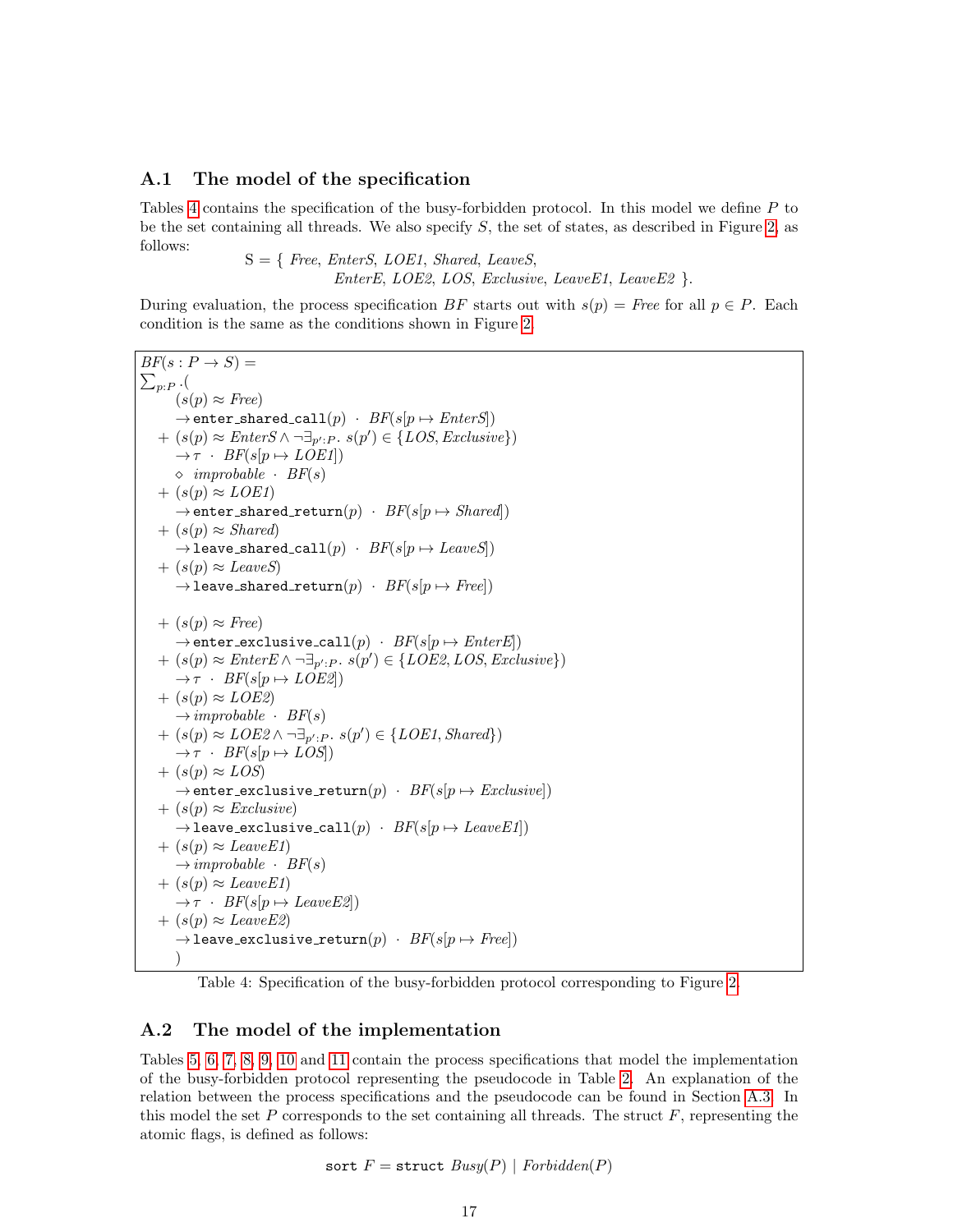declaring a busy and a forbidden flag per thread.

Table [5](#page-18-0) shows the parallel composition used to model the busy-forbidden protocol. The comm and allow operators force the components to synchronize and communicate.

Table [11](#page-20-0) models the behaviour of each thread, and the specification in Table [6](#page-18-1) models the Busy and Forbidden flags and the mutex variable that each thread uses. Each thread repeatedly tries to enter and then leave the shared/exclusive section. Entering the shared section is modelled in Table [7](#page-18-2) and leaving it in Table [8.](#page-19-0) Similarly, entering the exclusive section is modelled in Table [9](#page-19-1) and leaving it in Table [10.](#page-19-2)

#### <span id="page-17-0"></span>A.3 The relation between pseudocode and model of implementation

Table [12](#page-20-1) contains the mappings between each line of pseudocode as shown in Table [2](#page-6-0) and the process specification shown before. Each row shows which part of the process specification corresponds to each line of code, e.g. the assignment on line 3 of enter shared corresponds to the action  $store_p(Busy(p), false, p)$  on line 19 in Table [7.](#page-18-2)

#### A.4 Requirements as modal formulas

To verify the models of both the specification and the implementation, we use the modal logic formulas shown in Table [13,](#page-20-2) [14,](#page-20-3) [15,](#page-21-0) [16,](#page-22-0) [17](#page-23-0) and [18.](#page-23-1) The sets  $P$  and  $F$  are defined as in the previous section.

The formula shown in Table [13](#page-20-2) states that when a thread enters the exclusive section, no other thread may enter that section till it leaves the section.

The formula shown in Table [14](#page-20-3) uses the fixed point  $\nu X(n_{shared}, n_{exclude})$ . Here  $n_{shared}$  and  $n_{exclusive}$  tell us the number of threads present in the shared and exclusive section. We increment these when a thread enters the respective section, and decrement them when one leaves. If at any point in time there is at least one thread present in the exclusive section, then the amount of threads present in the shared section must be 0.

Similarly the formulas shown in Table [15](#page-21-0) and [16](#page-22-0) use  $n_{blocking}$  to keep track of the number of threads present in exclusive (and shared in Table [16\)](#page-22-0). Once a thread enters the shared/exclusive section, it must leave this section within a bounded number of steps, unless we get a blocking thread or the improbable action keeps reoccurring.

In the formula shown in Table [17](#page-23-0) we state that when a thread starts leaving the shared/exclusive section it will do so within a bounded number of steps, unless it is interrupted by another thread entering a section or the improbable action keeps reoccurring.

The formula shown in Table [18](#page-23-1) uses the fixed point  $\nu X(b_{shared}, b_{exclude})$ . Here  $b_{shared}$  and  $b_{exclusive}$  indicate whether a thread is present in the shared/exclusive section. If the thread is not present in either, then it must be able to start entering the shared/exclusive section.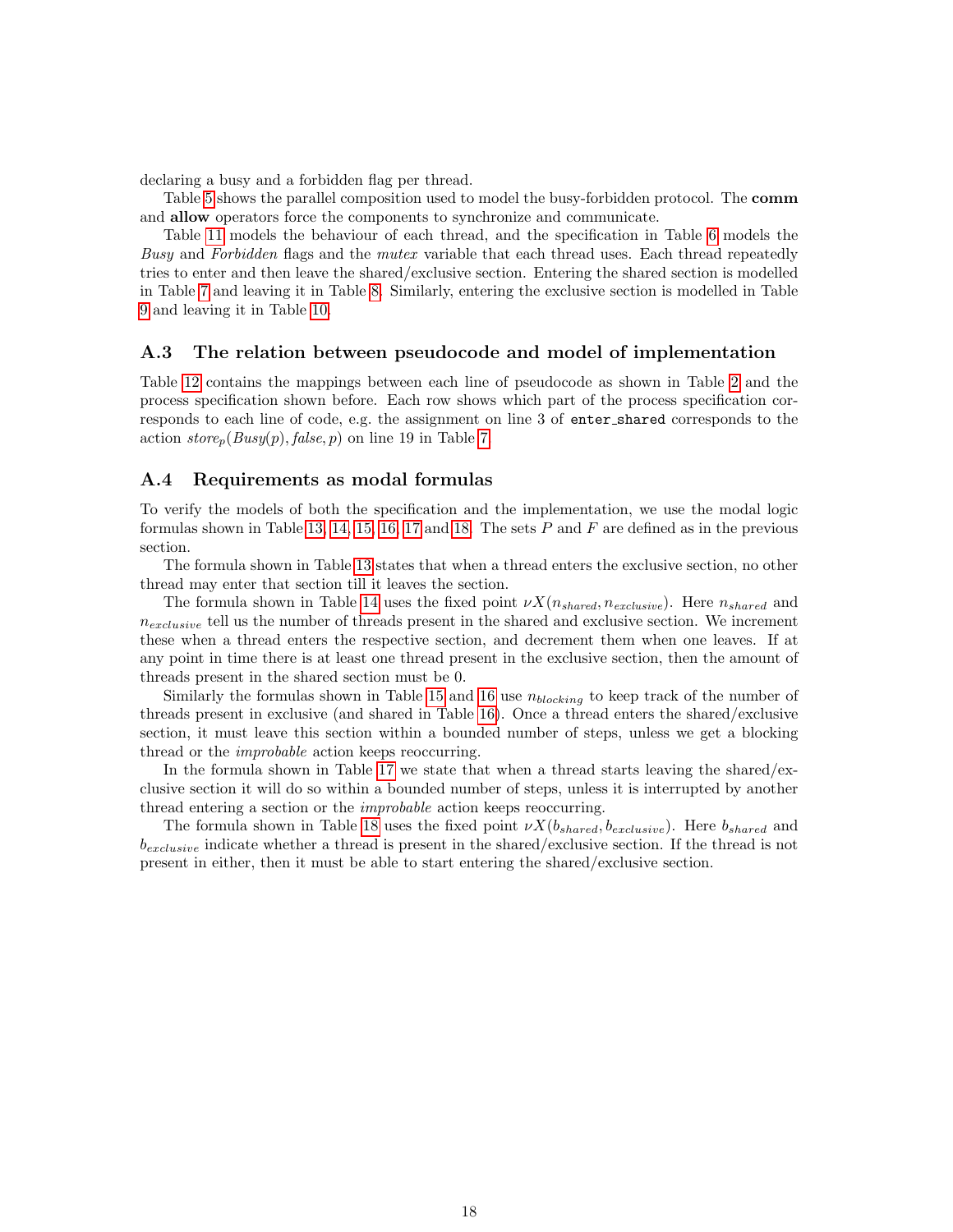```
allow({
      store, load,
      lock, unlock,
      internal, improbable,
      enter_shared_call, enter_shared_return,
      leave shared call, leave shared return,
      enter_exclusive_call, enter_exclusive_return,
      leave_exclusive_call, leave_exclusive_return
      \}, comm(\}store_f | store_p \rightarrow store,load_f |load_p \rightarrow load,lock_m|lock_p \rightarrow lock,unlock<sub>m</sub>|unlock<sub>p</sub> \rightarrow unlock},
         Thread(p_1)|
            .
            .
            .
         Thread(p_{\#P}) ||
         Flags(\lambda f: F.false)||
         Mutex(false)
         )
      )
```
Table 5: Parallel composition used to model the busy-forbidden protocol.

```
\sum_{f: F, p: P} .(Flags(Figs \rightarrow \mathbb{B}) =b \text{: } B \text{: } store_f(f, b, p) \cdot Flag(hags[f \mapsto b])+ load<sub>f</sub>(f, \text{flags}(f), p) \cdot Flag(\text{flags})\lambdaMutex(locked: \mathbb{B}) =\sum_{p:\,P} .(
              locked
              \rightarrow lock_m(p) · Mutex(true)
              \Diamond unlock<sub>m</sub>(p) · Mutex(false)
               )
1
2
3
4
 5
 6
 7
8
 9
10
11
12
```
Table 6: Components used in the implementation shown in Section [3.2.](#page-6-1)

```
EnterShared(p : P) =enter_shared_call(p).
          TryBothFlags(p).
          enter\_shared\_return(p)TryBothFlags(p : P) =store_p(Busy(p), false, p) · (
             load_p(Forbidden(p), true, p).
             store_p(Busy(p), false, p) \cdot import#proptable \cdot TryBothFlags(p)+ load<sub>p</sub>(Forbidden(p), false, p)
          \lambda13
14
15
16
17
18
19
20
21
22
23
```
Table 7: Model of the enter shared function shown in Table [2.](#page-6-0)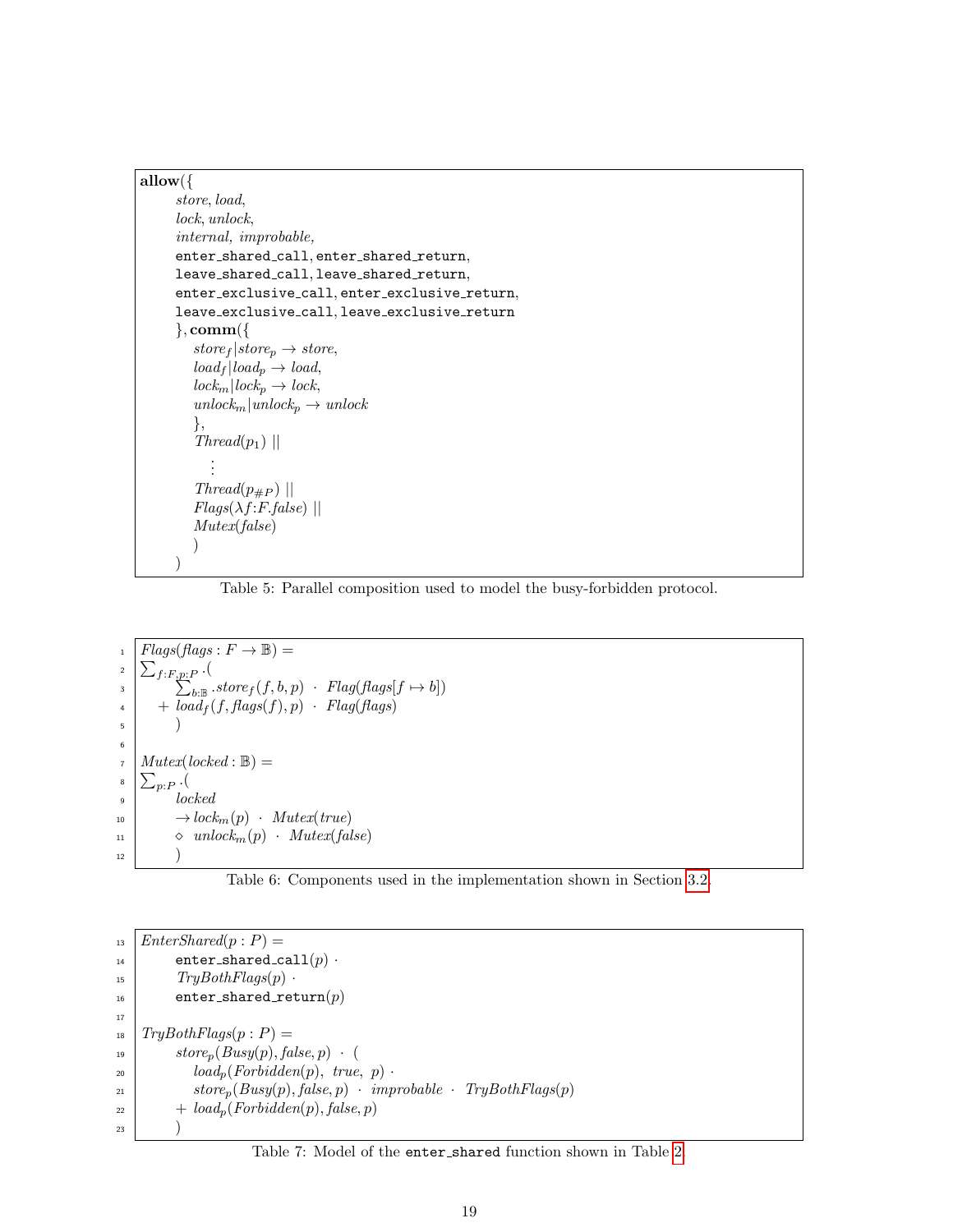<span id="page-19-0"></span>

|    | <sup>24</sup> LeaveShared(p: P) = |
|----|-----------------------------------|
| 25 | leave_shared_call $(p)$ .         |
| 26 | $store_p(Busy(p), false, p)$ .    |
| 27 | leave_shared_return $(p)$         |

Table 8: Model of the leave shared shown in Table [2.](#page-6-0)

<span id="page-19-1"></span>

| 28 | $EnterExchange(p: P) =$                                     |
|----|-------------------------------------------------------------|
| 29 | enter_exclusive_call $(p)$                                  |
| 30 | $lock_p(p)$ .                                               |
| 31 | $SetAllForbiddenFlags(p, \emptyset)$ .                      |
| 32 | enter_exclusive_return $(p)$                                |
| 33 |                                                             |
| 34 | $SetAllForbiddenFlags(p: P, forbidden:Set(P)) =$            |
| 35 | $(\forall_{p':P} . p \in forbidden)$                        |
| 36 | $\rightarrow$ <i>internal</i>                               |
| 37 | $\Diamond \sum_{p':P} store_p(Forbidden(p'), true, p)$ (    |
| 38 | $load_n(Busy(p'), false, p)$ .                              |
| 39 | $SetAllForbiddenFlags(p, forbidden \cup \{p'\})$            |
| 40 | $+$ load <sub>p</sub> $(Busy(p'), true, p)$ .               |
| 41 | $store_p(Forbidden(p'), false, p) \cdot importable \cdot$   |
| 42 | $SetAllForbiddenFlags(p, forbidden \ \{p'\})$               |
| 43 | $+ store_p(Forbidden(p'), false, p) \cdot improbable \cdot$ |
| 44 | $SetAllForbiddenFlags(p, forbidden \ \{p'\})$               |
| 45 |                                                             |

Table 9: Model of the enter exclusive function shown in Table [2.](#page-6-0)

<span id="page-19-2"></span>

| 46 | $LeaveExclusive (p: P) =$                            |
|----|------------------------------------------------------|
| 47 | leave_exclusive_call $(p)$ .                         |
| 48 | $AllowAllThreads(p, \emptyset)$ .                    |
| 49 | $unlock_p(p)$ .                                      |
| 50 | leave_exclusive_return $(p)$                         |
| 51 |                                                      |
| 52 | $AllowAllThreads(p: P, allowed: Set(P)) =$           |
| 53 | $(\forall_{q:P}.q \in allowed)$                      |
| 54 | $\rightarrow$ internal                               |
| 55 | $\Diamond \sum_{p':P} .$                             |
| 56 | $store_p(Forbidden(p'), false, p)$ .                 |
| 57 | AllowAllThreads(p, allowed $\cup \{p'\}\$ )          |
| 58 | $+ store_p(Forbidden(p'), true, p) \cdot improbable$ |
| 59 | $AllowAllThreads(p, allowed \ (p')\)$                |
| 60 |                                                      |

Table 10: Model of the leave exclusive function shown in Table [2.](#page-6-0)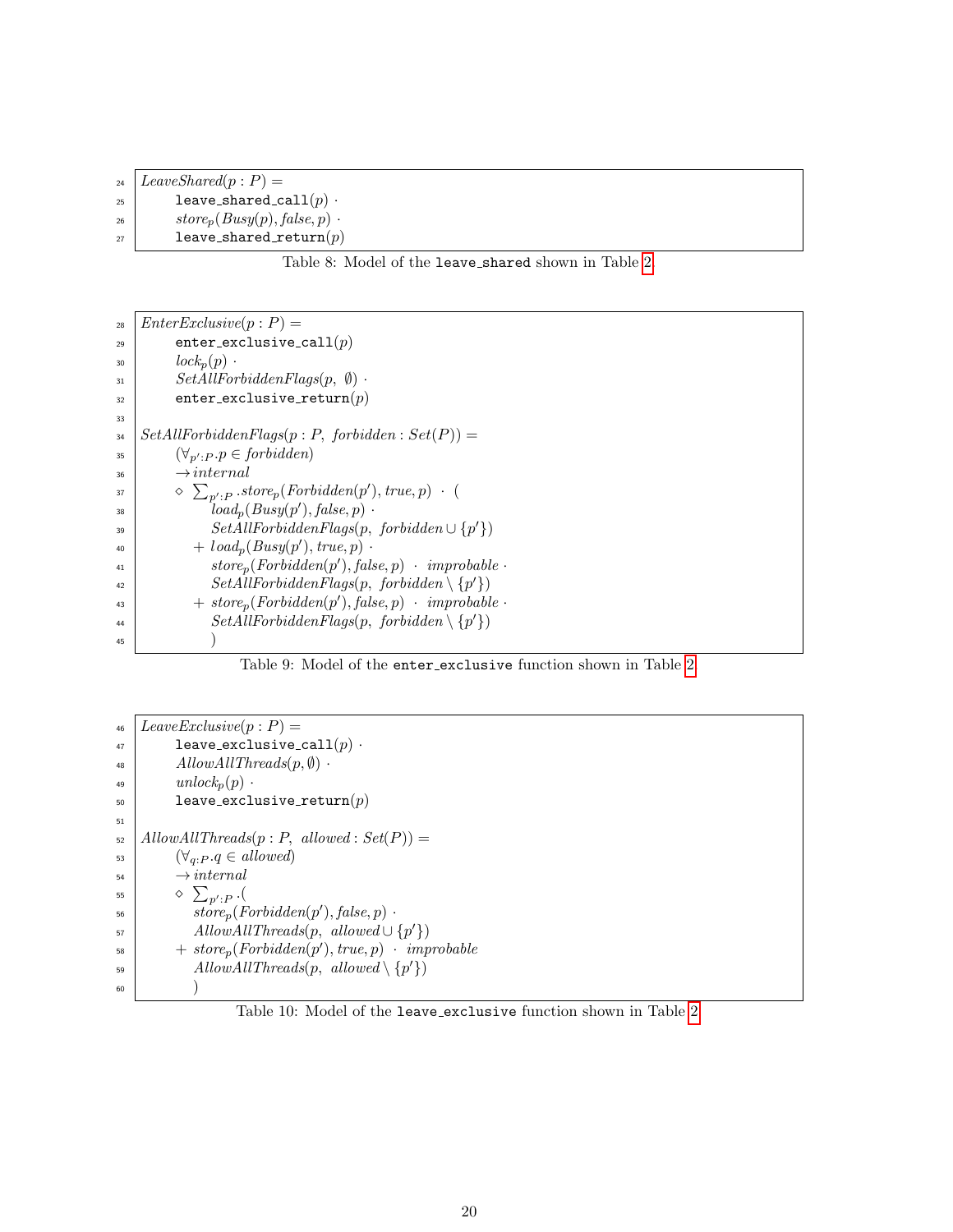<span id="page-20-0"></span>

| $Thread(p : P) =$             |
|-------------------------------|
| EnterShared(p)                |
| $Leaveshared(p)$ .            |
| Thread(p)                     |
| $+$ EnterExclusive(p) $\cdot$ |
| $LeaveExclusive(p)$ .         |
| Thread(p)                     |

Table 11: Model of a thread  $p$  interacting with the protocol.

<span id="page-20-1"></span>

| enter_shared |        | enter_exclusive |            | leave_exclusive |        |  |  |
|--------------|--------|-----------------|------------|-----------------|--------|--|--|
| Pseudocode   | Model  | Pseudocode      | Model      | Pseudocode      | Model  |  |  |
|              | 19     |                 | 30         | 4,5             | 53, 54 |  |  |
|              | 20, 22 | 4,5             | 35, 36     |                 | 55     |  |  |
|              | 21     |                 | 37         | 7,8             | 56, 57 |  |  |
|              | 19     |                 | 37         | 9,10            | 58,59  |  |  |
| leave_shared |        |                 | 38, 40, 43 | 12              | 49     |  |  |
|              | 26     |                 | 41, 43     |                 |        |  |  |

Table 12: Mapping between the pseudocode and model of busy-forbidden.

```
[true∗
]
[\exists_{p:P}.enter_exclusive_return(p)]\left[\overline{\exists_{p:P}.\texttt{leave\_exclusive\_call}(p)}^{*}\right][\exists_{p:P}.enter_exclusive_return(p)]false
```
Table 13: Formulation of property [1](#page-7-5) shown in Section [3.3.](#page-7-4)

```
\nu X(n_{shared}: \mathbb{N} = 0, n_{exclusive}: \mathbb{N} = 0).(\forall_{p:P}.[enter_shared_return(p)]X(n_{shared} + 1, n_{exclusive}))
   \wedge (\forall_{p:P} [enter_exclusive_return(p)]X(n_{shared}, n_{exclusive} + 1))
   \wedge (\forall_{p:P}.[leave_shared_call(p)]X(n_{shared}-1, n_{exclusive}))
   \wedge (\forall_{p:P}[leave_exclusive_call(p)]X(n_{shared}, n_{exclusive}-1))
   \wedge (n_{exclusive} \not\approx 0 \rightarrow n_{shared} \approx 0)∧ [
           \overline{(\exists_{p:P}.\texttt{enter\_shared\_return}(p)\mid)}\cap (\exists_{p:P} enter_exclusive_return(p))
       \cap \overline{(\exists_{p:P}.\texttt{leave\_shared\_call}(p))}\cap \overline{(\exists_{n:P}.\text{leave-exclusive\_call}(p))}X(n_{shared}, n_{exclusive})
```
Table 14: Formulation of property [2](#page-7-3) shown in Section [3.3.](#page-7-4)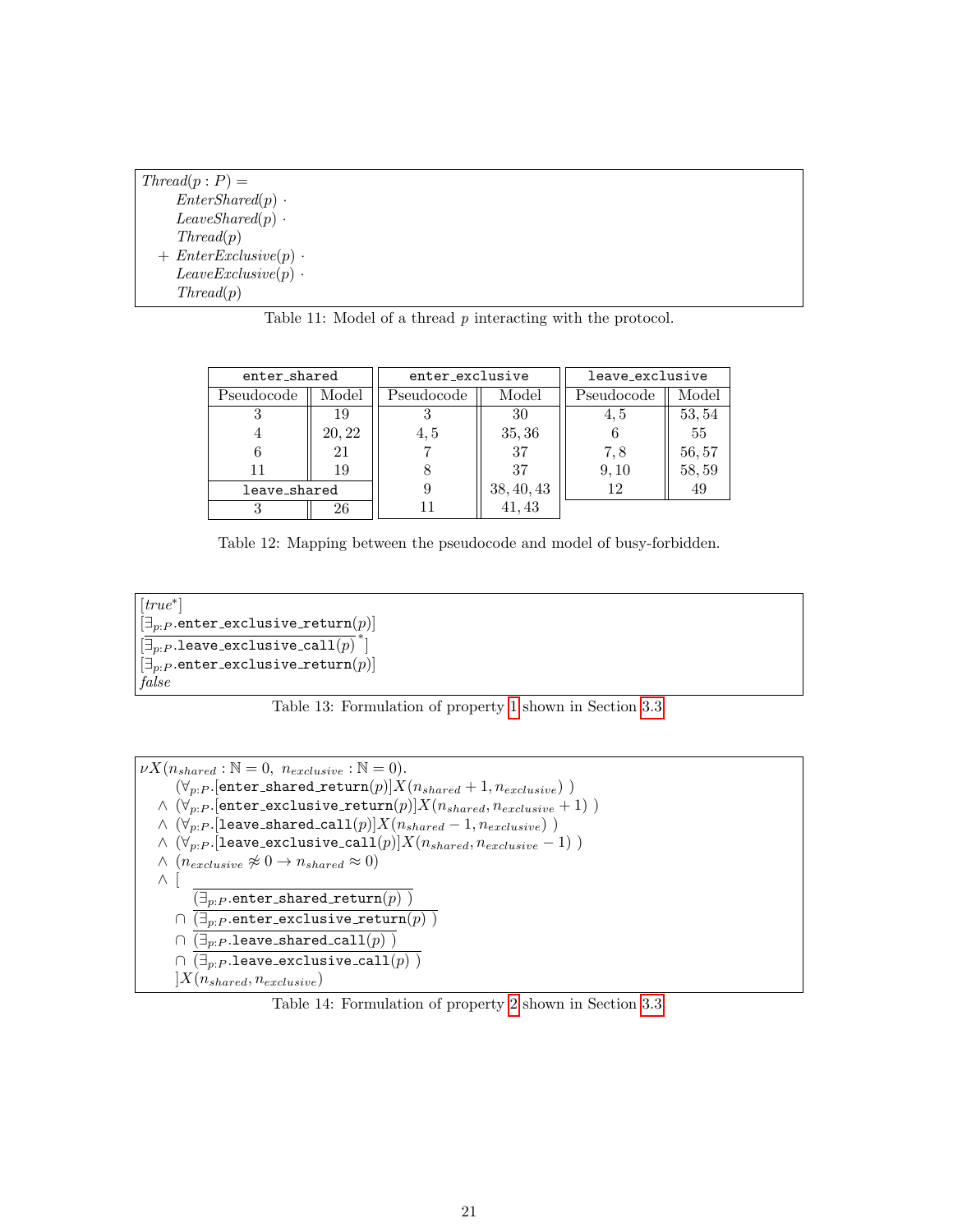```
\nu X(n_{exclusive}: \mathbb{N} = 0).[\exists_{p:P}. enter_crticial_call(p)]X(n_{exclusive} + 1)\land [∃<sub>p:</sub>P. leave_exclusive_return(p)]X(n_{exclusive}-1)∧ [
            (\exists_{p:P}. enter_crticial_call(p))\cap \overline{(\exists_{p:P}.\text{ leave\_exclusive\_return}(p))}\int X(n_{exclusive})\land \forall_{p:P}.[enter_shared_call(p)]
         \nu Y(n'_{exclusive} : \mathbb{N} = n_{exclusive}) . \mu Z(n''_{exclusive} : \mathbb{N} = n'_{exclusive}) . (
            [
                \overline{\mathsf{enter\_shared\_return}(p)}\cap (\exists_{p':P}. enter_shared_call(p'))
            \cap (\exists_{p':P}. enter_exclusive_call(p'))\cap~(\exists_{p':P}.\texttt{ leave\_exclusive\_return}(p'))\cap improbable
           ] (
                ((n''_{exclusive} \approx 0) \rightarrow Z(n''_{exclusive}))\wedge ((n_{exclusive}^{ii}) > 0) \rightarrow Y(n_{exclusive}^{ii}))
        \wedge \ [\exists_{p':P}.\ \mathtt{enter\_shared\_call}(p')]Y(n''_{exclusive})\wedge \ [\exists_{p':P} . \text{ enter\_exclusive\_call}(p')] Y (n''_{exclusive} + 1)\wedge \ [\exists_{p':P}.\ \texttt{leave-exclusive}\_\texttt{return}(p')]Y(n''_{exclusive}-1)\wedge [improbable]Y(n''_{exclusive})\land \langle true^* \cdot \texttt{enter\_shared\_return}(p) \rangle true)
```
Table 15: Formulation of property [3](#page-7-0) shown in Section [3.3.](#page-7-4)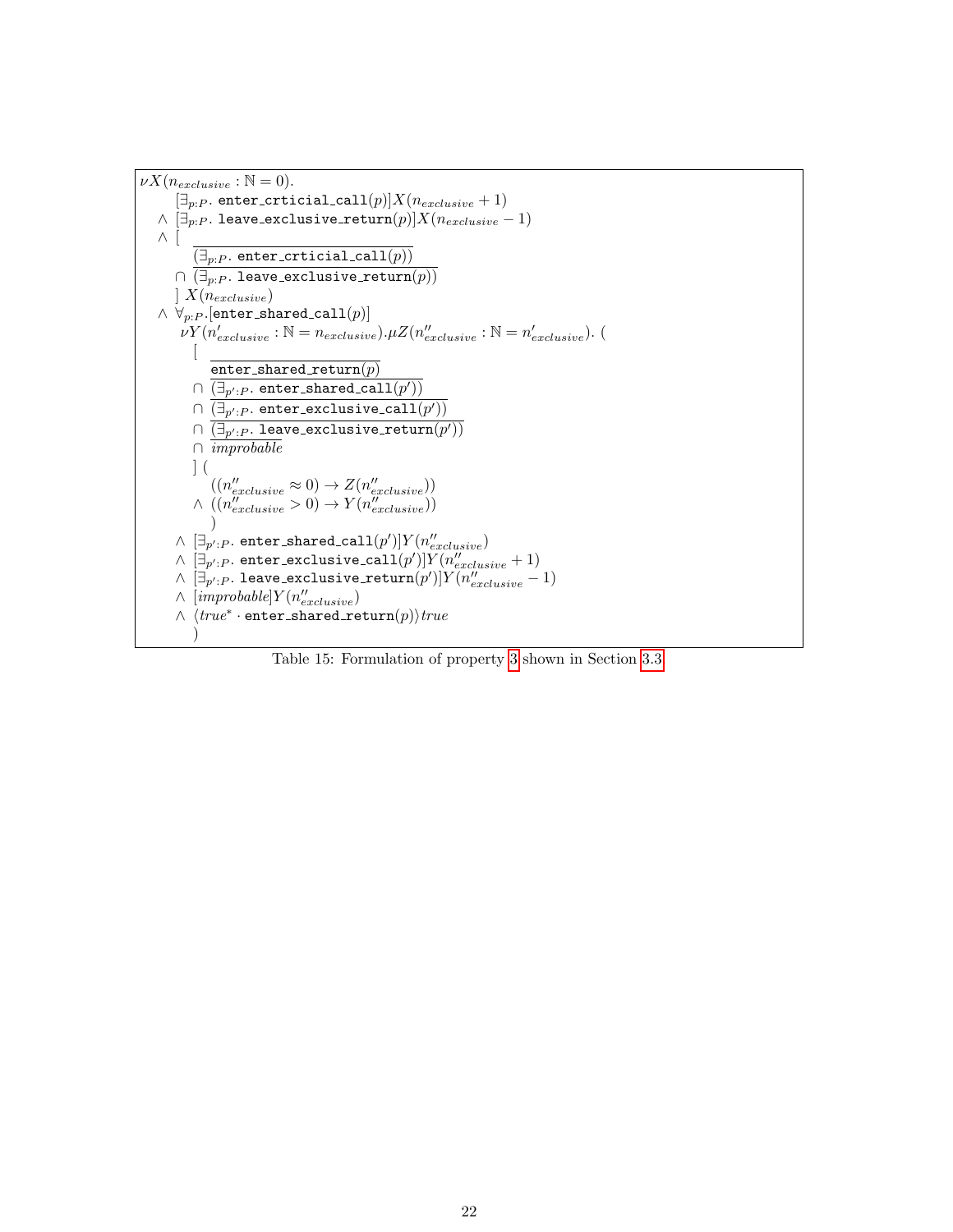<span id="page-22-0"></span>

Table 16: Formulation of property [4](#page-7-1) shown in Section [3.3.](#page-7-4)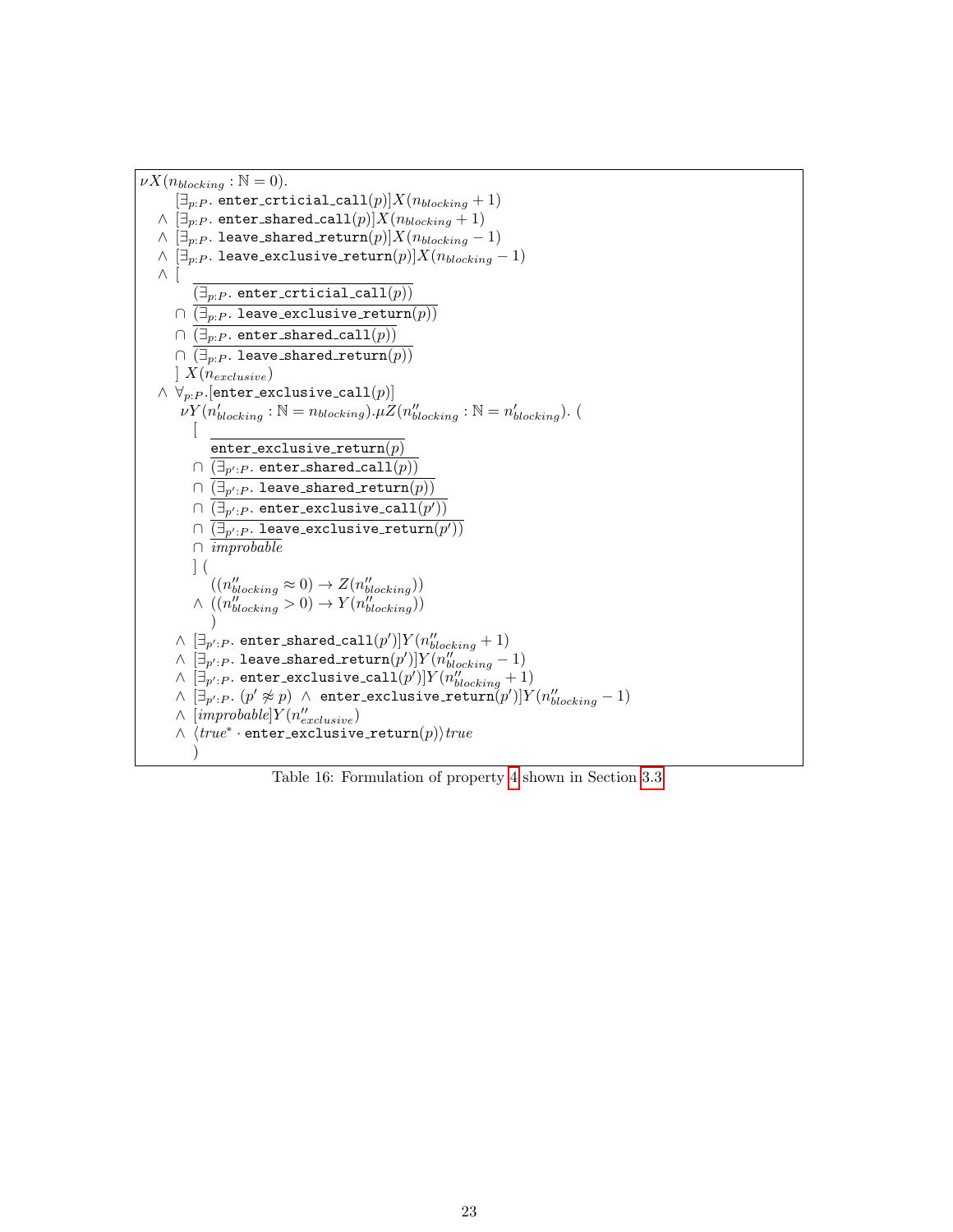```
[true<sup>*</sup>] \forall_{p:P}.(
      [leave_shared_call(p)|\nu X.\mu Y.[
              leave_shared_return(p)\cap (\exists_{p':P}. enter_exclusive_call(p'))\cap (\exists_{p':P} . <code>enter_shared_call(p') )</code>
          ∩ improbable
          \mid Y∧ [
              (\exists_{p':P}. enter_exclusive_call(p'))
          \cup (\exists_{p':P}. enter_shared_call(p'))∪ (improbable)
          \mid X\wedge \langle \mathit{true}^* \cdot \texttt{leave\_shared\_return}(p) \rangle \mathit{true})
   \wedge [leave_exclusive_call(p)|\nu X.\mu Y.(
          [
              leave_exclusive_return(p)\cap (\exists_{p':P}. enter_exclusive_call(p'))\cap (\exists_{p':P} . enter_shared_call(p') )∩ improbable
          \mid Y \mid∧ [
              (\exists_{p':P}. enter_exclusive_call(p'))
          \cup (\exists_{p':P}. enter_shared_call(p'))∪ (improbable)
          \mid X\wedge \ \langle \mathit{true}^* \cdot \texttt{leave\_exclusive\_return}(p) \rangle \mathit{true})
       )
```
Table 17: Formulation of property [5](#page-7-2) shown in Section [3.3.](#page-7-4)

```
\forall_{p:P}.\nu X(b_{shared} : \mathbb{B} = false, b_{exclusive} : \mathbb{B} = false).[\texttt{enter\_shared\_call}(p)]X(\mathit{true}, \mathit{b}_{exclusive})\wedge [leave_shared_return(p)]X(false, b_{exclusive})\wedge [enter_exclusive_call(p)]X(b_{shared}, true)\wedge [leave_exclusive_return(p)|X(b_{shared}, false)|∧ [
          enter_shared_call(p)\cap leave_shared_return(p)\cap enter_exclusive_call(p)\cap leave_exclusive_return(p)\int X(n_{shared}, n_{exclusive})\wedge ((\neg n_{shared} \wedge \neg n_{exclusive}) \rightarrow (\langleenter_exclusive_call(p)\rangletrue
      \wedge \langle enter_shared_call(p)\rangletrue
      ))
```
Table 18: Formulation of property [6](#page-7-6) shown in Section [3.3.](#page-7-4)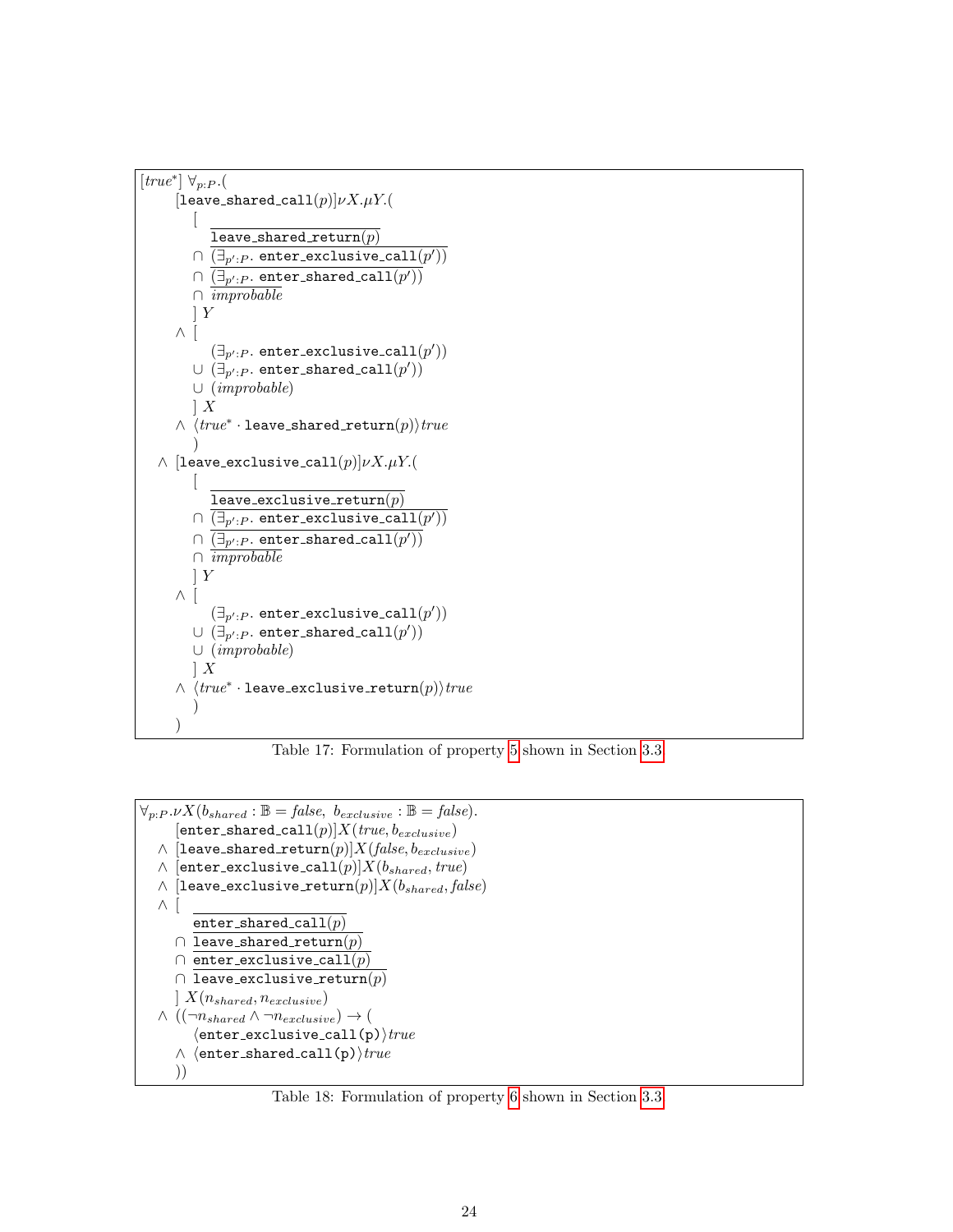## <span id="page-24-0"></span>B The model and formulas for the Term Library

The Tables [20,](#page-26-0) [21,](#page-26-1) [22,](#page-27-0) [23](#page-28-0) and [24](#page-28-1) contain the process specifications used to model the implementation of the thread-safe Term Library. In this model, the set P corresponds to the set containing all threads,  $T$  to the set containing all terms and  $A$  to the set containing all addresses. The set  $A_{\perp} = A \cup {\perp}$  with  $\perp \notin A$  contains the extra element  $\perp$ , meaning no address or a NULL pointer. To reduce the complexity of the model, the set  $T$  only contains a finite amount of terms, all with arity 0, meaning that the tree like nature of terms is not reflected in this model.

Table [19](#page-25-0) shows the parallel composition used to model the thread-safe Term Library. The comm and allow operators force the components to synchronize and communicate. To make communication with the busy-forbidden specification  $BF$  in Table [4](#page-16-0) possible, the actions enter/leave shared/exclusive\_call/return are renamed to enter/leave\_shared/exclusive\_call/return<sub>bf</sub>.

The specification in Table [21](#page-26-1) models the behaviour of each thread, and the specification in Table [20](#page-26-0) models the components (memory, hash table and reference counters) that threads interact with. Each thread repeatedly tries to either create a term it does not yet know or destroys one it does. A destroyed term no longer counts as known. The specification shown in Table [22](#page-27-0) models the creation of any given term  $t$  and the specification in Table [23](#page-28-0) models its destruction. Entering and leaving the shared/exclusive section is shown in Table [24.](#page-28-1)

#### B.1 The relation between pseudocode and model of implementation

Table [25](#page-29-0) contains the mappings between each line of pseudocode as shown in Table [1](#page-4-0) and the line in the mCRL2 model.

#### B.2 Requirements as modal formulas

To verify the model of the thread-safe Term Library, we use the modal logic formulas shown in Table [26,](#page-29-1) [27,](#page-29-2) [28](#page-30-0) and [29.](#page-30-1) The sets  $A, A_{\perp}, T$  and P are defined as in the previous section.

The formula in Table [26](#page-29-1) uses the fixed point  $\nu X(a, owners)$ , where a is the current address of term  $t$  and *owners* is the finite set containing all threads that own/protect term  $t$ . If at any point in time a create(t) returns a different address than the current address, then the term must not be in use by any thread. Similarly, the formula in Table [27](#page-29-2) uses the fixed point  $\nu X(t, \text{owners})$ , where t is the term currently occupying address a and *owners* is the set of threads that own a term on that address. The parameter  $t$  is initially set to  $t_1$  but any term could be chosen as an actual value will be assigned to it after the initial create\_return action.

The formula shown in Table [28](#page-30-0) uses the fixed point  $\nu X(busy, known)$ , where busy indicates whether the thread p is busy or not and known is a finite set containing all terms that the thread  $p$  knows. If at any point in time busy is false, then the process must be able to start destroying any term in known and start creating any term not currently in known.

The formula shown in Table [29](#page-30-1) states that at any moment, if a thread starts a create or destroy it will finish doing so within a bounded number of steps, unless interrupted by another thread.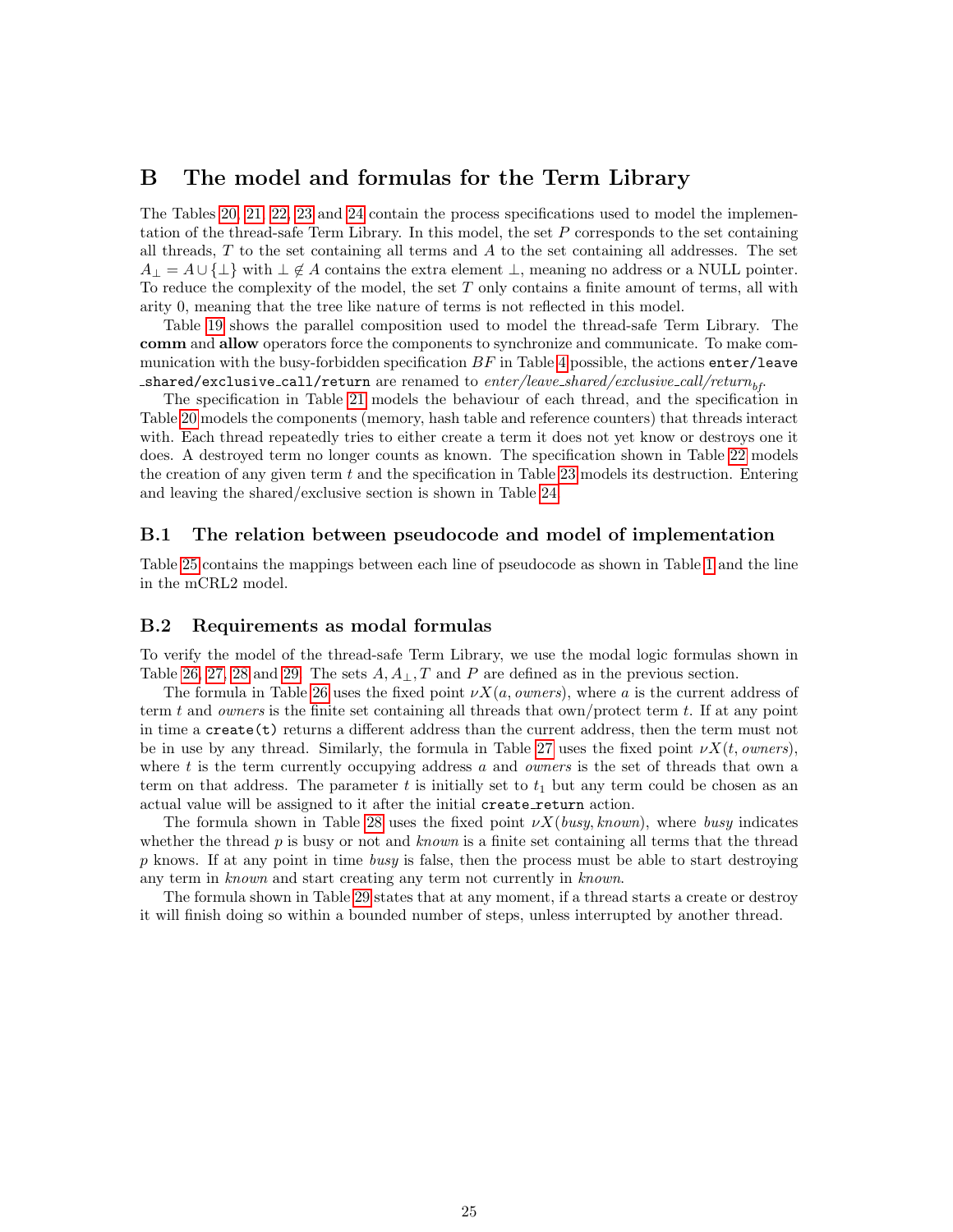```
allow({
```

```
construct\_term, destruct_term,
contains, insert, delete,
protect, unprotect, protected,
skip,
improbable,
enter\_shared\_call, enter\_shared\_return,
leave\_shared\_call, leave\_shared\_return,enter exclusive call, enter exclusive return,
leave exclusive call, leave exclusive return,
create_call, create_return,
destroy_call, destroy_return
\}, comm(\}construct\_term_{mm}|construct\_term_{p} \rightarrow construct\_term,destruct\_term_{mm}|destruct\_term_p \rightarrow destruct\_term,contains_{ht}|contains_{p} \rightarrow contains,insert_{ht}|insert_{p} \rightarrow insert,delete_{ht}|delete_{p} \rightarrow delete,\textit{protect}_{rc}| \textit{protect}_p \rightarrow \textit{protect},unprotect_{rc}|unprotect_{p} \rightarrow unprotect_{r}protected_{rc}|protected_{p} \rightarrow protectedenter\_shared\_call_{bf} enter_shared_call<sub>p</sub> \rightarrow enter_shared_call,
   enter\_shared\_return_{bf} enter shared return<sub>p</sub> \rightarrow enter shared return,
   leave\_shared\_call_{bf}|leave\_shared\_call_{p} \rightarrow leave\_shared\_call,leave\_shared\_return_{bf} | leave\_shared\_return_p \rightarrow leave\_shared\_return,enter\_exclusive\_call_{bf}|enter\_exclusive\_call_{p} \rightarrow enter\_exclusive\_call,enter\_exclusive\_return_{bf} enter \_exclusive\_return_{p} \rightarrow enter\_exclusive\_return_{p}leave\_exclusive\_call_{bf}|leave\_exclusive\_call_{p} \rightarrow leave\_exclusive\_callleave\_exclusive\_return_{bf} | leave\_exclusive\_return_{p} \rightarrow leave\_exclusive\_return\},
   Thread(p_1)|
       .
       .
       .
   Thread(p_{\#P}) ||
   MainMemory(\emptyset) ||
   HashTable(\lambda t:T.\bot)||
   ReferenceCounter(\lambda a:A. 0)||
   BF(\lambda p: P. Free))
)
```
Table 19: Parallel composition used to model the thread-safe Term Library.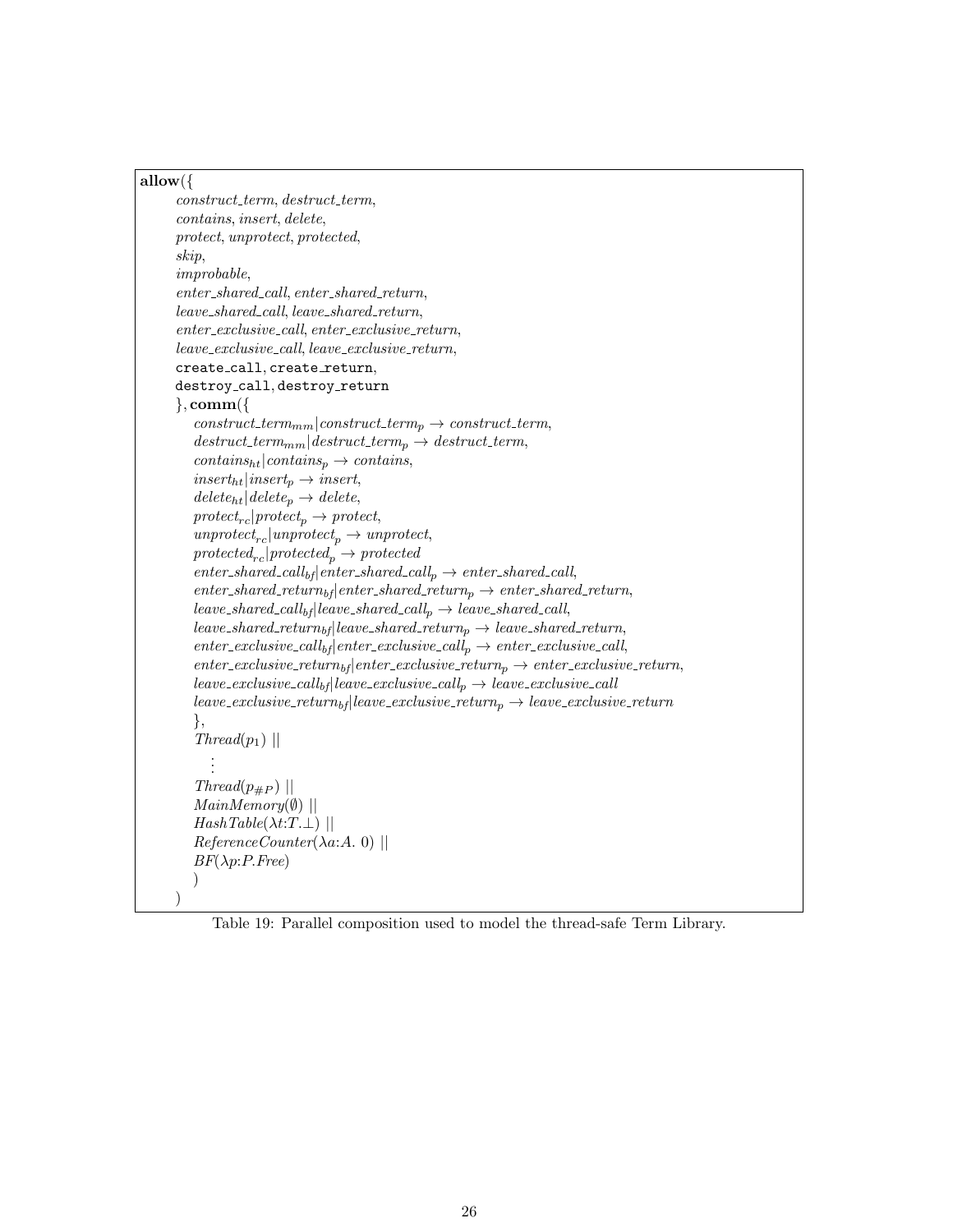<span id="page-26-0"></span> $\sum_{p:P,t:T,a:A}$ .  $MainMemory(used : FSet(A)) =$  $(a \notin used)$  $\rightarrow$  construct\_term<sub>mm</sub>(t, a, p) · MainMemory(used  $\cup \{a\}$ )  $\Diamond$  destruct\_term<sub>mm</sub>(t, a, p) · MainMemory(used \{a}) )  $\sum_{t:T,p:P}$  .(  $HashTable(m: T \rightarrow A_{\perp}) =$  $\widetilde{\mathcal{L}}_contains_{ht}(t, m(e), p)$  · HashTable(m)  $+ \sum_{a:A} (m(e) \approx \bot)$  $\rightarrow insert_{ht}(t, a, true, p)$  · HashTable(m[ $e \mapsto a$ )  $\Diamond$  insert<sub>ht</sub>(t, a, false, p)  $\cdot$  HashTable(m)  $+$  delete<sub>ht</sub> $(t, p)$  · HashTable(m[ $e \mapsto \perp$ ]) )  $ReferenceCounter(counter : A \rightarrow \mathbb{N}) =$  $\sum_{t:T,p:P}$  *protect<sub>rc</sub>* $(t, a, p)$  *·*  $ReferenceCounter(counter[a \rightarrow counter(a) + 1]$  $+ \sum_{t:T,p:P}$ . unprotect<sub>rc</sub>(t, a, p).  $ReferenceCounter(counter[a \rightarrow counter(a) - 1])$  $+ \sum_{t:T,p:P}$  *c* protected<sub>rc</sub>(t, a, (counter(a)  $\not\approx 0$ ), p) · ReferenceCounter(counter) 1 2 3 4 5 6 7 8 9 10 11 12 13 14 15 16 17 18 19 20 21 22 23

#### Table 20: Model of the components used in the Term Library.

<span id="page-26-1"></span> $Thread(p : P, Im : Term \rightarrow A_{\perp}) =$  $(\sum_{t:T} \ldotp (lm(t) \approx \bot) \rightarrow Create(p, t, lm))$  $+$   $(\sum_{t:T} (lm(t) \not\approx \bot) \rightarrow \text{Destroy}(p, t, lm))$ 24 25 26

Table 21: Model of a thread p interacting with the Term Library.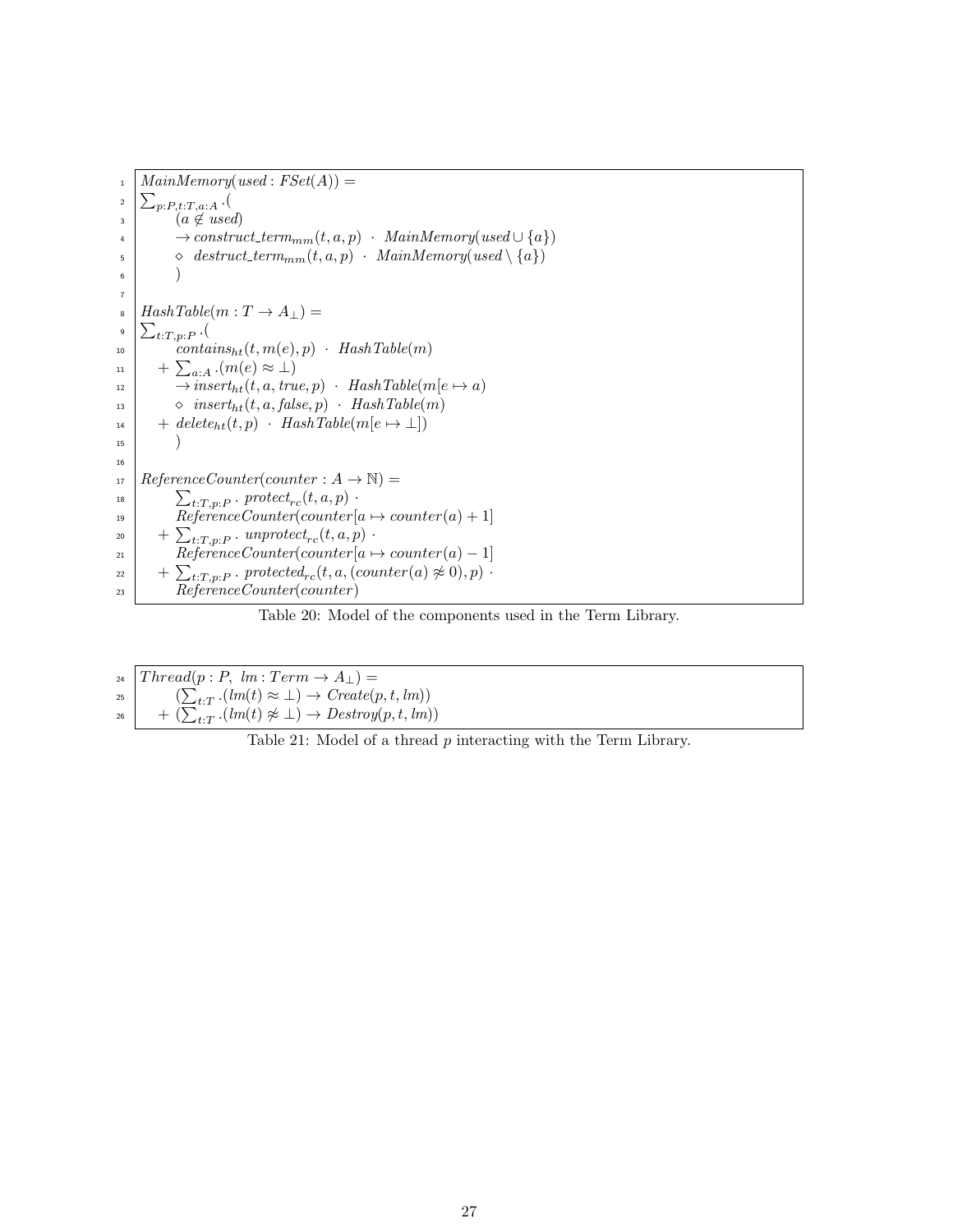```
Create(p : P, t : T, lm : T \rightarrow A_{\perp}) =create_call(p, t).
            EnterShared(p).
            Create_2(p, t, lm)Create_2(p : P, t : T, lm : T \rightarrow A_\perp) =\sum_{a:A_\perp} .(
            \bar{c} contains<sub>p</sub>(t, a, p).
            (a \approx \perp)\rightarrow \sum_{a':A}. (
                   construct\_term_p(t, a', p) (
                       insert_p(t, a', true, p).
                       Create_3(p, t, lm, a')+ insert<sub>p</sub>(t, a', false, p) \cdotdestruct\_term_p(t, a', p).
                       Create_2(p, t, lm)))
            \Diamond Create<sub>3</sub>(p, t, lm, a))
     Create_3(p : P, t : T, Im : T \rightarrow A_{\perp}, a : A) =protect_{p}(t, a, p).
            Leaves \hat{h} \text{ared}(p).
            create_return(p, t, a).
            Thread(p, lm[t \mapsto a])27
28
29
30
31
32
33
34
35
36
37
38
39
40
41
42
43
44
45
46
47
48
49
50
51
```
Table 22: Model of thread  $p$  creating a term  $t$ .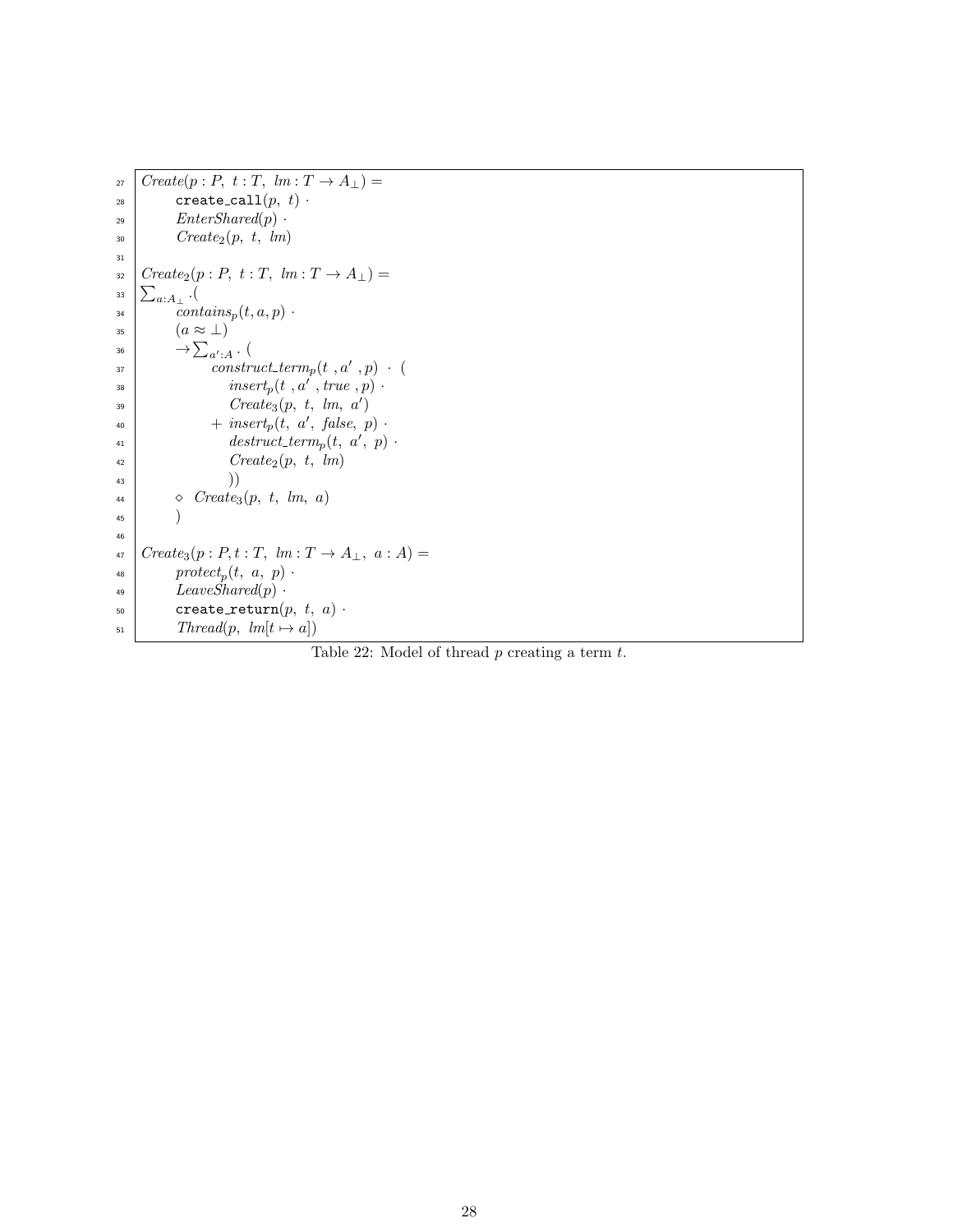```
Destroy(p : P, t : T, lm : T \rightarrow A_{\perp}) =destroy_call(p, t).
             unprotect_{p}(t, lm(t), p) \cdot (skip
            + skip \cdot GC(p) ) \cdotdestroy_return(p).
            Thread(p, lm[t \mapsto \bot])GC(p : P) =EnterExchange(p).
            GC<sub>2</sub>(p, \emptyset)GC<sub>2</sub>(p : P, checked : FSet(T)) =(\forall_{t:T}. t \in checked)\rightarrow LeaveExclusive(p)
             \Diamond \sum_{t:T} .(t \notin checked) \rightarrow (contains_p(t, \perp, p).
                    GC<sub>2</sub>(p, \, checked \cup \{t\}+ \sum_{a:A} .contains_p(t, a, p) \cdot (\text{protected}_p(a, \text{ true}, p).
                       GC_2(p, \text{ } checked \cup \{t\})+ protected<sub>p</sub>(a, false, p) \cdotdestruct\_term_p(t, a, p).
                       delete_p(t, p).
                       GC_2(p, \, checked \cup \{t\}))
                   )
52
53
54
55
56
57
58
59
60
61
62
63
64
65
66
67
68
69
70
71
72
73
74
75
76
77
78
```
Table 23: Model of thread  $p$  destroying term  $t$ .

<span id="page-28-1"></span>

| $EnterShared(p : P) =$          |
|---------------------------------|
| $enter\_shared\_call_p(p)$ .    |
| $enter\_shared\_return_p(p)$    |
|                                 |
| $Leaveshead(p : P) =$           |
| $leave\_shared\_call_p(p)$ .    |
| $leave\_shared\_return_n(p)$    |
|                                 |
| $EnterExchange(p: P) =$         |
| $enter\_exclusive\_call_p(p)$ . |
| $enter\_exclusive\_return_p(p)$ |
|                                 |
| $LeaveExclusive (p : P) =$      |
| $leave\_exclusive\_call_p(p)$ . |
| $leave\_exclusive\_return_p(p)$ |

Table 24: Processes used to communicate with the busy-forbidden specification.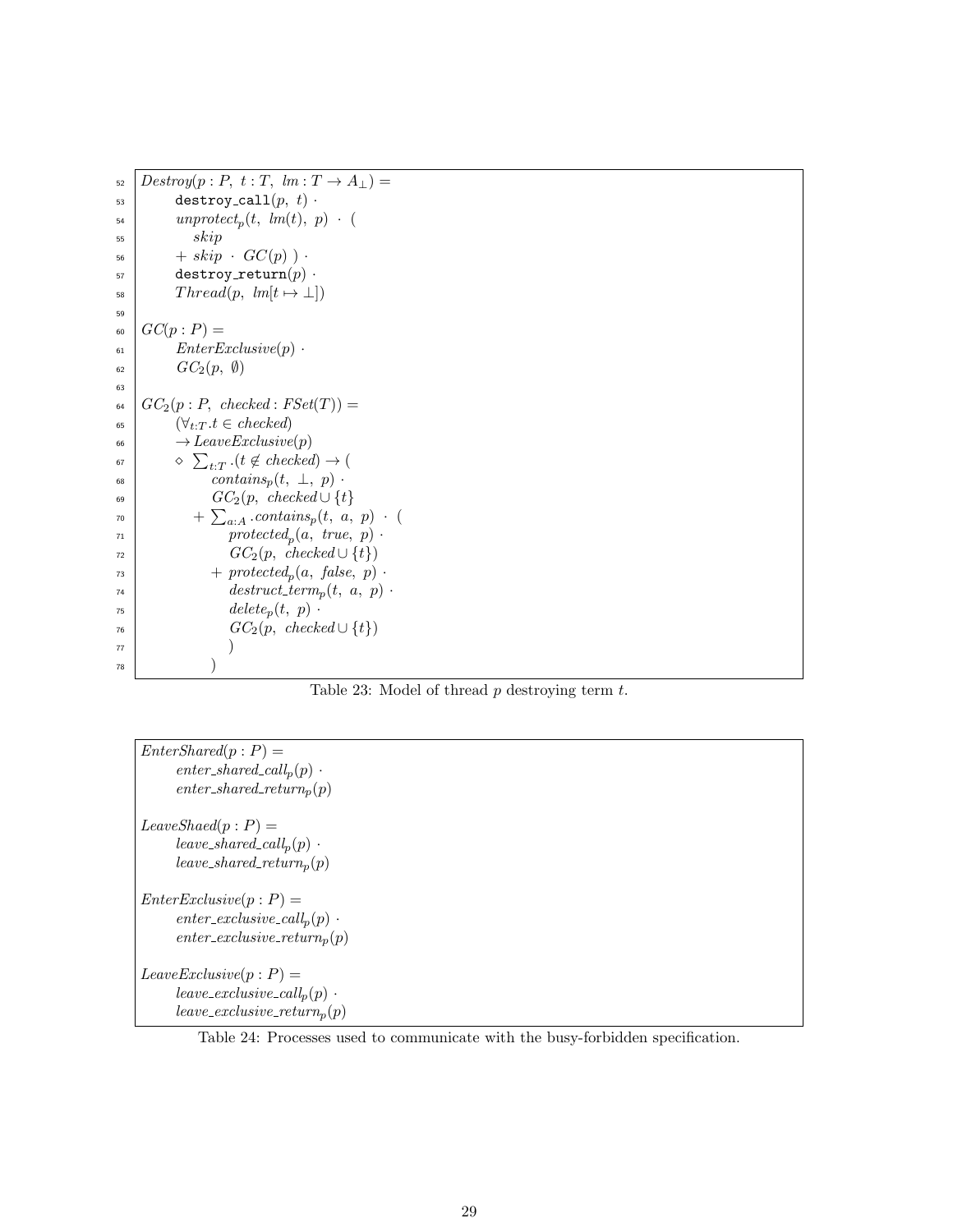<span id="page-29-0"></span>

| create             |       |            |       |
|--------------------|-------|------------|-------|
| Pseudocode         | Model |            |       |
| 3                  | 29    | destroy    |       |
| 6                  | 30    | Pseudocode | Model |
| 7                  | 48    | 3          | 54    |
| 8                  | 49    | 4          | 55,56 |
|                    | 50    | 9          | 61    |
| 14, 17, 18, 19, 21 | 34    | 10         | 68,70 |
| 21                 | 37    | 12         | 71,73 |
| 22                 | 38,40 | 13         | 74,75 |
| 24                 | 41    | 15         | 66    |
| 25                 | 42    |            |       |
| 27                 | 39    |            |       |

Table 25: Mapping between the pseudocode and model of the Term Library.

```
\forall_{t:T}. \nu X(a : A_{\perp} = \perp, \text{ owners} : FSet(P) = \emptyset).(\forall_{p:P,t':T}.[create\_return(p, t', a)] (
                  X(t', \text{owners} \cup \{p\})\wedge (a \not\approx a' \rightarrow owners \approx \emptyset)\lambda\lambda\wedge (\forall p : P. [destroy_call(p, t)]X(t, \text{owners} \setminus \{p\})]
    ∧ [
              \exists_{p:P,t':T}.\texttt{create\_return}(p,t',a)\cap \exists_{p:P}.destroy_call(p,t)\mid X(t, \text{owners})
```
Table 26: Formulation of property [1](#page-3-2) shown in Section [2.2.](#page-3-1)

```
\forall_{a:A}.\nu X(t: T = t_1, \text{owners} : FSet(P) = \emptyset).(\forall_{p:P,t':T}.[create\_return(p, t', a)] (
                   X(t', \text{owners} \cup \{p\})\wedge (t \not\approx t' \rightarrow owners \approx \emptyset)\lambda)
    \wedge (\forall p, P \in [ \texttt{destroy\_call}(p, t) ] X(t, owners \setminus \{p\}))∧ [
              \exists_{p:P,t':T}.\texttt{create\_return}(p,t',a)\cap \overline{\exists_{p:P}.\mathtt{destroy\_call}(p,t)}\mid X(t, \text{owners})
```
Table 27: Formulation of property [2](#page-3-3) shown in Section [2.2.](#page-3-1)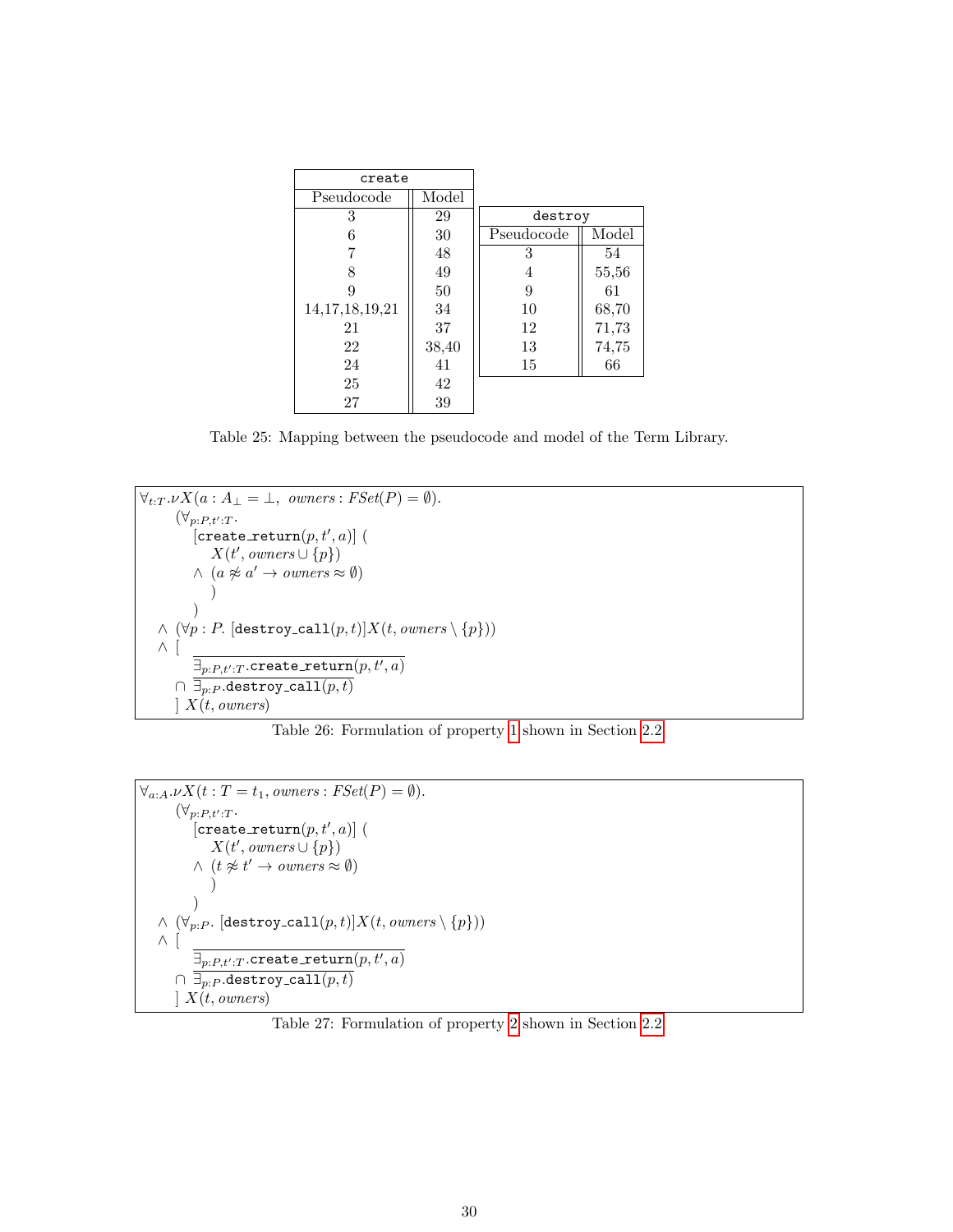```
\forall_{p:P}. \nu X(busy: \mathbb{B} = false, known: FSet(T) = \emptyset).(\neg busy) \rightarrow ((\forall_{t:T}.(t \notin known) \rightarrow \langle \texttt{create\_call}(p, t) \rangle true)\land (\forall_{t:T}.(t \in known) \rightarrow \langle \texttt{destroy\_call}(p, t) \rangle true)\lambda∧ [
            (\exists_{t:T}.\text{create\_call}(p, t))∪ (\exists_{t:T}.destroy_call(p,t))
       \mid X(true, owned)\wedge (\forall_{t:T}. [\exists_{a:A}.create_return(p,t,a)]X(false, owned \cup \{t\}))\wedge (\forall_{t:T}. [destroy_return(p,t)]X(false, owned \setminus \{t\}))∧ [
            (\exists_{t:T}.\texttt{create\_call}(p, t))\cap (\exists_{t:T}.destroy_call(p,t))\cap (\exists_{t:T,a:A}.\text{create\_return}(p,t,a))\cap (\exists_{t:T}.destroy_return(p,t))\mid X(busy, owned)\mid
```
Table 28: Formulation of property [3](#page-3-4) shown in Section [2.2.](#page-3-1)

```
([true^*] \forall_{p:P,t:T}.[\texttt{create\_call}(p, t)] \nu X_c. \mu Y_c.\forall_{p':P}.(p \not\approx p') \rightarrow[
                   (\exists_{t':T}. create_call(p', t'))\cup (\exists_{t':T}. destroy_call(p',t'))∪ improbable
             \mid X_c \mid∧ [
              (\exists_{a:A}. create_return(p,t,a))\cap \ (\exists_{p':P}.(p \not\approx p') \cap (\exists_{t':T}.\ \texttt{create\_call}(p',t')))\cap \ (\exists_{p':P}.(p \not\approx p') \cap (\exists_{t':T}. \ \texttt{destroy\_call}(p',t')))\cap improbable
        \mid Y_c \mid\wedge \ \langle \mathit{true}^* \cdot \exists_{a:A}.\ \texttt{create\_return}(p, t, a) \rangle \mathit{true}) )
∧
([true^*] \forall_{p:P,t:T}.[destroy_call(p,t)] \nu X_d. \mu Y_d.]
         \forall_{p':P}.(p \not\approx p') \rightarrow\overline{\phantom{a}}(\exists_{t':T}. \text{ create-call}(p', t'))\cup (\exists_{t':T}. destroy_call(p',t'))∪ improbable
             \mid X_d \mid∧ [
              \texttt{destroy\_return}(p, t)\cap \ (\exists_{p':P}.(p \not\approx p') \cap (\exists_{t':T}.\ \texttt{create-call}(p',t')))\cap \hspace{0.5mm} (\exists_{p' : P} . (p \not\approx p') \cap (\exists_{t' : T} . \hspace{0.5mm} \texttt{destroy\_call}(p', t')))\cap improbable
        \mid Y_d \mid\wedge \langle true^* \cdot \texttt{destroy\_return}(p, t) \rangle true) )
```
Table 29: Formulation of property [4](#page-3-0) shown in Section [2.2.](#page-3-1)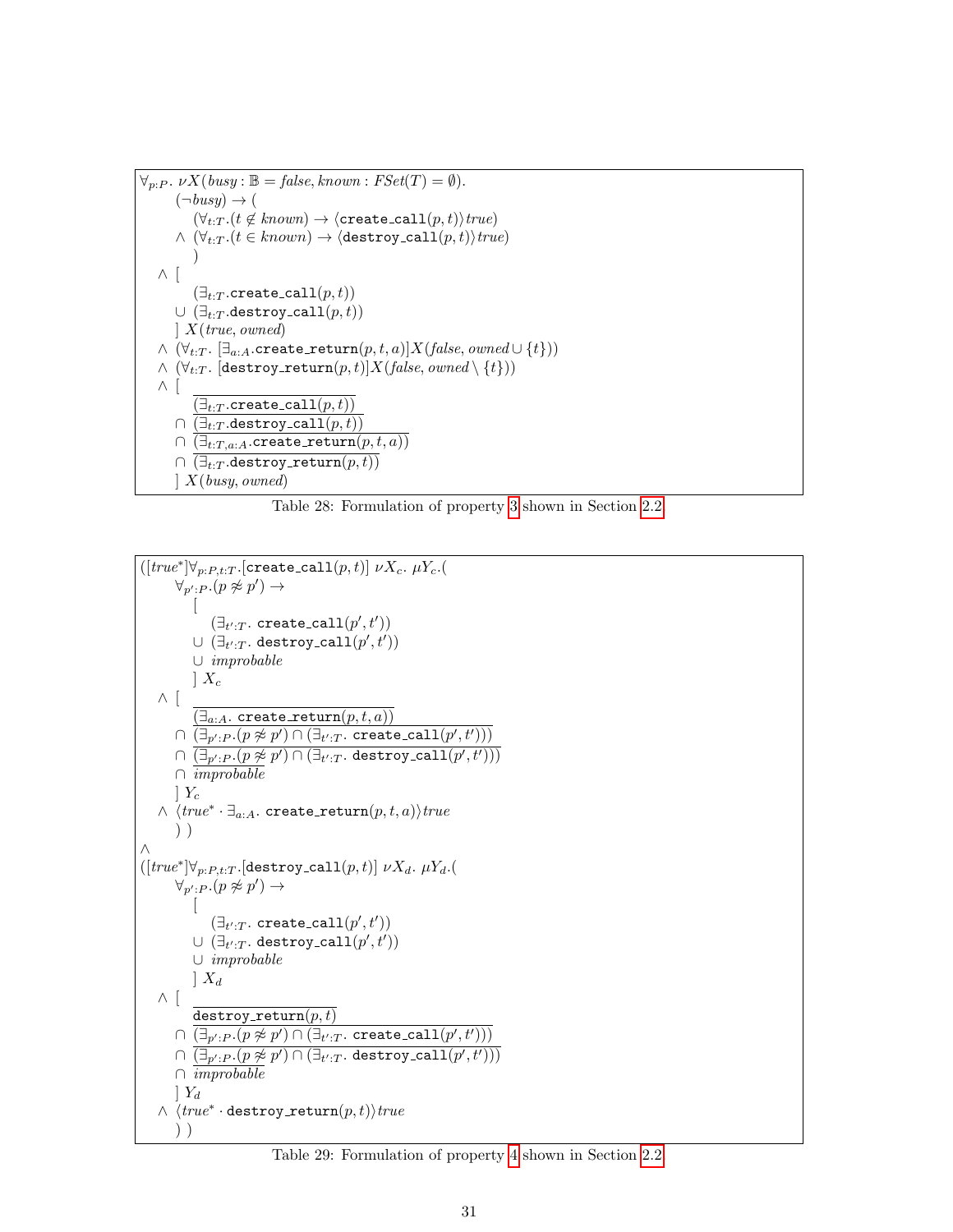## C Benchmark data

The benchmark tests and information shown in Figures [4](#page-11-0) and [5](#page-12-4) are hard to read exactly. Therefore, we repeat the corresponding precise benchmark numbers in Table [30](#page-31-0) up to and including [37.](#page-34-0) Each wall-clock time is measured in seconds.

The measurements in Table [36](#page-33-0) came from benchmarking performed on an INTEL i7-7700HQ processor. All other measurements were obtained through benchmarking on an AMD EPYC 7452 32-Core processor.

The benchmark results in Table [30](#page-31-0) were obtained by having each thread create a term  $t_{400\ 000}$ , with  $t_0$  being a constant, and  $t_{i+1}$  equal to  $f(t_i, t_i)$ . No garbage collection was performed during the benchmark. Note that only one copy of the term is actually stored in memory. So, most threads wanting to construct some term  $f(t_i, t_i)$  detect that the term already exists, and only need to return its address, without actually creating it.

The benchmark results in Table [31](#page-32-0) were obtained by having each thread create its own copy of the term  $t_{400\ 000/\#threads}$ , and measuring the wall-clock time. Note that although each thread creates its own term, all terms are stored in the data structures in an intermixed way. Note that as there is no sharing here, each thread stores a full copy of the term in memory.

The benchmark results in Table [32](#page-32-1) and [33](#page-32-2) were obtained by measuring the wall-clock time of creating  $1000/\#threads$  instances of the terms used in Table [30](#page-31-0) and [31.](#page-32-0) Before we start measuring the wall-clock times, the terms and subterms have already been inserted into the hash table, thus we are only measuring the cost of performing repeated lookups in our hash table. The experiment reported in Table [32](#page-32-1) is the same as the one in Table [36,](#page-33-0) but the former is run on an AMD EPYC 7452 processor whereas the latter uses an INTEL i7-7700HQ processor.

The benchmark results in Table [34](#page-33-1) were obtained by having each thread perform  $1000/\#threads$ breadth-first traversals of the term  $t_{20}$  and measuring the wall-clock time. The traversal does not make use of the shared structure of terms, meaning that approximately  $10^9$  term nodes are visited. Similarly, the benchmark results in Table [35](#page-33-2) were obtained by having each thread perform  $1000/\#threads$  breadth-first traversals of a term  $t_{20}$  that is unique for each thread.

We also measured the wall-clock time of the state space generation of the 1394 firewire protocol using a parallel prototype of the mCRL2 toolset. The results are listed in Table [37.](#page-34-0)

<span id="page-31-0"></span>

| #Threads                     |      | $\overline{2}$ | 3    | 4    | 5    | 6    | 7    | 8    | 9    | 10   | 11   |
|------------------------------|------|----------------|------|------|------|------|------|------|------|------|------|
| parallel reference counter   | 0.03 | 0.11           | 0.22 | 0.14 | 0.26 | 0.34 | 0.28 | 0.29 | 0.39 | 0.51 | 0.53 |
| parallel protection set      | 0.03 | 0.07           | 0.07 | 0.20 | 0.15 | 0.28 | 0.20 | 0.17 | 0.32 | 0.34 | 0.32 |
| sequential reference counter | 0.02 |                |      |      |      |      |      |      |      |      |      |
| sequential protection set    | 0.02 |                |      |      |      |      |      |      |      |      |      |
| original aterm library       | 0.01 |                |      |      |      |      |      |      |      |      |      |
| parallel java                | 0.26 | 0.46           | 0.68 | 1.32 | 1.25 | 1.20 | 1.51 | 1.41 | 1.36 | 1.48 | 1.51 |
| std::shared_mutex            | 0.03 | 0.12           | 0.18 | 0.32 | 0.24 | 0.22 | 0.38 | 0.47 | 0.47 | 0.55 | 0.50 |
| #Threads                     | 12   | 13             | 14   | 15   | 16   | 17   | 18   | 19   | 20   | 21   | 22   |
| parallel reference counter   | 0.51 | 0.59           | 0.50 | 0.54 | 0.49 | 0.53 | 0.54 | 0.48 | 0.5  | 0.48 | 0.52 |
| parallel protection set      | 0.35 | 0.39           | 0.32 | 0.39 | 0.33 | 0.41 | 0.39 | 0.38 | 0.38 | 0.37 | 0.39 |
| parallel java                | 1.40 | 1.51           | 1.44 | 1.43 | 1.38 | 1.67 | 1.77 | 1.87 | 1.77 | 1.78 | 1.85 |
| std::shared_mutex            | 0.58 | 0.62           | 0.63 | 0.67 | 0.72 | 0.74 | 0.76 | 0.79 | 0.83 | 0.83 | 0.88 |
| #Threads                     | 23   | 24             | 25   | 26   | 27   | 28   | 29   | 30   | 31   | 32   |      |
| parallel reference counter   | 0.50 | 0.53           | 0.50 | 0.49 | 0.53 | 0.51 | 0.51 | 0.49 | 0.48 | 0.48 |      |
| parallel protection set      | 0.43 | 0.37           | 0.39 | 0.41 | 0.39 | 0.39 | 0.42 | 0.44 | 0.39 | 0.41 |      |
| parallel java                | 1.68 | 1.95           | 1.68 | 1.82 | 1.81 | 1.65 | 1.94 | 1.94 | 2.09 | 1.86 |      |
| std::shared_mutex            | 0.91 | 0.95           | 0.96 | 0.99 | 0.98 | 1.04 | 1.02 | 1.10 | 1.11 | 1.16 |      |

Table 30: Wall-clock time for creating new terms (shared).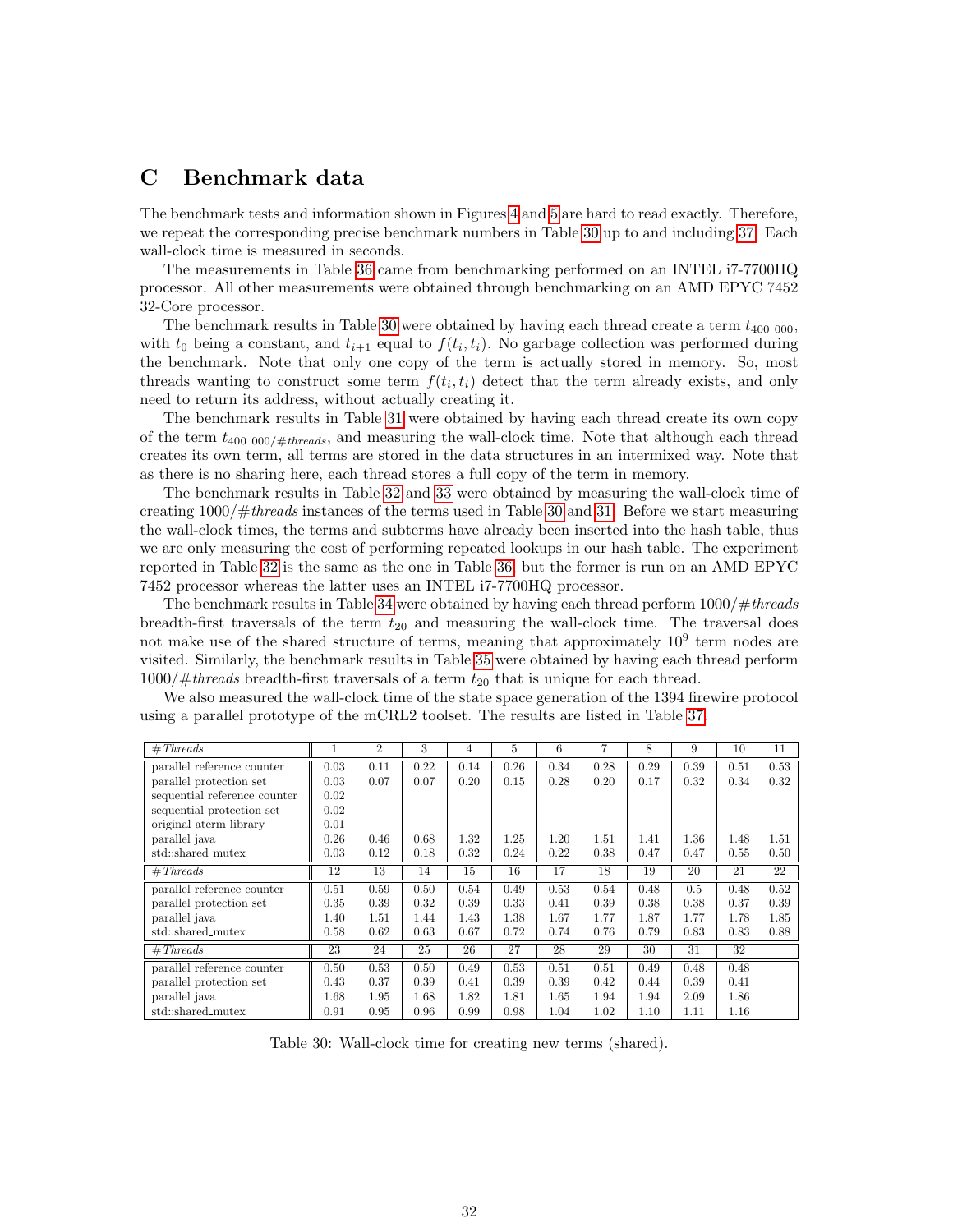<span id="page-32-0"></span>

| #Threads                     | Ŧ.   | $\overline{2}$ | 3    | 4    | 5    | 6    | 7    | 8    | 9    | 10   | 11   |
|------------------------------|------|----------------|------|------|------|------|------|------|------|------|------|
| parallel reference counter   | 0.03 | 0.03           | 0.03 | 0.04 | 0.03 | 0.04 | 0.05 | 0.07 | 0.06 | 0.06 | 0.06 |
| parallel protection set      | 0.03 | 0.05           | 0.03 | 0.04 | 0.03 | 0.03 | 0.04 | 0.05 | 0.05 | 0.05 | 0.06 |
| sequential reference counter | 0.02 |                |      |      |      |      |      |      |      |      |      |
| sequential protection set    | 0.02 |                |      |      |      |      |      |      |      |      |      |
| original aterm library       | 0.01 |                |      |      |      |      |      |      |      |      |      |
| parallel java                | 0.26 | 0.25           | 0.28 | 0.26 | 0.28 | 0.28 | 0.28 | 0.35 | 0.33 | 0.35 | 0.32 |
| std::shared_mutex            | 0.03 | 0.04           | 0.04 | 0.05 | 0.10 | 0.04 | 0.04 | 0.09 | 0.09 | 0.09 | 0.09 |
| #Threads                     | 12   | 13             | 14   | 15   | 16   | 17   | 18   | 19   | 20   | 21   | 22   |
| parallel reference counter   | 0.06 | 0.05           | 0.05 | 0.07 | 0.06 | 0.06 | 0.05 | 0.06 | 0.07 | 0.06 | 0.06 |
| parallel protection set      | 0.05 | 0.06           | 0.06 | 0.05 | 0.06 | 0.07 | 0.06 | 0.05 | 0.06 | 0.06 | 0.06 |
| parallel java                | 0.33 | 0.35           | 0.32 | 0.34 | 0.33 | 0.34 | 0.33 | 0.35 | 0.33 | 0.34 | 0.34 |
| std::shared_mutex            | 0.09 | 0.10           | 0.10 | 0.10 | 0.10 | 0.09 | 0.11 | 0.09 | 0.12 | 0.11 | 0.13 |
| #Threads                     | 23   | 24             | 25   | 26   | 27   | 28   | 29   | 30   | 31   | 32   |      |
| parallel reference counter   | 0.07 | 0.06           | 0.05 | 0.06 | 0.06 | 0.07 | 0.07 | 0.07 | 0.06 | 0.06 |      |
| parallel protection set      | 0.06 | 0.06           | 0.05 | 0.07 | 0.06 | 0.06 | 0.05 | 0.05 | 0.05 | 0.06 |      |
| parallel java                | 0.37 | 0.34           | 0.35 | 0.35 | 0.37 | 0.35 | 0.34 | 0.34 | 0.35 | 0.34 |      |
| std::shared_mutex            | 0.13 | 0.11           | 0.14 | 0.09 | 0.15 | 0.18 | 0.15 | 0.13 | 0.16 | 0.13 |      |

Table 31: Wall-clock time for creating new terms (distinct).

<span id="page-32-1"></span>

| #Threads                     |      | $\overline{2}$ | 3    | 4    | 5    | 6    | 7    | 8    | 9    | 10   | 11   |
|------------------------------|------|----------------|------|------|------|------|------|------|------|------|------|
| parallel reference counter   | 9.01 | 35.1           | 11.5 | 19.0 | 9.81 | 10.6 | 6.40 | 6.00 | 4.90 | 4.85 | 3.88 |
| parallel protection set      | 4.07 | 2.51           | 1.66 | 1.39 | 1.07 | 0.96 | 0.81 | 0.75 | 0.67 | 0.59 | 0.53 |
| sequential reference counter | 4.01 |                |      |      |      |      |      |      |      |      |      |
| sequential protection set    | 3.65 |                |      |      |      |      |      |      |      |      |      |
| original aterm library       | 4.57 |                |      |      |      |      |      |      |      |      |      |
| parallel java                | 104  | 136            | 106  | 103  | 91.7 | 84.2 | 75.5 | 71.1 | 64.5 | 61.6 | 57.5 |
| std::shared_mutex            | 6.51 | 14.2           | 15.1 | 15.1 | 18.7 | 20.7 | 22.0 | 33.3 | 28.1 | 25.4 | 24.5 |
| #Threads                     | 12   | 13             | 14   | 15   | 16   | 17   | 18   | 19   | 20   | 21   | 22   |
| parallel reference counter   | 3.51 | 3.10           | 2.86 | 2.77 | 2.66 | 2.45 | 2.61 | 2.43 | 2.33 | 2.27 | 2.17 |
| parallel protection set      | 0.49 | 0.46           | 0.43 | 0.41 | 0.40 | 0.39 | 0.37 | 0.36 | 0.35 | 0.32 | 0.31 |
| parallel java                | 54.3 | 51.9           | 49.4 | 48.7 | 46.5 | 47.7 | 47.9 | 48.1 | 48.6 | 47.7 | 46.6 |
| std::shared_mutex            | 22.8 | 22.7           | 23.1 | 22.6 | 22.5 | 22.9 | 23.2 | 23.7 | 24.7 | 24.1 | 24.3 |
| #Threads                     | 23   | 24             | 25   | 26   | 27   | 28   | 29   | 30   | 31   | 32   |      |
| parallel reference counter   | 2.16 | 2.10           | 2.08 | 2.04 | 2.03 | 1.97 | 1.82 | 1.87 | 1.81 | 1.81 |      |
| parallel protection set      | 0.32 | 0.31           | 0.29 | 0.3  | 0.28 | 0.27 | 0.29 | 0.28 | 0.28 | 0.29 |      |
| parallel java                | 45.9 | 45.4           | 45.8 | 44.9 | 44.8 | 42.4 | 42.4 | 42.9 | 42.1 | 42.1 |      |
| std::shared_mutex            | 24.7 | 24.4           | 25.0 | 25.1 | 25.4 | 25.5 | 26.0 | 26.7 | 27.5 | 28.3 |      |

Table 32: Wall-clock time for creating existing terms (shared).

<span id="page-32-2"></span>

| # Threads                    | 1    | $\overline{2}$ | 3    | 4    | 5    | 6    | 7    | 8    | 9    | 10   | 11   |
|------------------------------|------|----------------|------|------|------|------|------|------|------|------|------|
| parallel reference counter   | 9.02 | 5.15           | 3.95 | 3.05 | 2.64 | 2.25 | 2.38 | 2.41 | 2.42 | 2.49 | 2.24 |
| parallel protection set      | 3.96 | 2.66           | 2.58 | 2.44 | 2.27 | 1.76 | 1.92 | 1.86 | 1.95 | 1.91 | 1.79 |
| sequential reference counter | 4.02 |                |      |      |      |      |      |      |      |      |      |
| sequential protection set    | 3.71 |                |      |      |      |      |      |      |      |      |      |
| original aterm library       | 4.58 |                |      |      |      |      |      |      |      |      |      |
| parallel java                | 106  | 212            | 218  | 227  | 260  | 266  | 274  | 276  | 295  | 272  | 287  |
| std::shared_mutex            | 6.46 | 13.8           | 15.5 | 15.7 | 18.3 | 18.5 | 24.6 | 33.2 | 26.9 | 25.0 | 23.7 |
| #Threads                     | 12   | 13             | 14   | 15   | 16   | 17   | 18   | 19   | 20   | 21   | 22   |
| parallel reference counter   | 2.22 | 2.27           | 2.26 | 2.20 | 2.39 | 2.55 | 2.63 | 2.58 | 2.72 | 2.67 | 2.67 |
| parallel protection set      | 1.78 | 1.76           | 1.77 | 1.75 | 1.81 | 1.82 | 1.97 | 2.05 | 2.04 | 2.07 | 2.07 |
| parallel java                | 275  | 287            | 296  | 2912 | 281  | 286  | 280  | 284  | 294  | 292  | 314  |
| std::shared_mutex            | 22.7 | 22.4           | 22.9 | 22.6 | 22.2 | 22.7 | 23.2 | 23.8 | 24.7 | 24.1 | 24.1 |
| #Threads                     | 23   | 24             | 25   | 26   | 27   | 28   | 29   | 30   | 31   | 32   |      |
| parallel reference counter   | 2.69 | 2.69           | 2.77 | 2.76 | 2.8  | 2.77 | 2.82 | 2.84 | 2.86 | 2.92 |      |
| parallel protection set      | 2.07 | 2.10           | 2.15 | 2.05 | 2.12 | 2.11 | 2.17 | 2.22 | 2.27 | 2.22 |      |
| parallel java                | 311  | 308            | 315  | 316  | 324  | 330  | 339  | 332  | 343  | 352  |      |
| std::shared_mutex            | 24.4 | 24.4           | 25.3 | 25.3 | 25.9 | 25.7 | 26.3 | 27.1 | 27.8 | 28.7 |      |

Table 33: Wall-clock time for creating existing terms (distinct).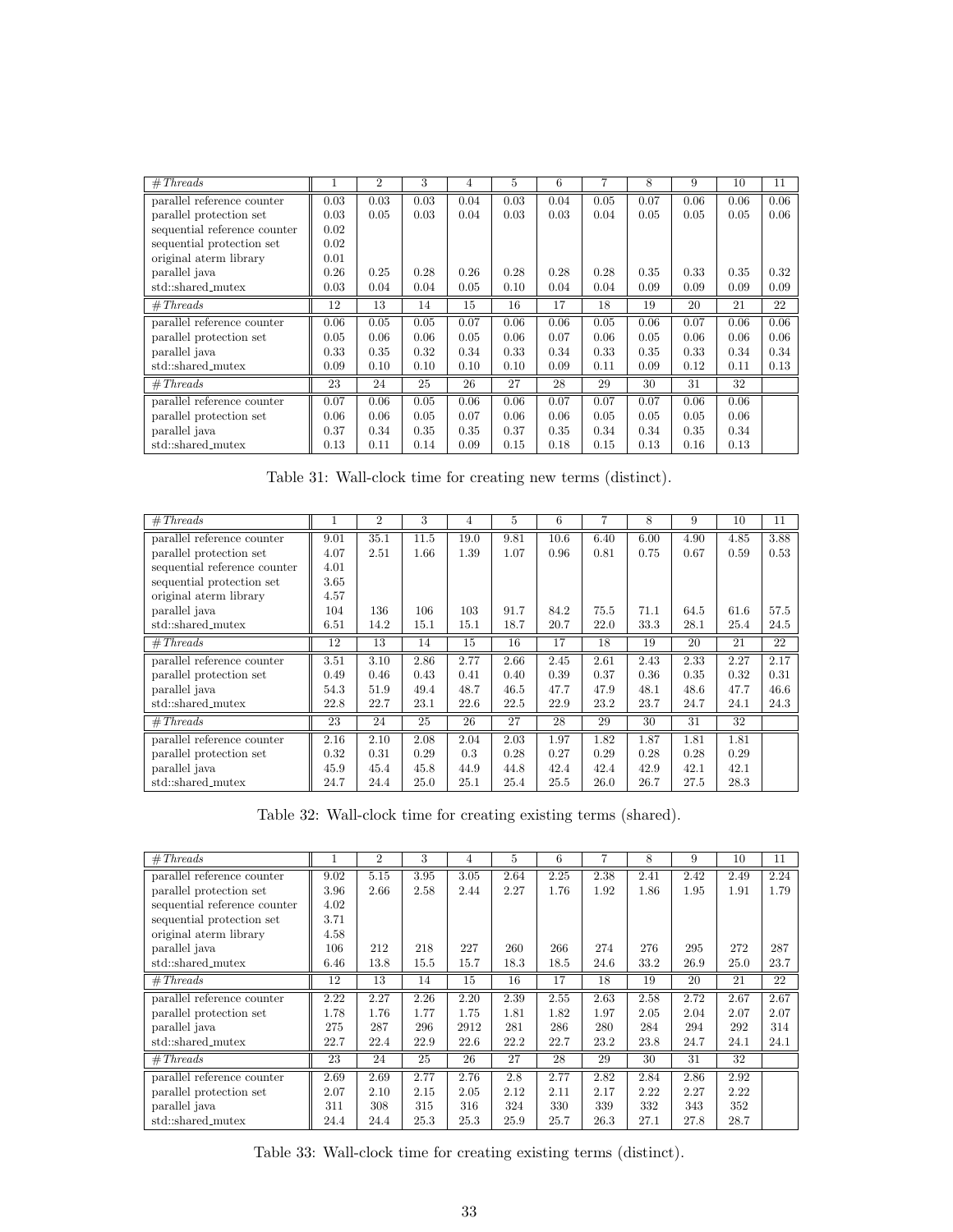<span id="page-33-1"></span>

| #Threads                     | 1    | $\overline{2}$ | 3    | 4    | 5    | 6       | 7    | 8    | 9    | 10   | 11   |
|------------------------------|------|----------------|------|------|------|---------|------|------|------|------|------|
| parallel reference counter   | 15.7 | 8.63           | 5.93 | 4.60 | 3.87 | 3.41    | 3.00 | 2.79 | 2.50 | 2.45 | 2.21 |
| parallel protection set      | 16.7 | 8.90           | 6.07 | 4.66 | 3.93 | 3.37    | 3.01 | 2.80 | 2.55 | 2.41 | 2.34 |
| sequential reference counter | 16.8 |                |      |      |      |         |      |      |      |      |      |
| sequential protection set    | 18.2 |                |      |      |      |         |      |      |      |      |      |
| original aterm library       | 16.4 |                |      |      |      |         |      |      |      |      |      |
| parallel java                | 34.6 | 34.5           | 36.0 | 36.7 | 36.1 | 33.6    | 30.9 | 28.4 | 26.4 | 25.0 | 22.9 |
| std::shared_mutex            | 16.2 | 8.71           | 5.95 | 4.54 | 3.86 | 3.34    | 3.01 | 2.74 | 2.53 | 2.40 | 2.29 |
| #Threads                     | 12   | 13             | 14   | 15   | 16   | 17      | 18   | 19   | 20   | 21   | 22   |
| parallel reference counter   | 2.17 | 2.21           | 2.23 | 2.32 | 2.24 | 2.14    | 2.30 | 2.21 | 2.11 | 2.21 | 2.09 |
| parallel protection set      | 2.28 | 2.21           | 2.30 | 2.35 | 2.21 | 2.26    | 2.35 | 2.25 | 2.33 | 2.28 | 2.21 |
| parallel java                | 17.8 | 20.6           | 17.7 | 19.1 | 22.3 | 19.5    | 19.6 | 20.4 | 21.9 | 21.6 | 21.5 |
| std::shared_mutex            | 2.25 | 2.33           | 2.28 | 2.24 | 2.21 | 2.22    | 2.29 | 2.15 | 2.24 | 2.04 | 2.24 |
| # Threads                    | 23   | 24             | 25   | 26   | 27   | 28      | 29   | 30   | 31   | 32   |      |
| parallel reference counter   | 2.17 | 2.18           | 2.13 | 2.07 | 2.06 | 2.09    | 2.06 | 2.05 | 2.13 | 2.10 |      |
| parallel protection set      | 2.26 | 2.15           | 2.12 | 2.16 | 2.13 | 2.07    | 2.09 | 2.16 | 2.03 | 2.03 |      |
| parallel java                | 17.6 | 19.2           | 18.4 | 20.6 | 22.7 | 20.8    | 18.5 | 22.5 | 23.6 | 19.4 |      |
| std::shared_mutex            | 2.24 | 2.12           | 2.18 | 2.05 | 2.05 | $2.2\,$ | 2.16 | 2.17 | 2.02 | 2.07 |      |

Table 34: Wall-clock time for traversing terms (shared).

<span id="page-33-2"></span>

| #Threads                     | $\perp$  | $\overline{2}$ | 3    | $\overline{4}$ | 5    | 6    | 7    | 8    | 9    | 10   | 11   |
|------------------------------|----------|----------------|------|----------------|------|------|------|------|------|------|------|
| parallel reference counter   | 18.4     | 9.61           | 6.41 | 4.93           | 4.10 | 3.56 | 3.14 | 2.88 | 2.63 | 2.51 | 2.34 |
| parallel protection set      | 17.0     | 8.80           | 6.03 | 4.59           | 3.85 | 3.39 | 3.00 | 2.78 | 2.56 | 2.40 | 2.28 |
| sequential reference counter | 15.9     |                |      |                |      |      |      |      |      |      |      |
| sequential protection set    | 18.3     |                |      |                |      |      |      |      |      |      |      |
| original aterm library       | 17.4     |                |      |                |      |      |      |      |      |      |      |
| parallel java                | 34.5     | 34.2           | 35.8 | 37.0           | 35.5 | 33.8 | 30.1 | 28.3 | 27.1 | 23.4 | 21.9 |
| std::shared_mutex            | 16.5     | 8.59           | 5.98 | 4.63           | 3.99 | 3.47 | 3.07 | 2.88 | 2.60 | 2.49 | 2.43 |
| #Threads                     | 12       | 13             | 14   | 15             | 16   | 17   | 18   | 19   | 20   | 21   | 22   |
| parallel reference counter   | 2.36     | 2.33           | 2.33 | 2.28           | 2.24 | 2.19 | 2.26 | 2.22 | 2.16 | 2.20 | 2.11 |
| parallel protection set      | 2.31     | 2.38           | 2.28 | 2.31           | 2.20 | 2.21 | 2.21 | 2.13 | 2.21 | 2.16 | 2.18 |
| parallel java                | 21.1     | 17.5           | 20.9 | 17.3           | 18.7 | 20.8 | 23.0 | 18.4 | 21.6 | 23.0 | 22.8 |
| std::shared_mutex            | $2.56\,$ | 2.52           | 2.50 | 2.41           | 2.32 | 2.25 | 2.4  | 2.37 | 2.25 | 2.34 | 2.39 |
| # Threads                    | 23       | 24             | 25   | 26             | 27   | 28   | 29   | 30   | 31   | 32   |      |
| parallel reference counter   | 2.27     | 2.16           | 2.16 | 2.13           | 2.10 | 2.34 | 2.13 | 2.06 | 2.16 | 2.05 |      |
| parallel protection set      | 2.27     | 2.15           | 2.16 | 2.17           | 2.12 | 2.08 | 2.11 | 2.10 | 2.06 | 2.04 |      |
| parallel java                | 18.3     | 22.2           | 22.3 | 22.5           | 18.7 | 21.7 | 22.2 | 19.3 | 22.8 | 19.5 |      |
| std::shared_mutex            | $2.18\,$ | 2.30           | 2.27 | 2.34           | 2.14 | 2.28 | 2.08 | 2.10 | 2.38 | 2.26 |      |

Table 35: Wall-clock time for traversing terms (distinct).

<span id="page-33-0"></span>

| $\# Threads$                 |          | 2    | 3    |      | 5.   | 6    |      |      |
|------------------------------|----------|------|------|------|------|------|------|------|
| parallel reference counter   | $10.0\,$ | 10.4 | 4.42 | 4.08 | 3.22 | 2.74 | 2.38 | 2.22 |
| parallel protection set      | 5.68     | 3.09 | 2.36 | 1.60 | 1.52 | 1.30 | 1.14 | 1.02 |
| sequential reference counter | 4.61     |      |      |      |      |      |      |      |
| sequential protection set    | 4.20     |      |      |      |      |      |      |      |
| original aterm library       | 4.83     |      |      |      |      |      |      |      |
| parallel java                | 130      | 73.0 | 50.4 | 40.5 | 32.1 | 29.5 | 28.5 | 29.2 |
| std::shared_mutex            | $10.3\,$ | 38.1 | 42.1 | 41.0 | 40.7 | 41.7 | 42.7 | 46.2 |

Table 36: Wall-clock time for creating existing terms (shared, Intel).